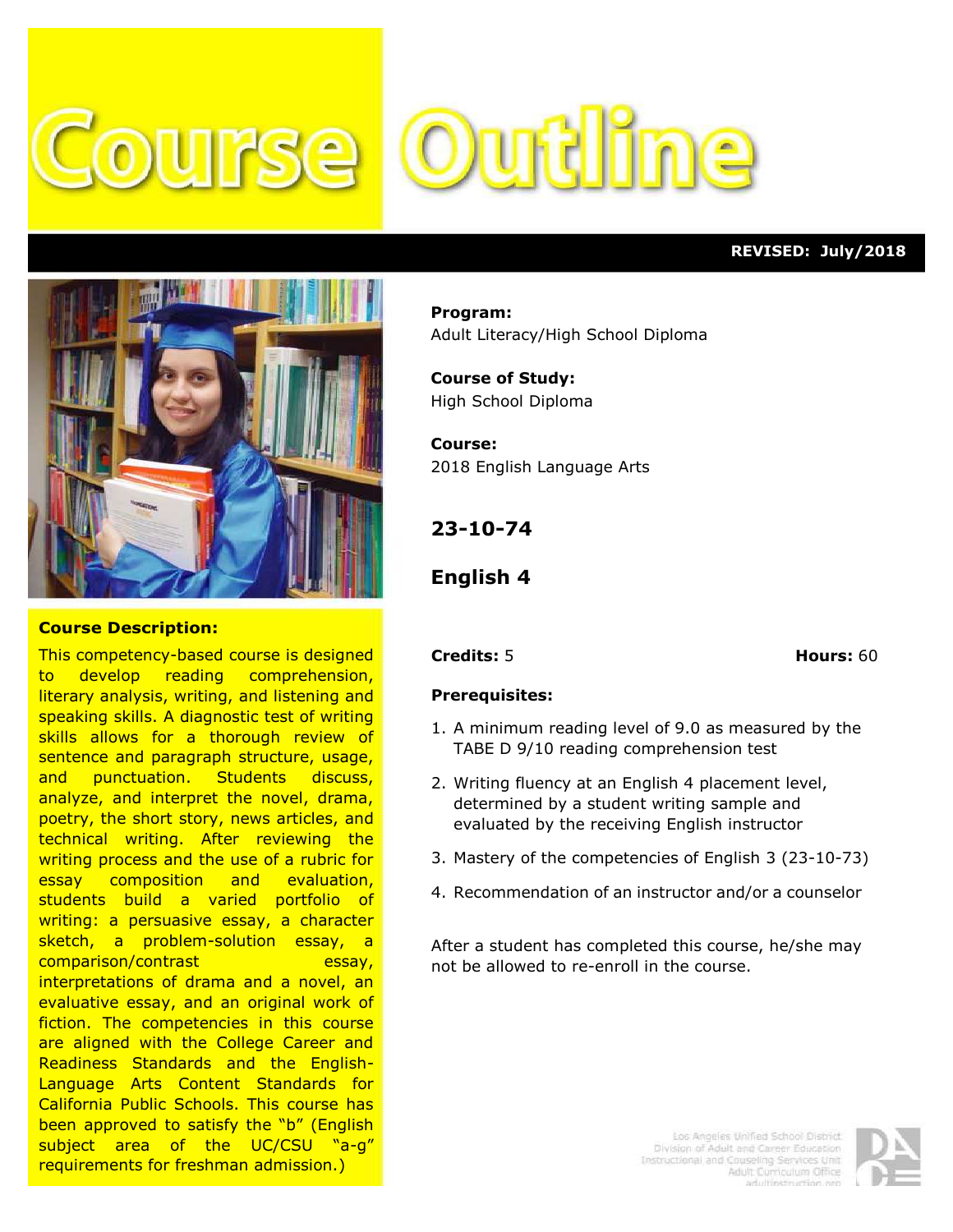## *A MESSAGE to COMPETENCY-BASED COURSE OUTLINE USERS*

This competency-based course outline is for use by students, teachers, counselors and school administrators, advisory committees, and all others having interest in the course.

Before enrolling, students can read the course competencies listed to help them (students) decide whether or not the course will meet their needs. After enrolling, a copy of the competencies can help a student track his/her progress through the course.

Teachers can use competency-based areas and statements to gain an overview of the course. The competencies can be used to develop lesson plans and teaching strategies. The Instructional Materials and Other Resources page provides teachers with instructional support in the form of textbook titles, media and technology options, as well as the names of advisory personnel. Many course outlines provide sample lesson plans written by experienced teachers of the course.

Counselors can use the course outline to explain course purpose, goals and content to students. Sharing competency lists with students will make the students aware of the minimal skills and knowledge they need to demonstrate after taking the course. This process can identify potential candidates for a course.

Principals can scan the competency-areas and statements to decide if the content of a course should be offered at their school in order to meet the needs of the community which it serves.

Competencies can be used to generate relevant questions and items for tests. The writing of individualized instructional contracts also needs to reflect the competency-based course outline components.

Clearly defined competency-based areas, statements, and minimal competencies are the points upon which curriculum, instruction, and assessment focus.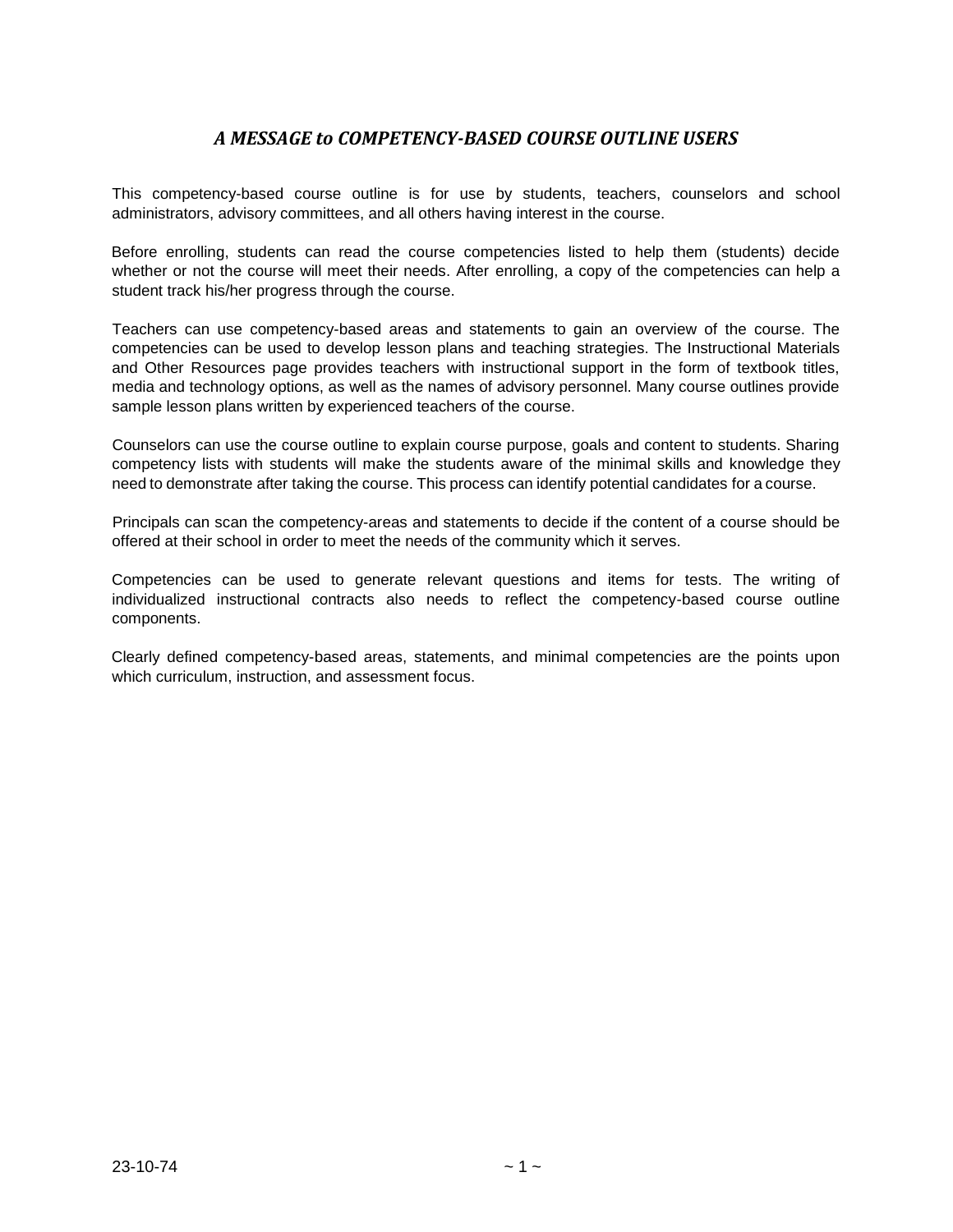## *THE DEVELOPMENT of a COMPETENCY-BASED COURSE OUTLINE*

Every approved CBE course outline is written by Los Angeles Unified School teachers who teach the course. All teacher/writers have been in-serviced and certified by the Adult Curriculum Office to learn about competency-based education and the outlineformat.

New courses and course revisions are initiated by school and/or central office subject area departments. The schools and the subject area departments share the responsibility for approving the subject content, hours, credits, etc. Teacher/writers submit their first draft to the appropriate central office subject area supervisor, specialist, consultant or adviser.

Course outline draft copies are next submitted to the curriculum office. There information required by the District and the State is verified. The outlines are edited and entered into the course outline computer data base. One formatted copy of an outline, with every page stamped "Draft Copy Only", is either approved by the curriculum office or returned for clarification or improvement.

Once signed off by the curriculum office an outline is routed back to the department that submitted it. When approved there, it is routed to the office of the Director of Instructional Services and finally to the Division's Assistant Superintendent for approval. The curriculum office then requests the required approvals by the LAUSD Board of Education.

The curriculum office sends master file copies of every approved CBE outline to principals of all Community Adult Schools and Employment Preparation Centers. These masters are used to reproduce copies for counselors and teachers. Students, community members, and other interested parties may also request copies. The curriculum office maintains a limited inventory of all outlines for additional distribution.

Changing needs are reflected in the constant development and revision of course outlines. It is an ongoing process designed to support the various demands of students, teachers, and the communities we serve.

TOM CALDERON Adult Curriculum Office Instructional and Counseling Services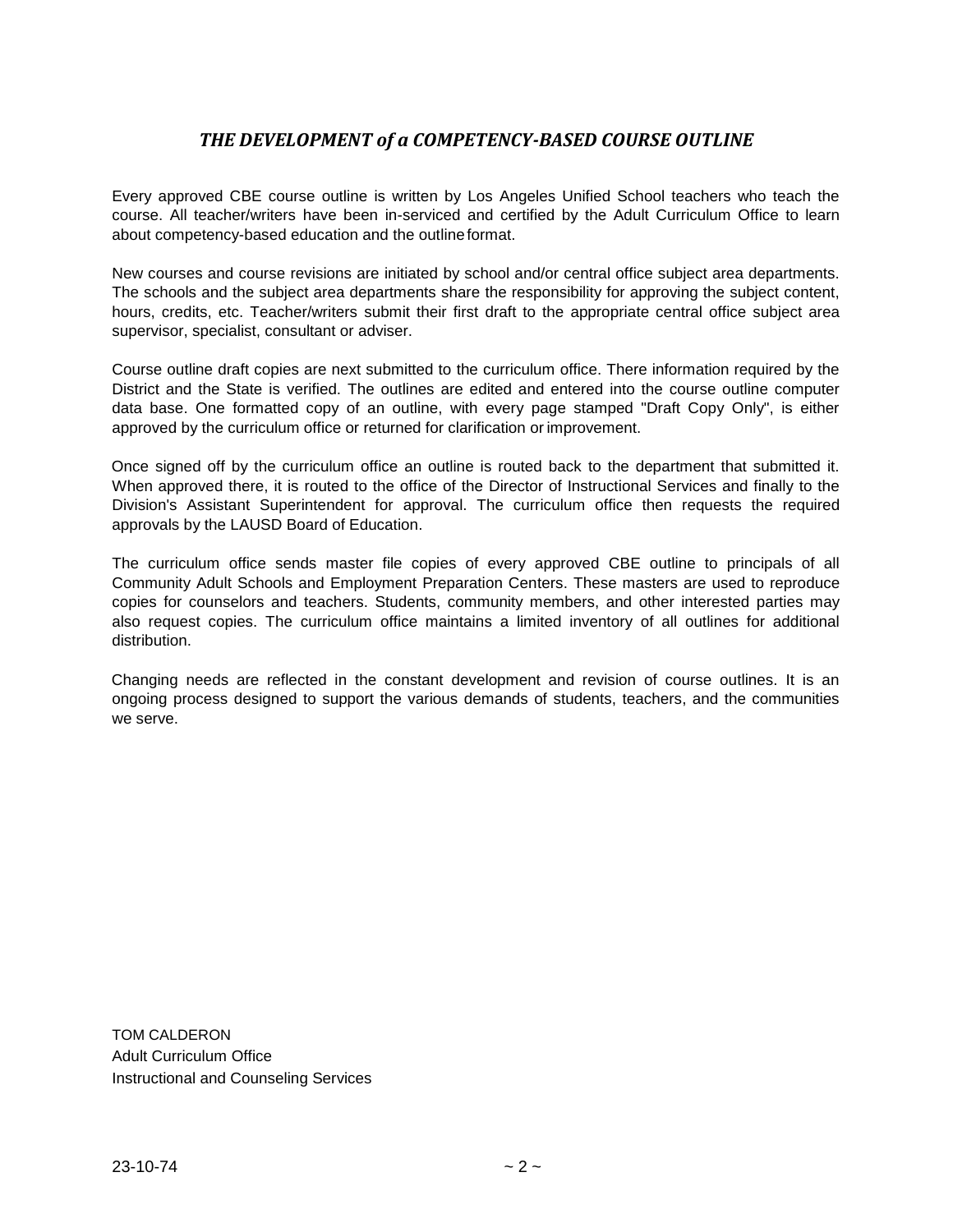## *CBE COMPETENCY BASED EDUCATION*

#### **Course Outline Competency-Based Component Definitions**

**Course descriptions** state the major emphasis and content of the course.

**Competency areas** are units of instruction based on related competencies.

**Competency statements** are competency area goals that together define the framework and purpose of the course.

**Competencies** fall on a continuum between goals and performance objectives and denote outcome of instruction.

#### **Competency-Based Philosophy Overview**

Competency-based instruction tells a student before instruction what skills or knowledge he/she will demonstrate after instruction.

A competency is stated as a minimum. This is the least a student has to demonstrate or know to be judged as competent. Stating competencies as minimums does not mean minimum instruction. Activities and opportunities should be provided for students to achieve maximum potential.

Competency-based education provides instruction that enables each student to attain individual goals as measured against pre-stated standards.

CBE instruction provides immediate and continual repetition and remediation. A student repeats tasks until achieving competence.

In competency-based education the curriculum, instruction, and assessment share common characteristics based on clearly stated competencies.

Curriculum, instruction and assessment in CBE are: explicit, known, agreed upon, integrated, performance-oriented, and adaptive.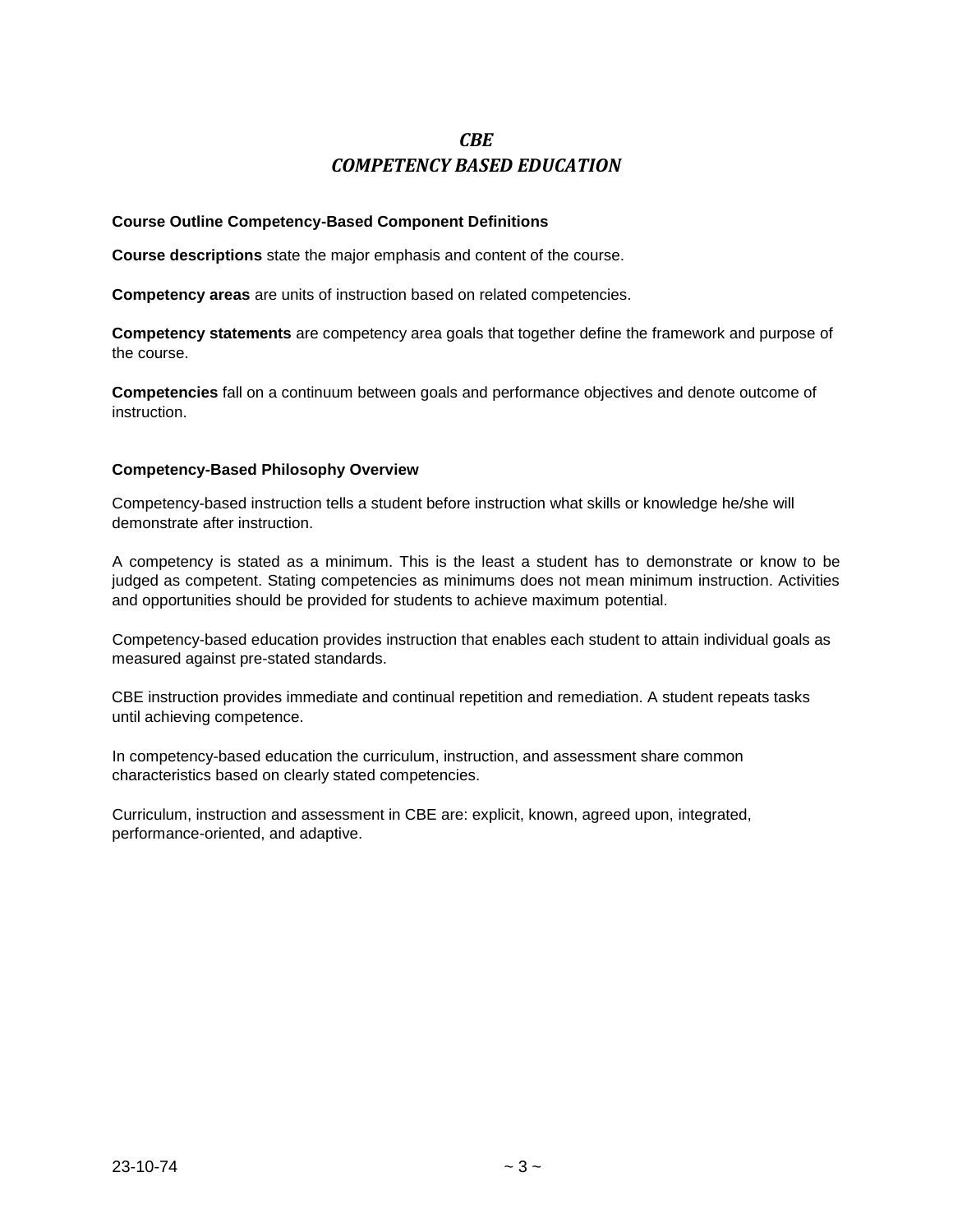## *COURSE OUTLINE COMPETENCY-BASED COMPONENTS*

A course outline reflects the essential intent and content of the course described. Acceptable course outlines have six components. (Education Code Section 52506). Course outlines for all apportionment classes, including those in jails, state hospitals, and convalescent hospitals contain the six required elements:

(EC 52504; 5CCR 10508 [b]; Adult Education Handbook for California (1977), Section 100)

#### **Course Outline Components**

#### GOALS AND PURPOSES

*The educational goals or purposes of every course are clearly stated and the class periods are devoted to instruction. The course should be broad enough in scope and should have sufficient educational worth to justify the expenditure of public funds.*

The goals and purpose of a course are stated in the COURSE DESCRIPTION. Course descriptions state the major emphasis and content of a course, and are written to be understandable by a prospective student.

#### PERFORMANCE OBJECTIVES OR COMPETENCIES

*Objectives should be delineated and described in terms of measurable results for the student and include the possible ways in which the objectives contribute to the student's acquisition of skiffs and competencies.*

Performance Objectives are sequentially listed in the COMPETENCY-BASED COMPONENTS section of the course outline. Competency Areas are units of instruction based on related competencies. Competency Statements are competency area goals that together define the framework and purpose of a course. Competencies fall on a continuum between goals and performance objectives and denote the outcome of instruction.

Competency-based instruction tells students before instruction what skills or knowledge they will demonstrate after instruction. Competency-based education provides instruction which enables each student to attain individual goals as measured against pre-stated standards.

Competency-based instruction provides immediate and continual repetition. In competencybased education the curriculum, instruction, and assessment share common characteristics based on clearly stated competencies. Curriculum, instruction, and assessment in competency- based education are: explicit, known, agreed upon, integrated, performance oriented, and adaptive.

pp. 28-34

**Location**

Cover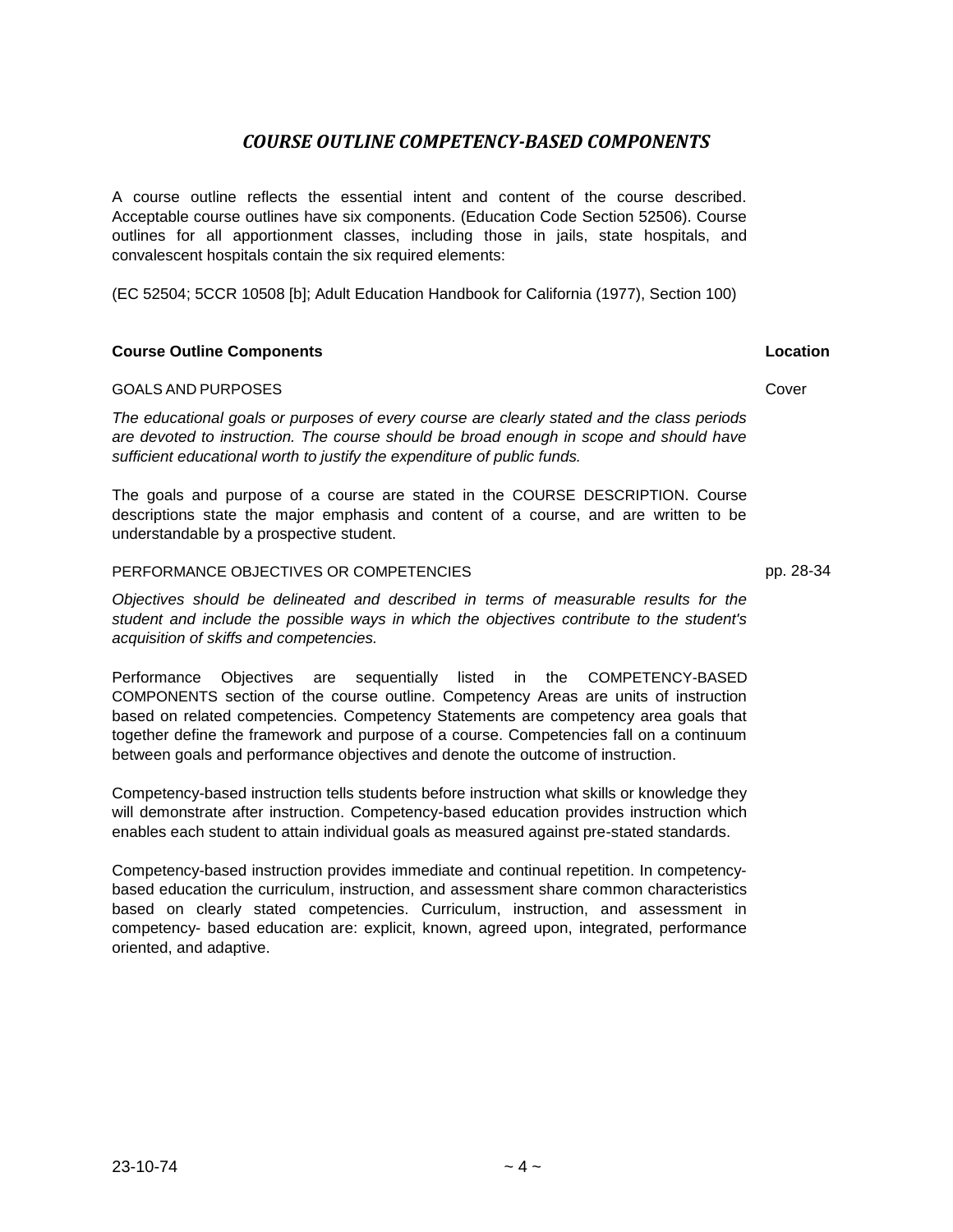## *COURSE OUTLINE COMPETENCY-BASED COMPONENTS (continued)*

#### **Course Outline Components**

#### INSTRUCTIONALSTRATEGIES

*Instructional techniques or methods could include laboratory techniques, lecture method, small- group discussion, grouping plans, and other strategies used in the classroom.*

Instructional strategies for this course are listed in the TEACHING STRATEGIES AND EVALUATION section of the course outline. Instructional strategies and activities for a course should be selected so that the overall teaching approach takes into account the instructional standards of a particular program, i.e., English as a Second Language, Programs for Older Adults, and Programs for Adults with Disabilities.

#### UNITS OFSTUDY, WITH APPROXIMATE HOURS ALLOTTED FOR EACH UNIT

*The approximate time devoted to each instructional unit within the course, as well as the total hours for the course, is indicated. The time in class is consistent with the needs of the student, and the length of the class should be that it ensures the student will learn at an optimum level.*

Units of study, with approximate hours allotted for each unit, are listed in the COMPETENCY AREA STATEMENTS of the course outline. The total hours of the course, including workbased learning hours (community classroom and cooperative vocational education) is listed on the cover of every CBE course outline. Each Competency Area listed within a CBE outline is assigned hours of instruction per unit.

#### COLLEGE AND CAREER READINESS STANDARDS FOR ENGLISH LANGUAGE ARTS pp. 7-19

ENGLISH-LANGUAGE ARTS CONTENT STANDARDS FOR CALIFORNIA PUBLIC SCHOOLS pp. 20-27

#### EVALUATION PROCEDURES

*The evaluation describes measurable evaluation criteria clearly within the reach of the student. The evaluation indicates anticipated improvement in performances as well as anticipated skills and competencies to be achieved.*

Evaluation procedures are detailed in the TEACHING STRATEGIES AND EVALUATION section of the course outline. Instructors monitor students' progress on a continuing basis, assessing students on attainment of objectives identified in the course outline through a variety of formal and informal tests (applied performance procedures, observations, simulations), paper and pencil exams, and standardized tests.

#### REPETITION POLICY THAT PREVENTS PERPETUATION OF STUDENT ENROLLMENT Cover

*After a student has completed all the objectives of the course, he or she should not be allowed to re-enroll in the course. There is, therefore, a need for a statement about the conditions for possible repetition of a course to prevent perpetuation of students in a particular program or an indefinite period of time.*

**Location**

pp. 28-34

p. 41

p. 41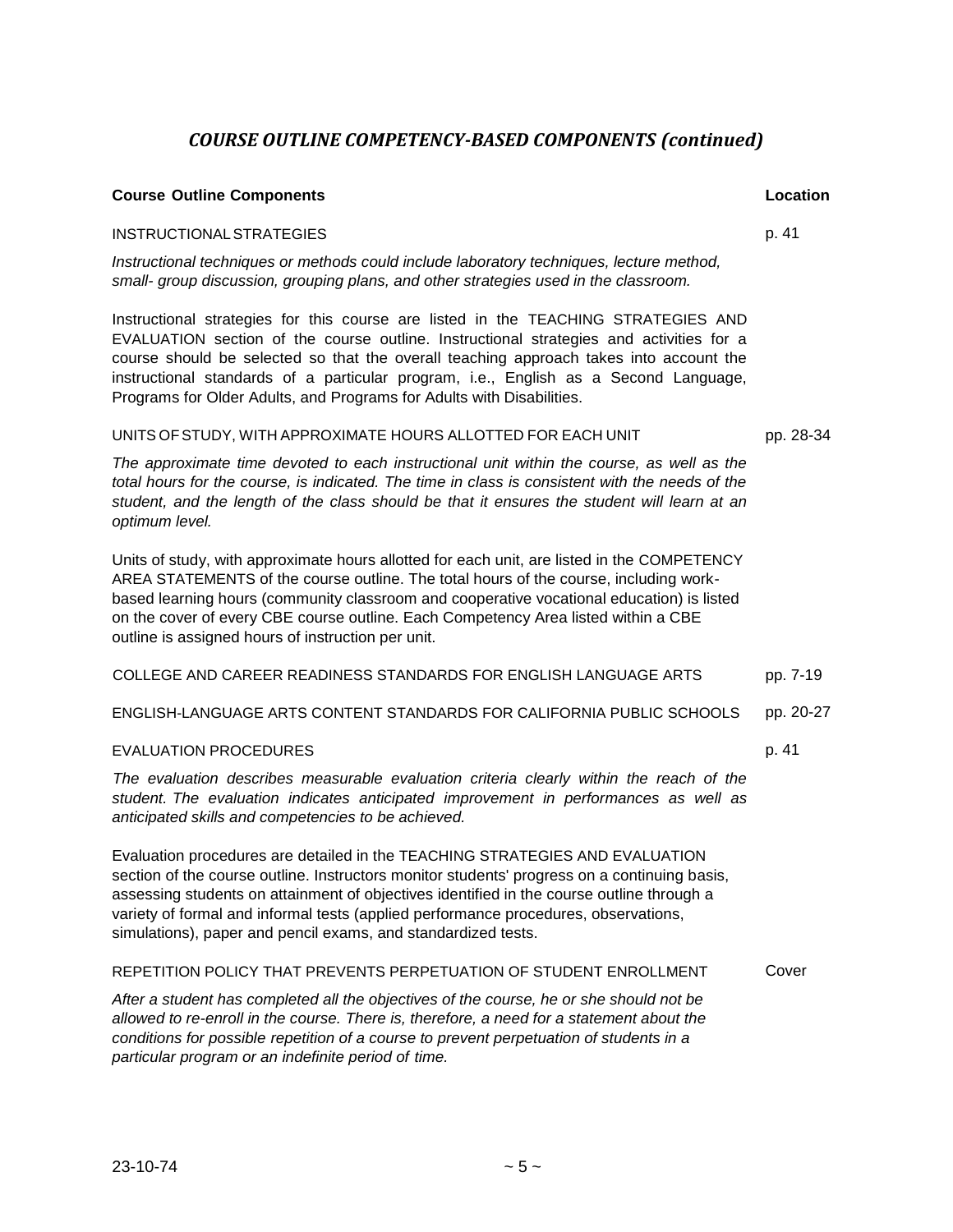## *ACKNOWLEDGMENTS*

The contributions of MARK KAVANAGH and BARBARA POLANSKY for writing this course outline are gratefully acknowledged. Thanks to TOM CALDERON for editing and preparing this course outline as competency-based.

> MARSHA EASTERDAY Supervisor Adult Secondary Education

> > ED MORRIS **Director** Instructional Support

APPROVED:

SANTIAGO JACKSON Assistant Superintendent Division of Adult and Career Education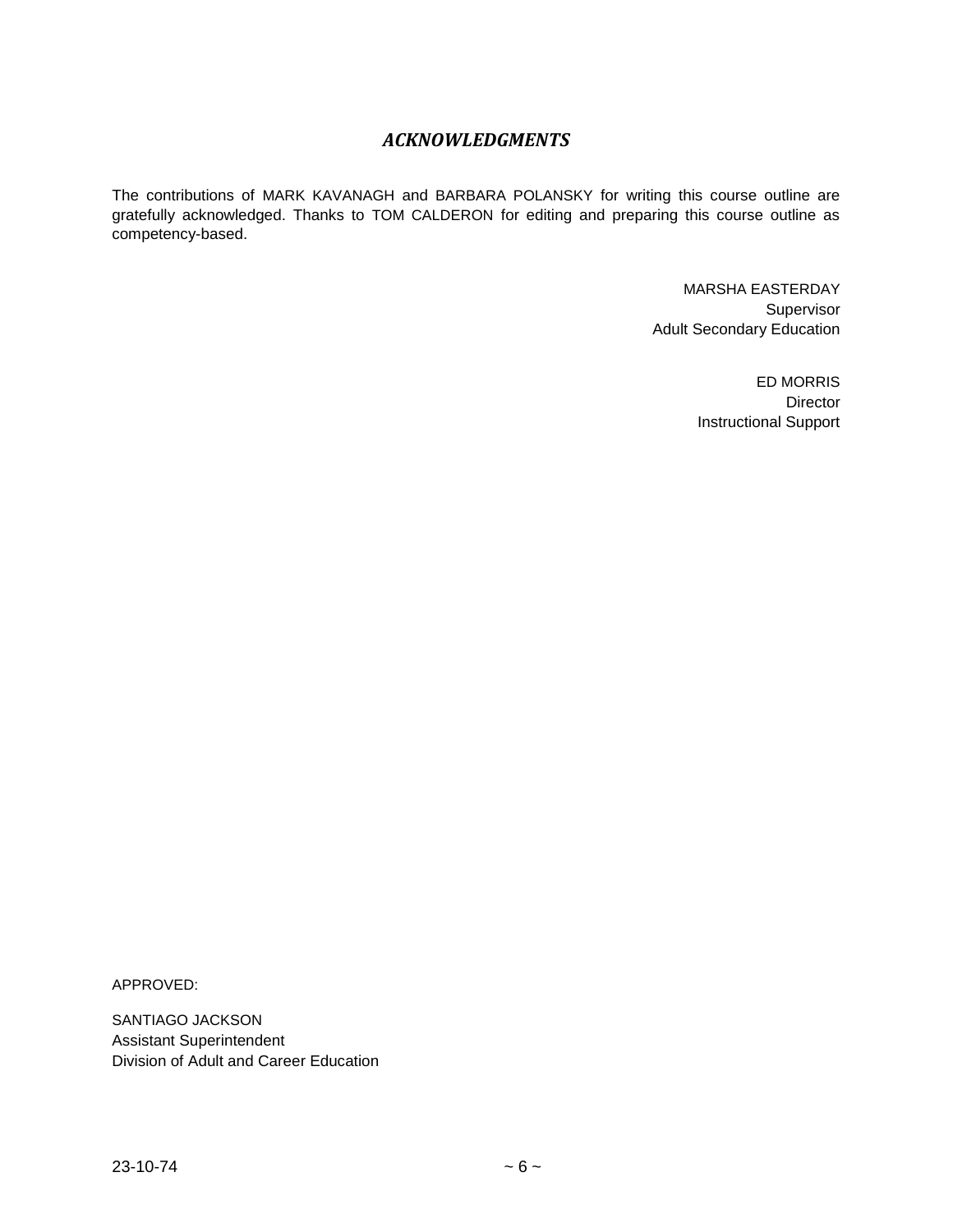#### **READING STANDARDS**

*To become college and career ready, students need to grapple with works of exceptional craft and thought whose range extends across genres, cultures, and centuries. By engaging with increasingly complex readings, students gain the ability to evaluate intricate arguments and the capacity to surmount the challenges posed by complex texts. Standards 1 and 10 play a special role since they operate whenever students are reading: Standard 1 outlines the command of evidence required to support any analysis of text (e.g., analyzing structure, ideas, or the meaning of word as defined by Standards 2-9); Standard 10 defines the range and complexity of what students need to read.* 

#### **Reading Strand**

Key: The citation at the end of each standard in the following chart identifies the CCSS strand, grade, and number (or standard number and letter, where applicable).

For example, RI.4.3 stands for Reading, Informational Text, Grade 4, Standard 3.

| RI: Reading Informational Text | RH: Reading Historical/Social Studies Text |
|--------------------------------|--------------------------------------------|
| <b>RL:</b> Reading Literature  | RST: Reading Scientific and Technical Text |

**CCR Anchor 1:** Read closely to determine what the text says explicitly and to make logical inferences from it; cite specific textual evidence when writing or speaking to support conclusions drawn from the text. (Apply this standard to texts of appropriate complexity as outlined by Standard  $10.1<sup>4</sup>$ 

Cite strong and thorough textual evidence to support analysis of what the text says explicitly as well as inferences drawn from the text. (RI/RL.9-10.1)

- *Application:* cite specific textual evidence to support analysis of primary and secondary sources, attending to such features as the date and origin of the information. (RH.9-10.1)
- *Application*: cite specific textual evidence to support analysis of science and technical texts, attending to the precise details of explanations or descriptions. (RST.9-10.1)

**CCR Anchor 2:** Determine central ideas or themes of a text and analyze their development; summarize the key supporting details and ideas. *(Apply this standard to texts of appropriate complexity as outlined by Standard 10.)*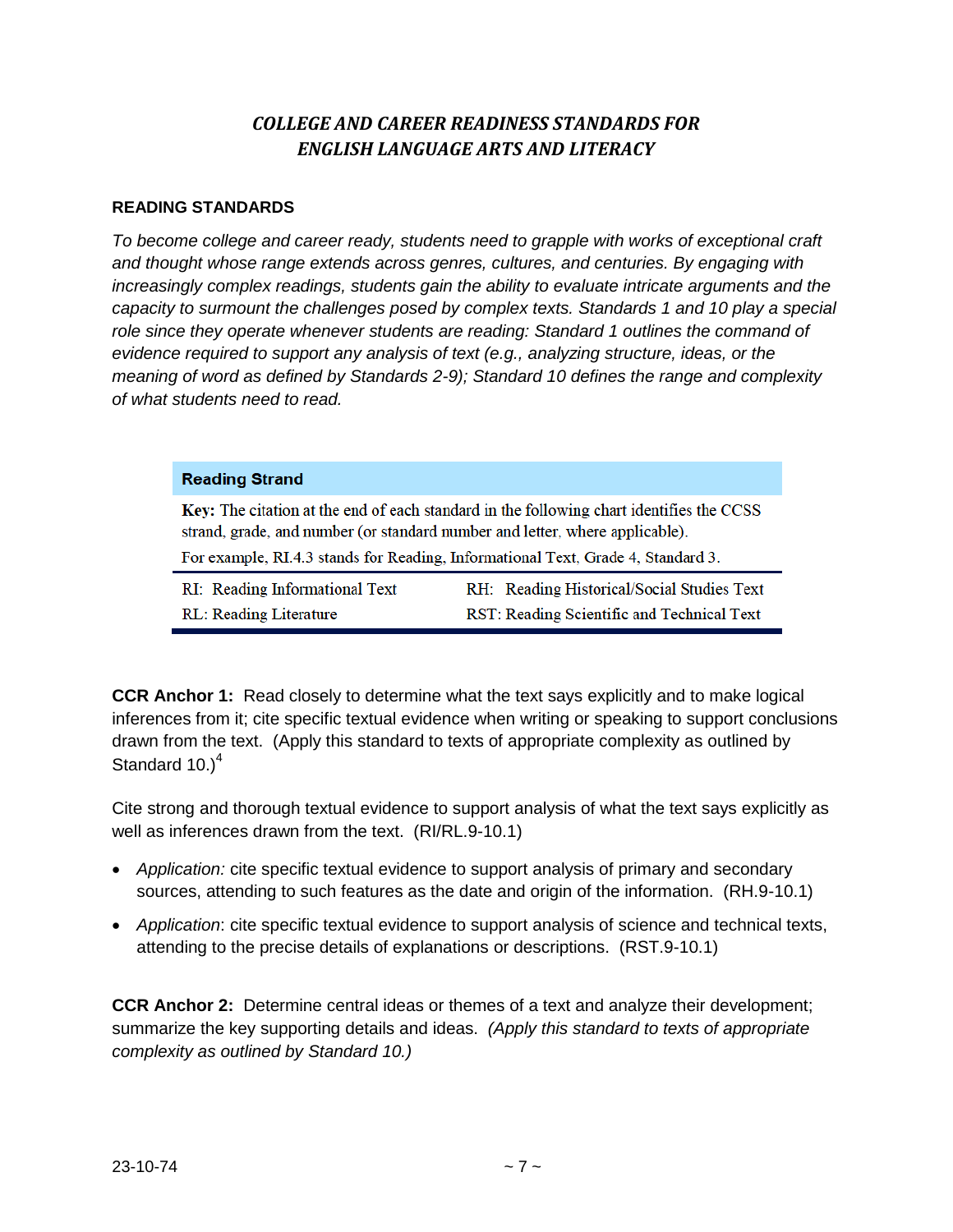## **READING STANDARDS**

**CCR Anchor 2:** Determine a theme or central idea of a text and analyze in detail its development over the course of the text, including how it emerges and is shaped and refined by specific details; provide an objective summary of the text. (RI/RL.9-10.2)

Determine the central ideas or conclusions of a text; summarize complex concepts, processes, or information presented in a text by paraphrasing them in simpler but still accurate terms. (RST.11-12.2)

**CCR Anchor 3:** Analyze how and why individuals, events, and ideas develop and interact over the course of a text. *(Apply this standard to texts of appropriate complexity as outlined by Standard 10.)*

Analyze a complex set of ideas or sequence of events and explain how specific individuals, ideas, or events interact and develop over the course of the text. (RI.11-12.3)

Analyze in detail a series of events described in a text; determine whether earlier events caused later ones or simply preceded them. (RH.9-10.3)

Follow precisely a complex multistep procedure when carrying out experiments, taking measurements, or performing technical tasks, attending to special cases or exceptions defined in the text. (RST.9-10.3)

**CCR Anchor 4:** Interpret words and phrases as they are used in a text, including determining technical, connotative, and figurative meanings, and analyze how specific word choices shape meaning or tone. *(Apply this standard to texts of appropriate complexity as outlined by Standard 10.)*

Determine the meaning of words and phrases as they are used in a text, including figurative, connotative, and technical meanings; analyze the cumulative impact of specific word choices on meaning and tone (e.g., how the language of a court opinion differs from that of a newspaper). (RI/RL.9-10.4)

 *Application:* determine the meaning of symbols, key terms, and other domain-specific words and phrases as they are used in a specific scientific or technical context. (RST.9-10.4)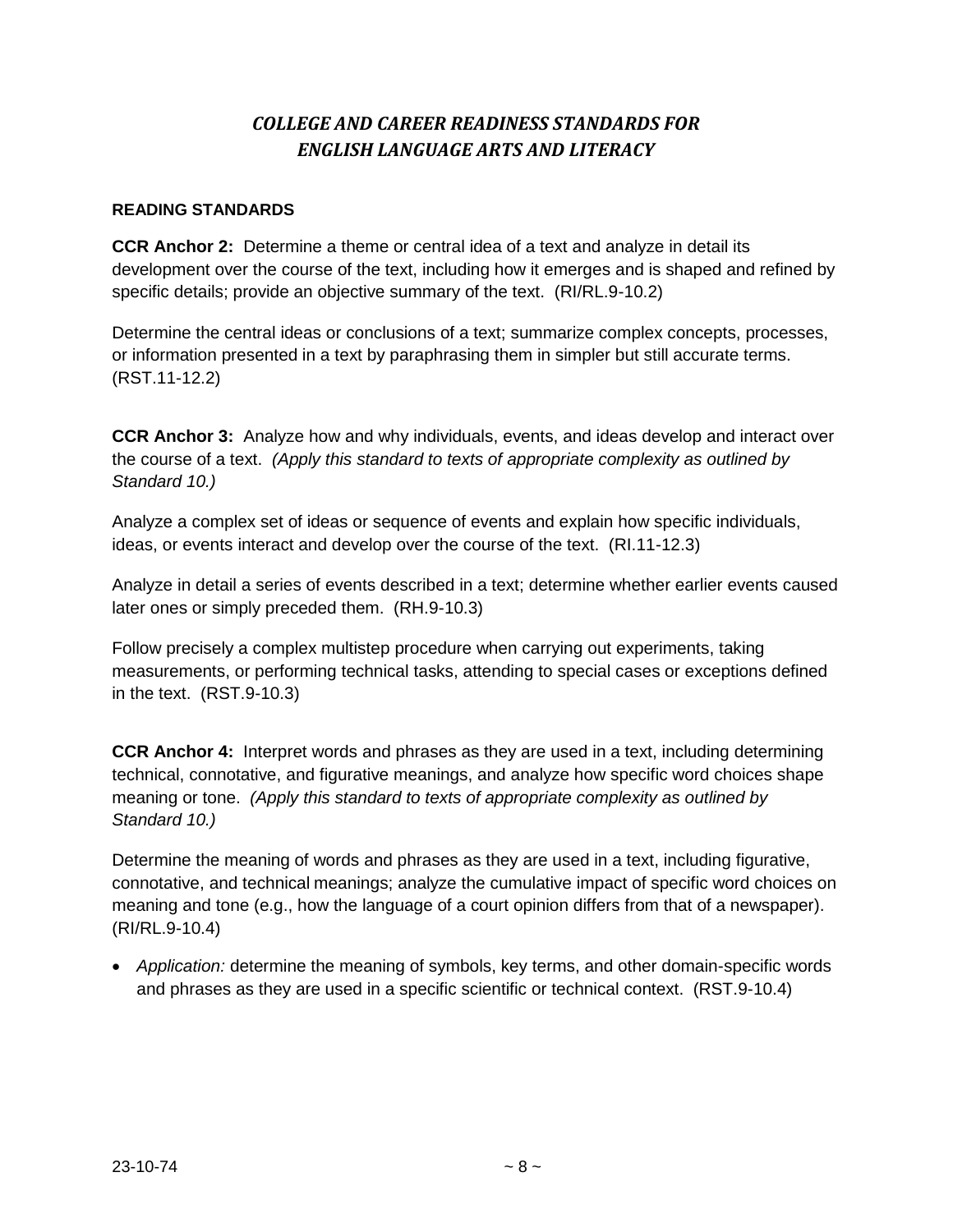#### **READING STANDARDS**

**CCR Anchor 5:** Analyze the structure of texts, including how specific sentences, paragraphs, and larger portions of the text (e.g., a section, chapter, scene, or stanza) relate to each other and the whole. *(Apply this standard to texts of appropriate complexity as outlined by Standard 10.)*

Analyze in detail how an author's ideas or claims are developed and refined by particular sentences, paragraphs, or larger portions of a text (e.g., a section or chapter). (RI.9-10.5)

Analyze and evaluate the effectiveness of the structure an author uses in his or her exposition or argument, including whether the structure makes points clear, convincing, and engaging. (RI.11-12.5)

**CCR Anchor 6:** Assess how point of view or purpose shapes the content and style of a text. *(Apply this standard to texts of appropriate complexity as outlined by Standard 10.)*

Determine an author's point of view or purpose in a text and analyze how an author uses rhetoric to advance that point of view or purpose. (RI.9-10.6)

 *Application*: analyze a particular point of view or cultural experience reflected in a work of literature from outside the United States, drawing on a wide reading of world literature. (RL.9-10.6)

Analyze a case in which grasping point of view requires distinguishing what is directly stated in a text from what is really meant (e.g., satire, sarcasm, irony, or understatement). (RL.11-12.6)

Compare the point of view of two or more authors for how they treat the same or similar topics, including which details they include and emphasize in their respective accounts. (RH.9-10.6)

**CCR Anchor 7:** Integrate and evaluate content presented in diverse media and formats, including visually and quantitatively, as well as in words. *(Apply this standard to texts of appropriate complexity as outline by Standard 10.)*

Integrate quantitative or technical analysis (e.g., charts, research data) with qualitative analysis in print or digital text. (RH.9-10.7)

Translate quantitative or technical information expressed in words in a text into visual form (e.g., a table or chart) and translate information expressed visually or mathematically (e.g., in an equation) into words. (RST.9-10.7)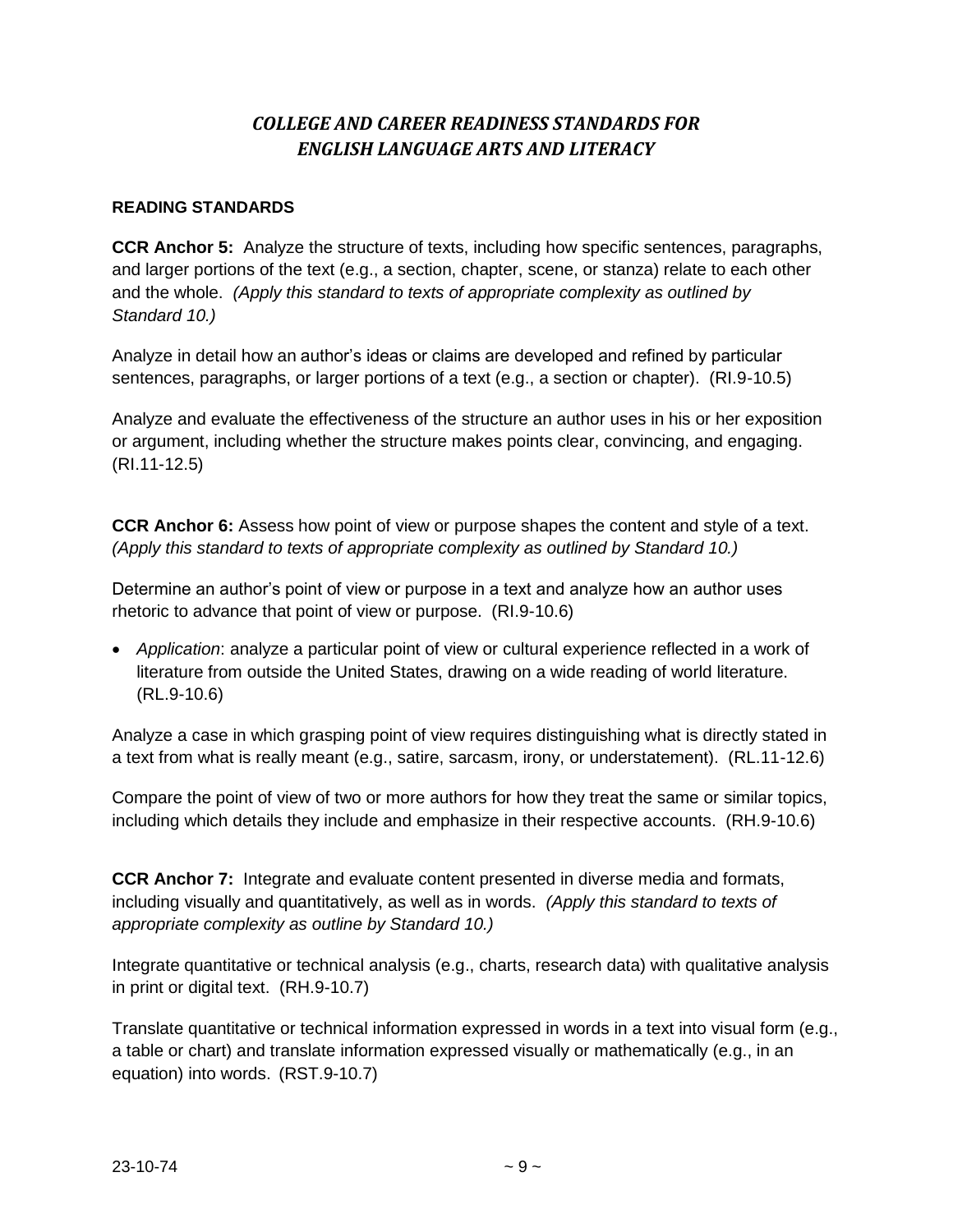#### **READING STANDARDS**

**CCR Anchor 7:** Integrate and evaluate multiple sources of information presented in different media or formats (e.g., visually, quantitatively) as well as in words in order to address a question or solve a problem. (RI.11-12.7)

**CCR Anchor 8:** Delineate and evaluate the argument and specific claims in a text, including the validity of the reasoning as well as the relevance and sufficiency of the evidence. *(Apply this standard to texts of appropriate complexity as outlined by Standard 10.)*

Delineate and evaluate the argument and specific claims in a text, assessing whether the reasoning is valid and the evidence is relevant and sufficient; identify false statements and fallacious reasoning. (RI.9-10.8)

**CCR Anchor 9:** Analyze how two or more texts address similar themes or topics in order to build knowledge or to compare the approaches the authors take. *(Apply this standard to texts of appropriate complexity as outlined by Standard 10.)*

Analyze seminal U.S. documents of historical and literary significance (e.g., Washington's Farewell Address, the Gettysburg Address, Roosevelt's Four Freedoms speech, King's "Letter from Birmingham Jail"), including how they address related themes and concepts. (RI.9-10.9)

Analyze seventeenth-, eighteenth-, and nineteenth-century foundational U.S. documents of historical and literary significance (including The Declaration of Independence, the Preamble to the Constitution, the Bill of Rights, and Lincoln's Second Inaugural Address) for their themes, purposes, and rhetorical features. (RI.11-12.9)

Compare and contrast findings presented in a text to those from other sources (including their own experiments), noting when the findings support or contradict previous explanations or accounts. (RST.9-10.9)

 *Application:* compare and contrast treatments of the same topic in several primary and secondary sources. (RH.9-10.9)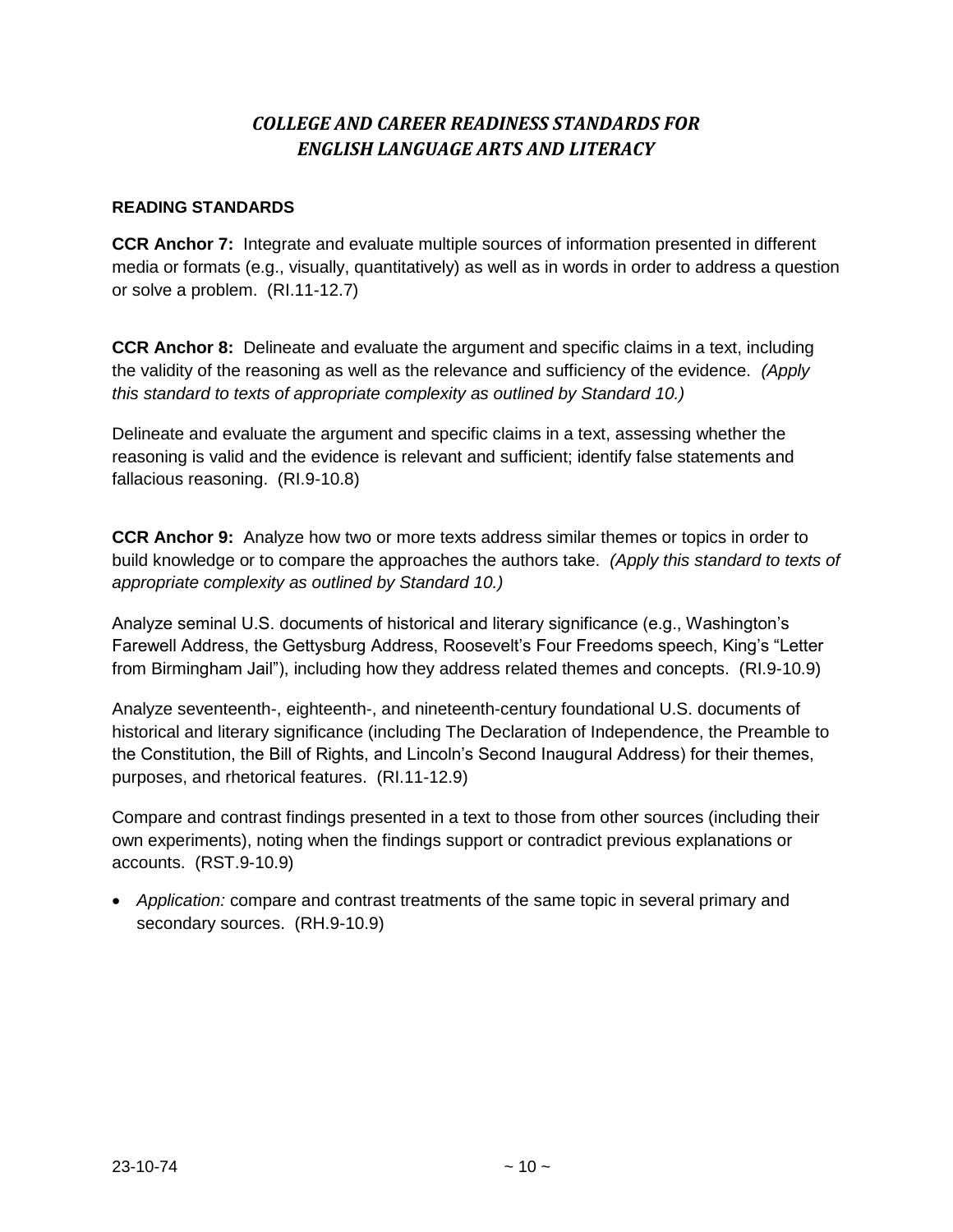### **READING STANDARDS**

**CCR Anchor 10:** Read and comprehend complex literary and informational texts independently and proficiently.

Associated Quantitative Measures of Text Complexity to E Levels of Learning

| <b>Common Core Band</b> | <b>ATOS</b>     | Degrees of Reading<br>Power | Flesch-Kincaid | The Lexile<br>Framework <sup>*</sup> | <b>Reading Maturity</b> | SourceRater     |  |
|-------------------------|-----------------|-----------------------------|----------------|--------------------------------------|-------------------------|-----------------|--|
| $9th - 10th(E)$         | $9.67 - 12.01$  | $62 - 72$                   | $8.32 - 12.12$ | $1050 - 1335$                        | $8.41 - 10.81$          | $9.02 - 13.93$  |  |
| $11th$ – CCR $(E)$      | $11.20 - 14.10$ | $67 - 74$                   | $10.34 - 14.2$ | $1185 - 1385$                        | $9.57 - 12.00$          | $12.30 - 14.50$ |  |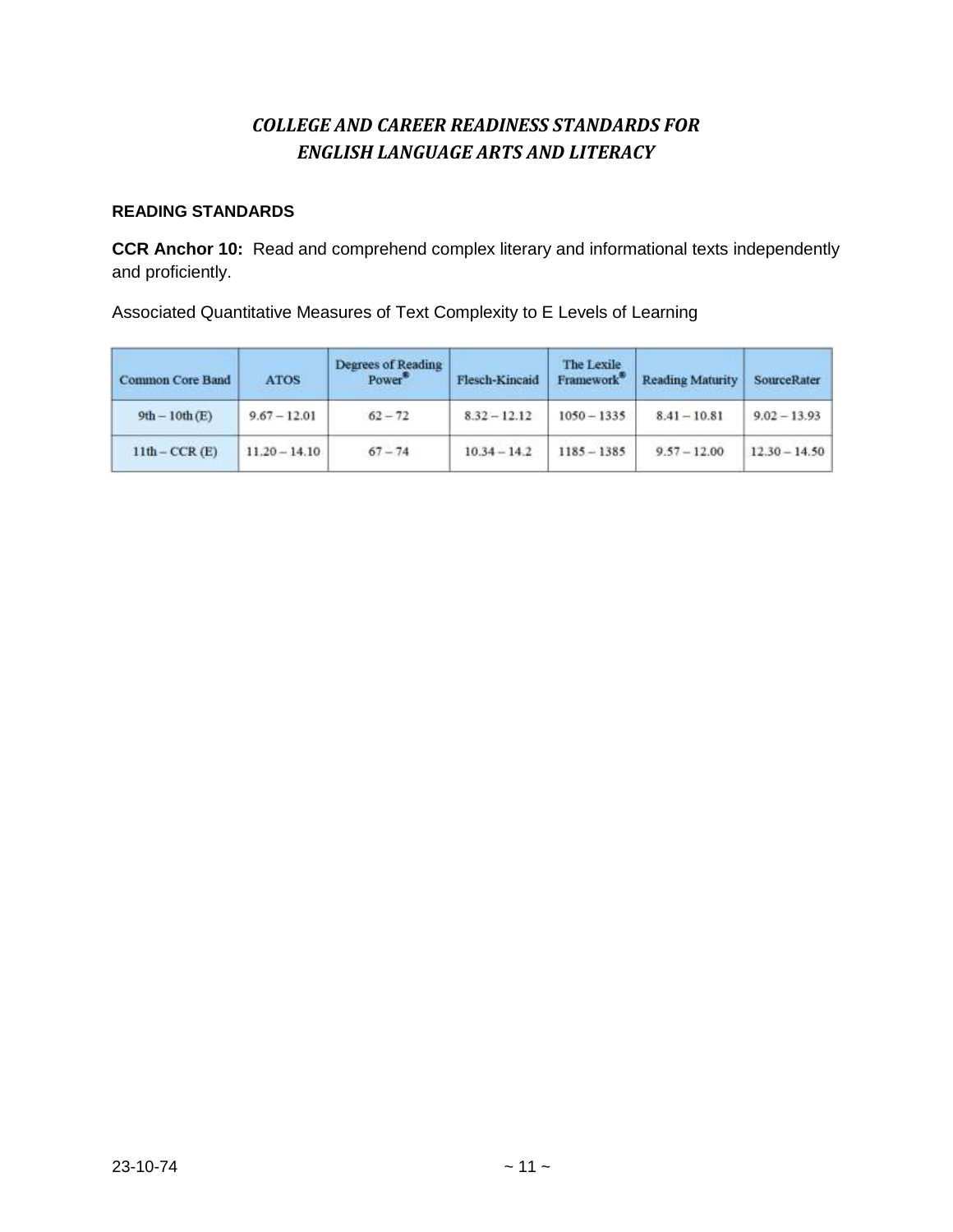#### **WRITING STANDARDS**

*To be college and career ready writers, students must take task, purpose, and audience into careful consideration, choosing words, information, structures, and formats deliberately. The Writing Standards cultivate the development of three mutually reinforcing writing capacities: crafting arguments, writing to inform and explain, and fashioning narratives about real or imagined experiences. The overwhelming focus of writing throughout the levels is on arguments and informative/explanatory texts. Writing Standard 9 is a standout because it stresses the importance of the writing-reading connection by requiring students to draw upon and use evidence from literary and informational texts as they write arguments or inform/explain. Because of the centrality of writing to most forms of inquiry, research standards are prominently included in this strand as well.*

#### **Writing Strand**

Key: The citation at the end of each standard in the following chart identifies the CCSS strand, grade, and number (or standard number and letter, where applicable).

For example, W.5.1a stands for Writing, Grade 5, Standard 1a.

W: Writing

WHST: Writing for History/Social Studies, Scientific and Technical Subjects

**CCR Anchor 1:** Write arguments to support claims in an analysis of substantive topics or texts, using valid reasoning and relevant and sufficient evidence.

Write arguments to support claims in an analysis of substantive topics or texts, using valid reasoning and relevant and sufficient evidence.

- a. Introduce precise claim(s), distinguish the claim(s) from alternate or opposing claims, and create an organization that establishes clear relationships among the claim(s), counterclaims, reasons, and evidence.
- b. Develop claim(s) and counterclaims fairly, supplying evidence for each while pointing out the strengths and limitations of both in a manner that anticipates the audience's knowledge level and concerns.
- c. Use words, phrases, and clauses to link the major sections of the text, create cohesion, and clarify the relationships between claim(s) and reasons, between reasons and evidence, and between claim(s) and counterclaims.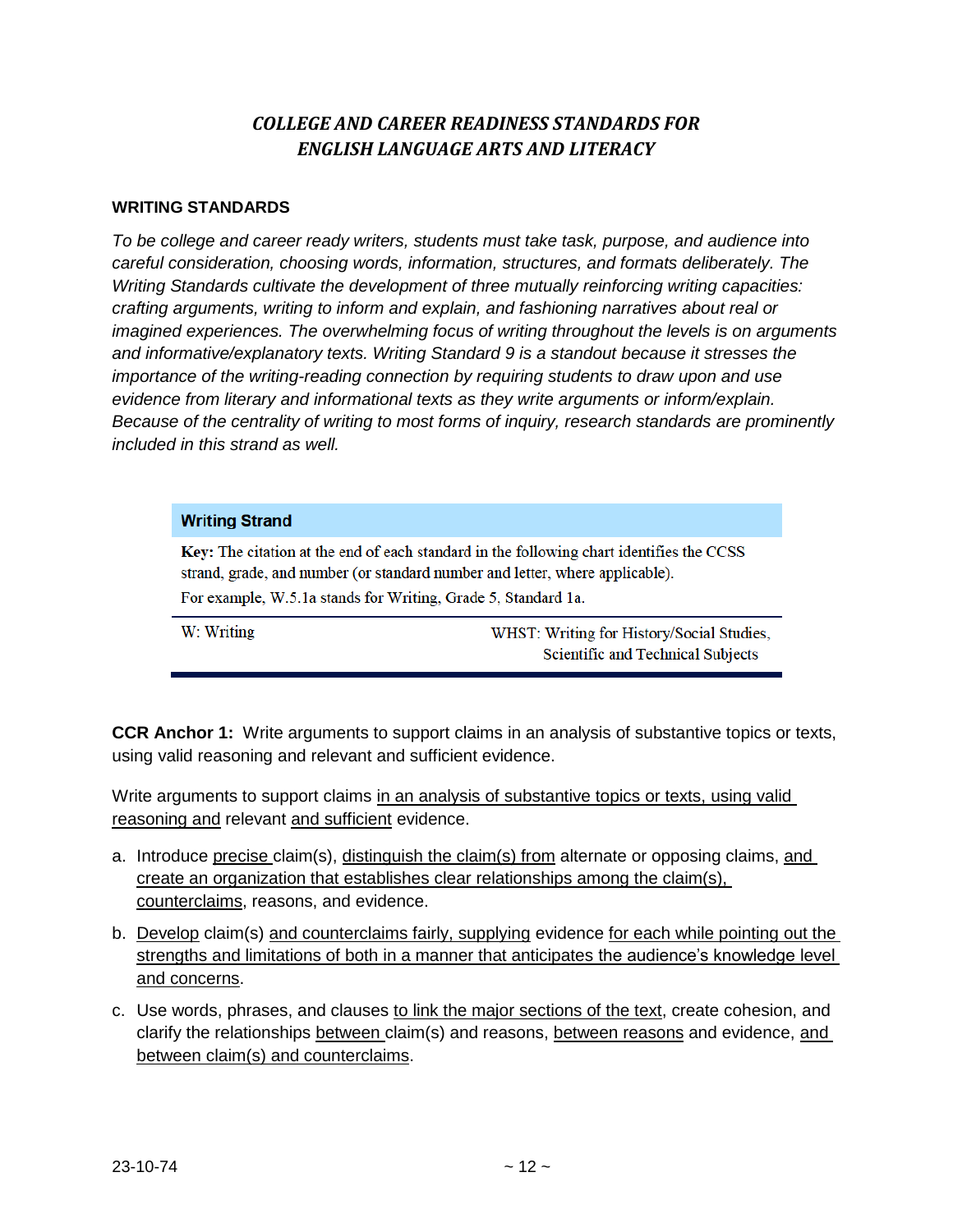#### **WRITING STANDARDS**

**CCR Anchor 1:** Write arguments to support claims in an analysis of substantive topics or texts, using valid reasoning and relevant and sufficient evidence.

Write arguments to support claims in an analysis of substantive topics or texts, using valid reasoning and relevant and sufficient evidence.

- d. Establish and maintain a formal style and objective tone while attending to the norms and conventions of the discipline in which they are writing.
- e. Provide a concluding statement or section that follows from and supports the argument presented. (W/WHST.9-10.1)

**CCR Anchor 2:** Write informative/explanatory texts to examine and convey complex ideas and information clearly and accurately through the effective selection, organization, and analysis of content.

Write informative/explanatory texts to examine and convey complex ideas, concepts, and information clearly and accurately through the effective selection, organization, and analysis of content. [This includes the narration of historical events, scientific procedures/experiments, or technical processes.]

- a. Introduce a topic and organize complex ideas, concepts, and information to make important connections and distinctions; include formatting (e.g., headings), graphics (e.g., figures, tables), and multimedia when useful to aiding comprehension.
- b. Develop the topic with well-chosen, relevant, and sufficient facts, extended definitions concrete details, quotations, or other information and examples appropriate to the audience's knowledge of the topic.
- c. Use appropriate and varied transitions to link the major sections of the text, create cohesion, and clarify the relationships among complex ideas and concepts.
- d. Use precise language and domain-specific vocabulary to manage the complexity of the topic.
- e. Establish and maintain a formal style and objective tone while attending to the norms and conventions of the discipline in which they are writing.
- f. Provide a concluding statement or section that follows from and supports the information or explanation presented (e.g., articulating implications or the significance of the topic). (W/WHST.9-10.2)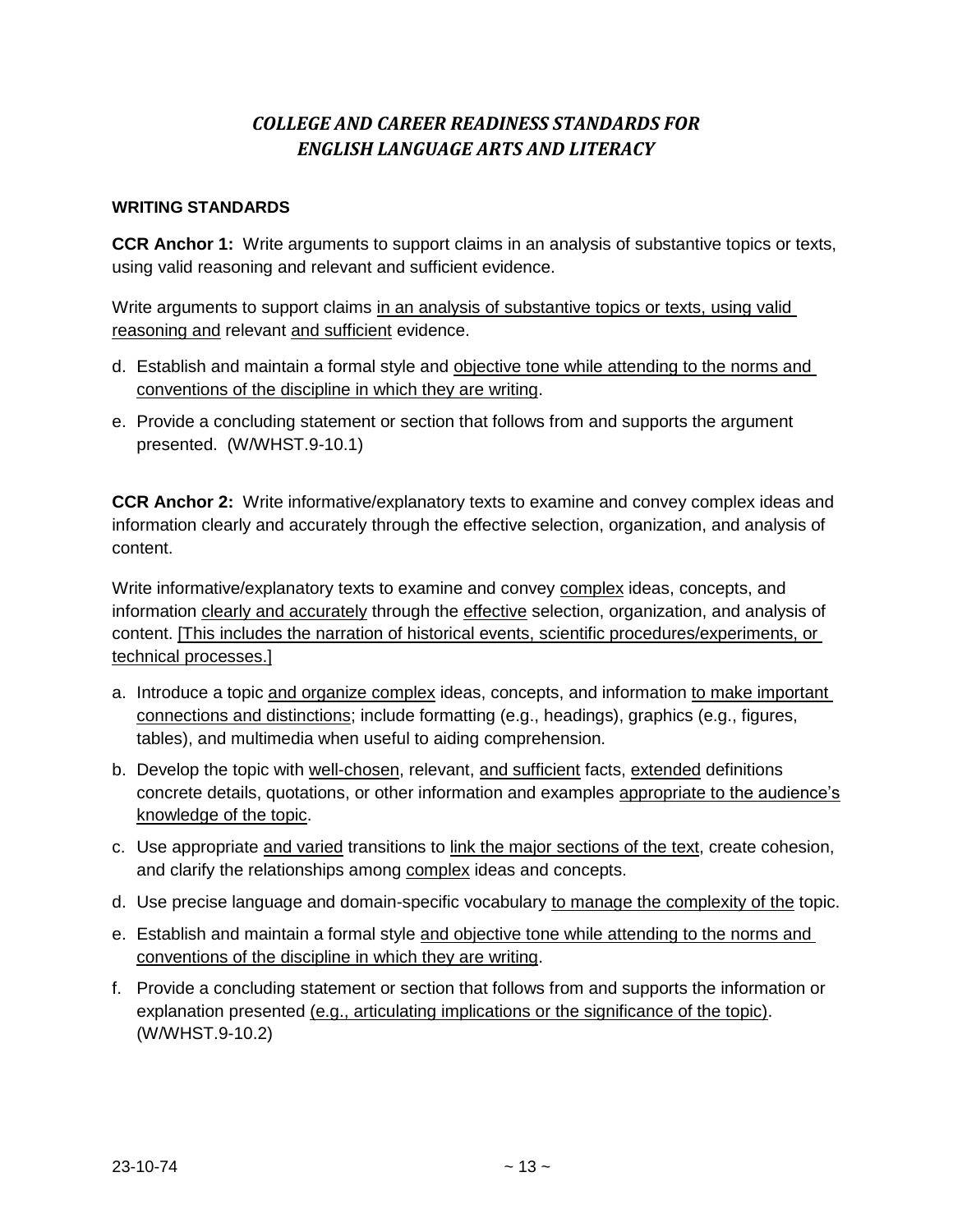#### **WRITING STANDARDS**

**CCR Anchor 3:** Write narratives to develop real or imagined experiences or events using effective technique, well-chosen details and well-structured event sequences.

Note: Students' narrative skills continue to grow in these levels as students work to incorporate narrative elements effectively into their arguments and informative/explanatory texts.

**CCR Anchor 4:** Produce clear and coherent writing in which the development, organization, and style are appropriate to task, purpose, and audience.

Produce clear and coherent writing in which the development, organization, and style are appropriate to task, purpose, and audience. (W/WHST.11-12.4)

**CCR Anchor 5:** Develop and strengthen writing as needed by planning, revising, editing, rewriting, or trying a new approach.

Develop and strengthen writing as needed by planning, revising, editing, rewriting, or trying a new approach, focusing on addressing what is most significant for a specific purpose and audience. (Editing for conventions should demonstrate command of Language standards 1–3 at this level.) (W.11-12.5)

**CCR Anchor 6:** Use technology, including the Internet, to produce and publish writing and to interact and collaborate with others.

Use technology, including the Internet, to produce, publish, and update individual or shared writing products, taking advantage of technology's capacity to link to other information and to display information flexibly and dynamically. (W.9-10.6)

**CCR Anchor 7:** Conduct short as well as more sustained research projects based on focused questions, demonstrating understanding of the subject under investigation.

Conduct short as well as more sustained research projects to answer a question (including a self-generated question) or solve a problem; narrow or broaden the inquiry when appropriate; synthesize multiple sources on the subject, demonstrating understanding of the subject under investigation. (W/WHST.11-12.7)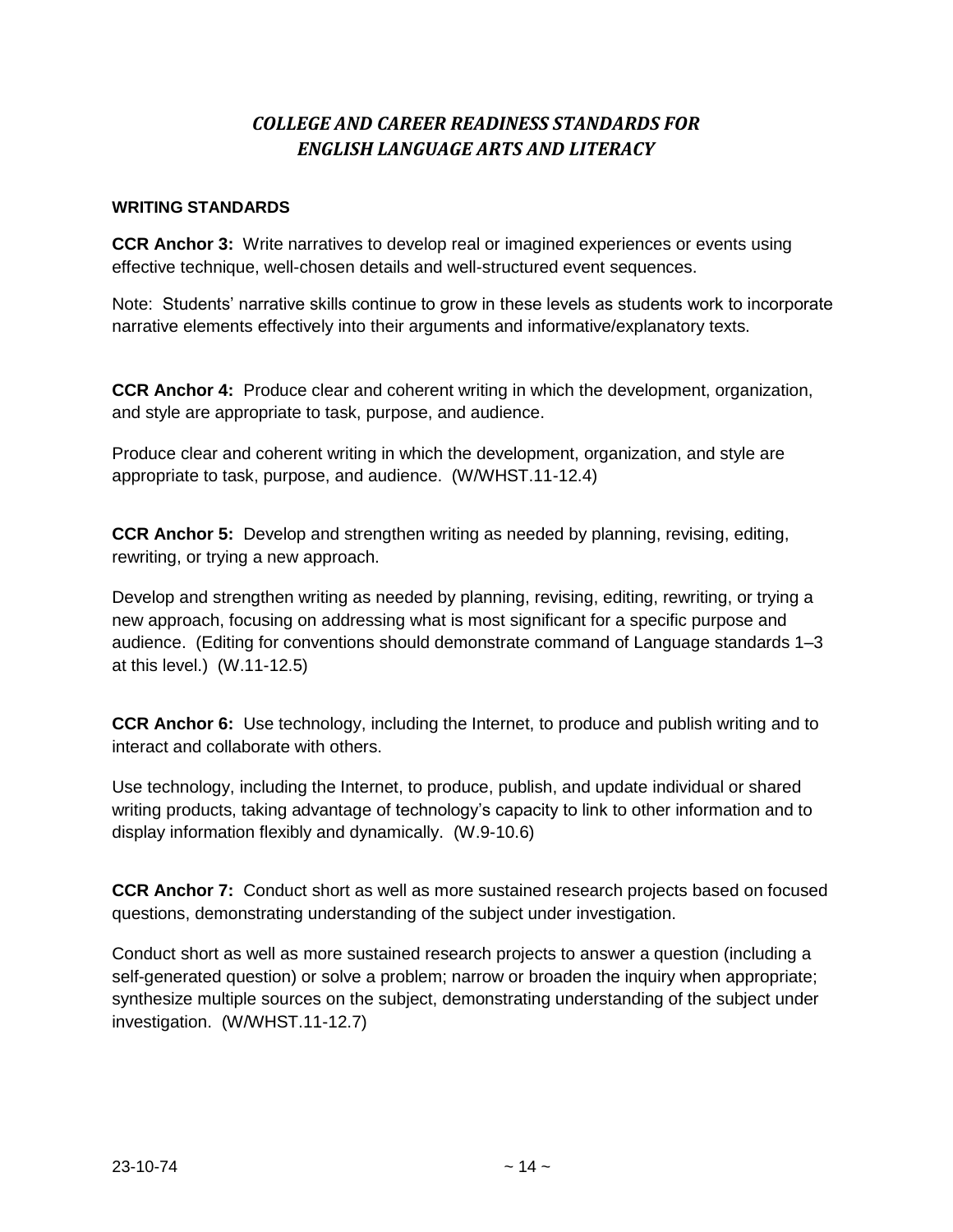#### **WRITING STANDARDS**

**CCR Anchor 8:** Gather relevant information from multiple print and digital sources, assess the credibility and accuracy of each source, and integrate the information while avoiding plagiarism.

Gather relevant information from multiple authoritative print and digital sources, using advanced searches effectively; assess the usefulness of each source in answering the research question; integrate information into the text selectively to maintain the flow of ideas, avoiding plagiarism and following a standard format for citation. (W/WHST.9-10.8)

**CCR Anchor 9:** Draw evidence from literary or informational texts to support analysis, reflection, and research. *(Apply this standard to texts of appropriate complexity as outlined by Standard 10.)* 

Draw evidence from literary or informational texts to support analysis, reflection, and research.

- a. Apply Reading standards from this level to literature (e.g., "Determine the Meaning of words and phrases as they are used in a text, including figurative, connotative, and technical meanings; analyze the cumulative impact of specific word choices on meaning and tone").
- b. Apply Reading standards from this level to literary nonfiction (e.g., "Integrate quantitative or technical analysis with qualitative analysis in print or digital text"). (W/WHST.11-12.9)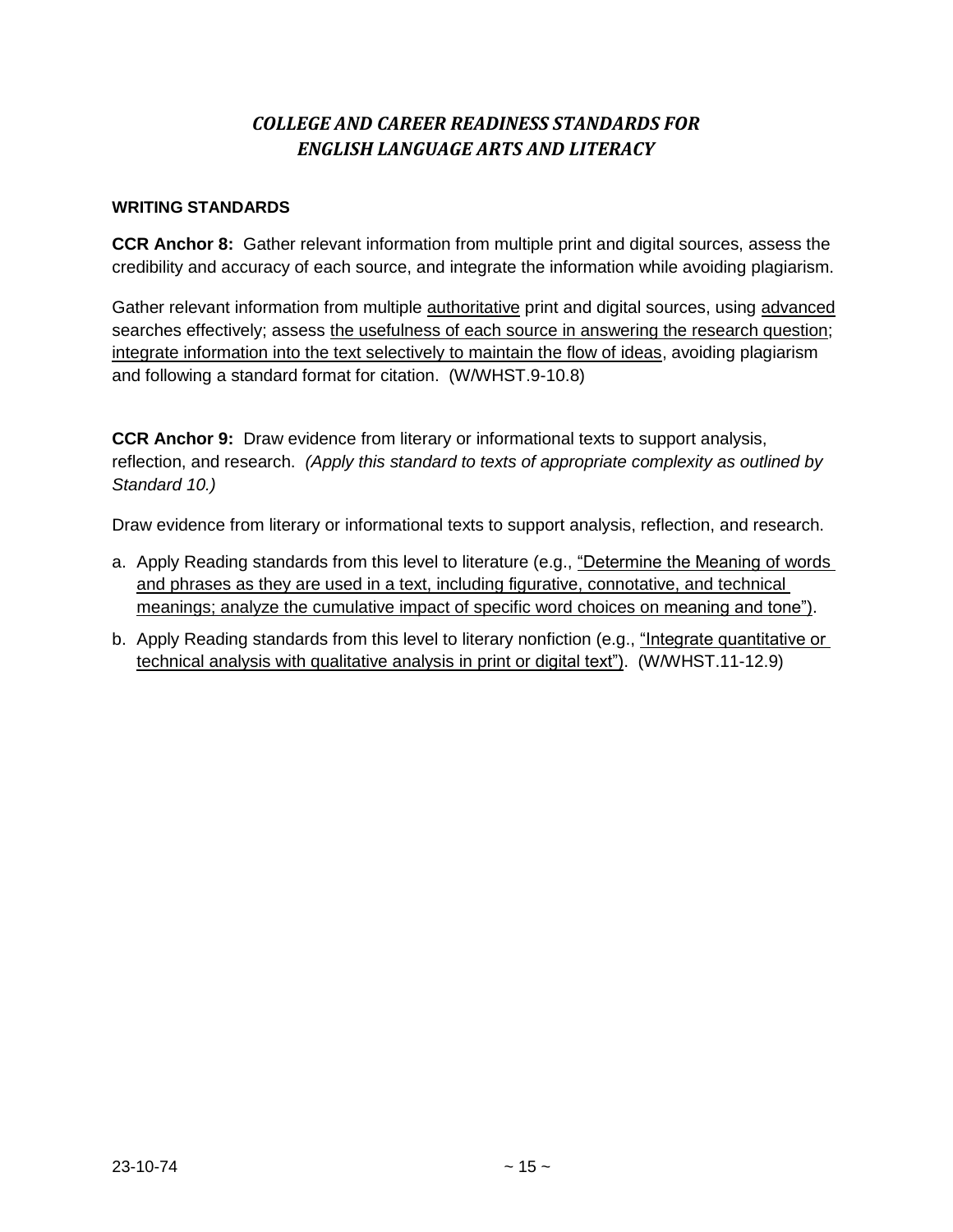#### **SPEAKING AND LISTENING STANDARDS**

*Including, but not limited to, skills necessary for formal presentations, the Speaking and Listening Standards require students to develop a range of broadly useful oral communication and interpersonal skills. The standards ask students to learn to work together, express and listen carefully to ideas, integrate information from oral, visual, quantitative, and media sources, evaluate what they hear, use media and visual displays strategically to help achieve communicative purposes, and adapt speech to context and task.<sup>7</sup>*

#### **Speaking and Listening Strand**

Key: The citation at the end of each standard in the following chart identifies the CCSS strand, grade, and number (or standard number and letter, where applicable).

For example, SL.K.2 stands for Speaking and Listening, Grade K, Standard 2.

SL: Speaking and Listening

**CCR Anchor 1:** Prepare for and participate effectively in a range of conversations and collaborations with diverse partners, building on others' ideas and expressing their own clearly and persuasively.

Initiate and participate effectively in a range of collaborative discussions (one-on-one, in groups, and teacher-led) with diverse partners, building on others' ideas and expressing their own clearly and persuasively.

- a. Come to discussions prepared, having read and researched material under study; explicitly draw on that preparation by referring to evidence from texts and other research on the topic or issue to stimulate a thoughtful, well-reasoned exchange of ideas.
- b. Work with peers to set rules for collegial discussions and decision-making (e.g., informal consensus, taking votes on key issues, presentation of alternate views), clear goals and deadlines, and individual roles as needed.
- c. Propel conversations by posing and responding to questions that relate the current discussion to broader themes or larger ideas; actively incorporate others into the discussion and clarify, verify, or challenge ideas and conclusions.
- d. Respond thoughtfully to diverse perspectives, summarize points of agreement and disagreement, and, when warranted, qualify or justify their own views and understanding and make new connections in light of the evidence and reasoning presented. (SL.9-10.1)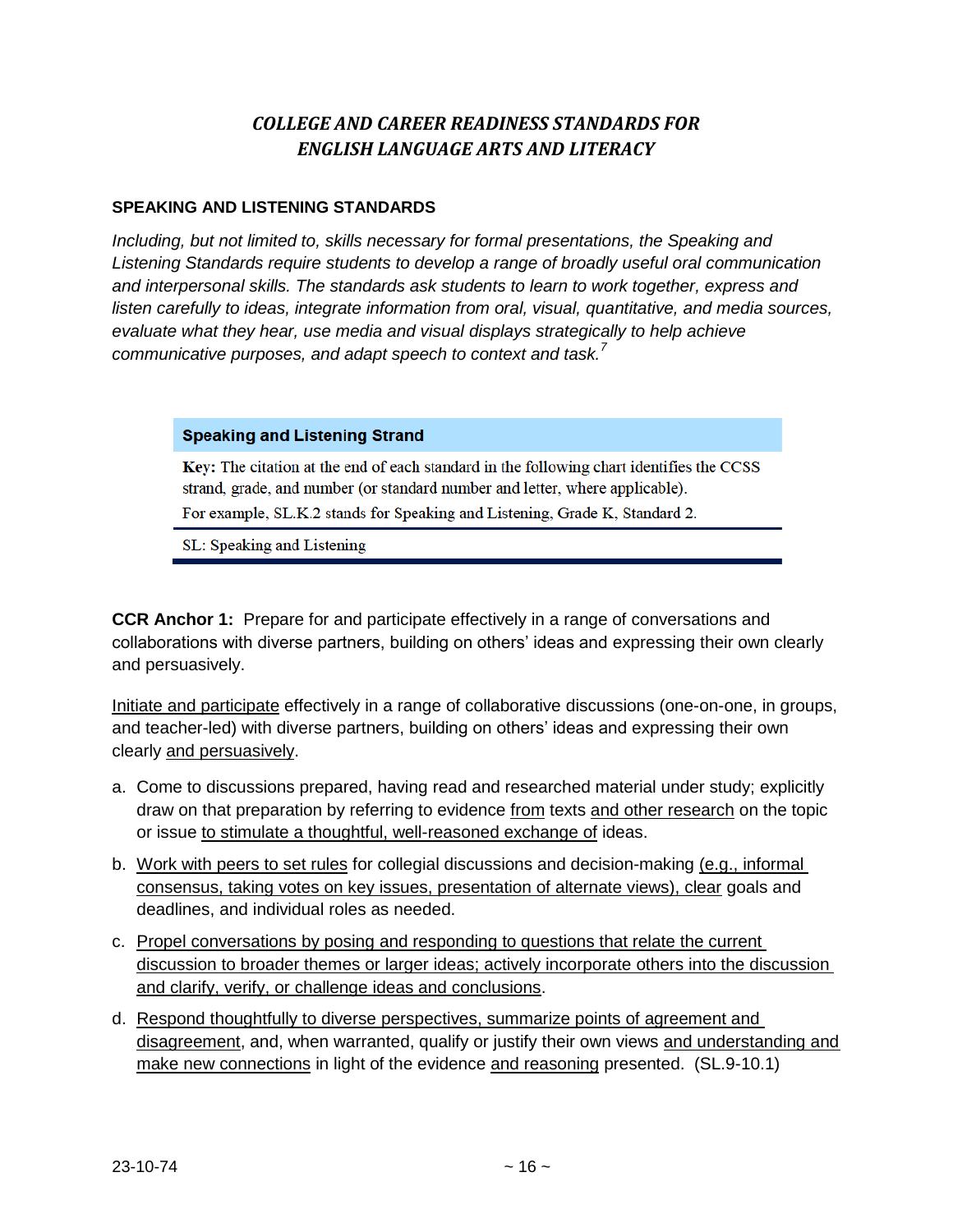#### **SPEAKING AND LISTENING STANDARDS**

**CCR Anchor 2:** Integrate and evaluate information presented in diverse media and formats, including visually, quantitatively, and orally.

Integrate multiple sources of information presented in diverse formats and media (e.g., visually, quantitatively, orally) in order to make informed decisions and solve problems, evaluating the credibility and accuracy of each source and noting any discrepancies among the data. (SL.11-12.2)

**CCR Anchor 3:** Evaluate a speaker's point of view, reasoning, and use of evidence and rhetoric.

Evaluate a speaker's point of view, reasoning, and use of evidence and rhetoric, assessing the stance, premises, links among ideas, word choice, points of emphasis, and tone used. (SL.11-12.3)

**CCR Anchor 4:** Present information, findings, and supporting evidence such that listeners can follow the line of reasoning and the organization, development, and style are appropriate to task, purpose, and audience.

Present information, findings, and supporting evidence clearly, concisely, and logically such that listeners can follow the line of reasoning and the organization, development, substance, and style are appropriate to purpose, audience, and task. (SL.9-10.4)

**CCR Anchor 5:** Make strategic use of digital media and visual displays of data to express information and enhance understanding of presentations.

Make strategic use of digital media (e.g., textual, graphical, audio, visual, and interactive elements) in presentations to enhance understanding of findings, reasoning, and evidence and to add interest. (SL.11-12.5)

**CCR Anchor 6:** Adapt speech to a variety of contexts and communicative tasks, demonstrating command of formal English when indicated or appropriate.

Adapt speech to a variety of contexts and tasks, demonstrating a command of formal English when indicated or appropriate. (See Language Standards 1 and 3 for specific expectations.) (SL.11-12.6)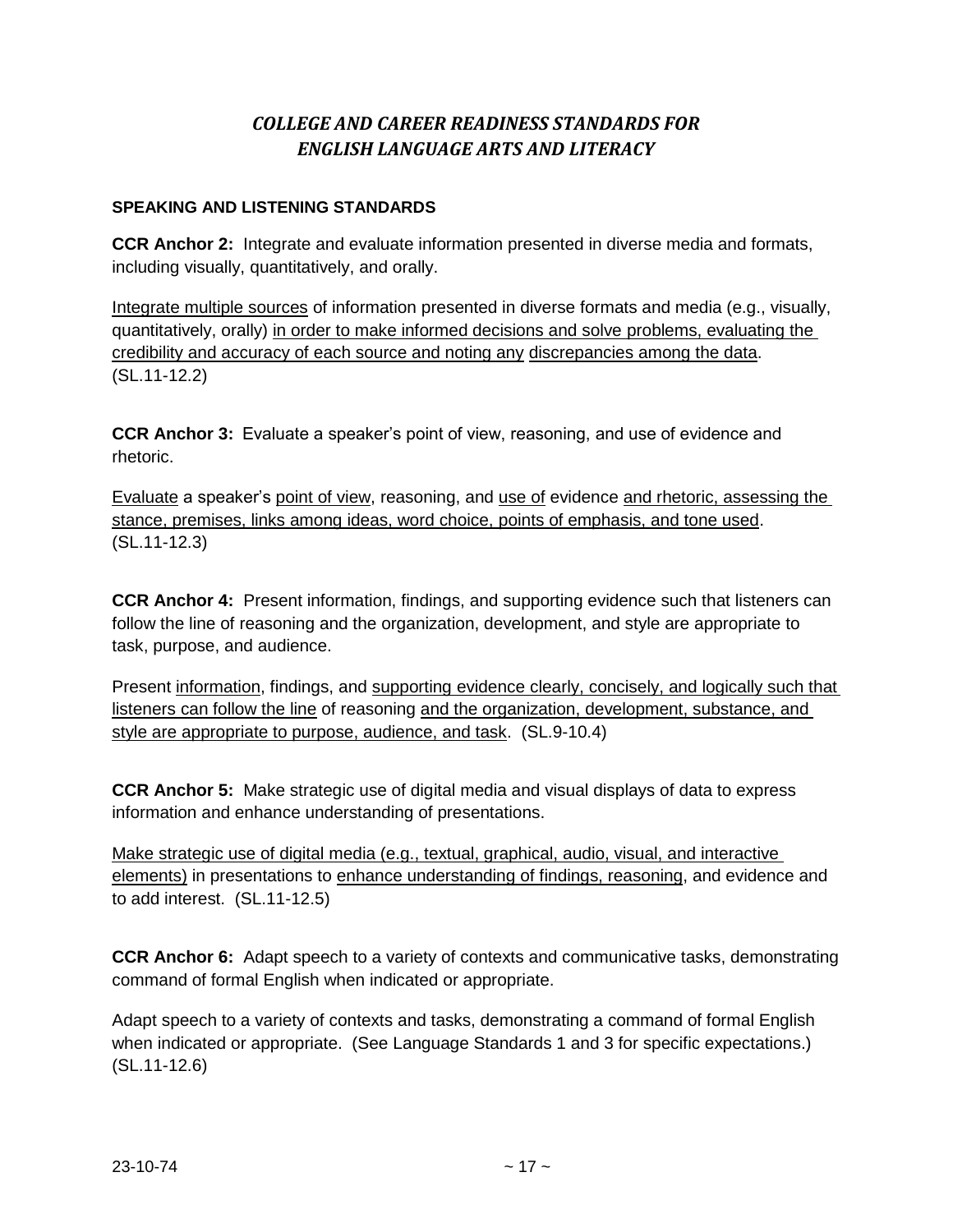#### **LANGUAGE STANDARDS**

*The Language Standards include the essential "rules" of standard written and spoken English, but they also approach language as a matter of craft and informed choice among alternatives. The vocabulary standards focus on understanding words and phrases and their nuances and relationships, and on acquiring new vocabulary, particularly general academic and domainspecific words and phrases. Students advancing through the levels are expected to meet each level's specific standards and retain or further develop skills and understanding mastered in preceding levels.<sup>9</sup>*

#### **Language Strand**

Key: The citation at the end of each standard in the following chart identifies the CCSS strand, grade, and number (or standard number and letter, where applicable).

For example, L.9-10.1 stands for Language, Grade 9-10, Standard 1.

L: Language

**CCR Anchor 1:** Demonstrate command of the conventions of standard English grammar and usage when writing or speaking.

Demonstrate command of the conventions of standard English grammar and usage when writing or speaking.

- a. Use parallel structure.
- b. Use various types of phrases (noun, verb, adjectival, adverbial, participial, prepositional, absolute) and clauses (independent, dependent; noun, relative, adverbial) to convey specific meanings and add variety and interest to writing or presentations. (L.9-10.1)

**CCR Anchor 2:** Demonstrate command of the conventions of standard English capitalization, punctuation, and spelling when writing.

- a. Use a semicolon (and perhaps a conjunctive adverb) to link two or more closely related independent clauses.
- b. Use a colon to introduce a list or quotation.
- c. Spell correctly. (L.9-10.2)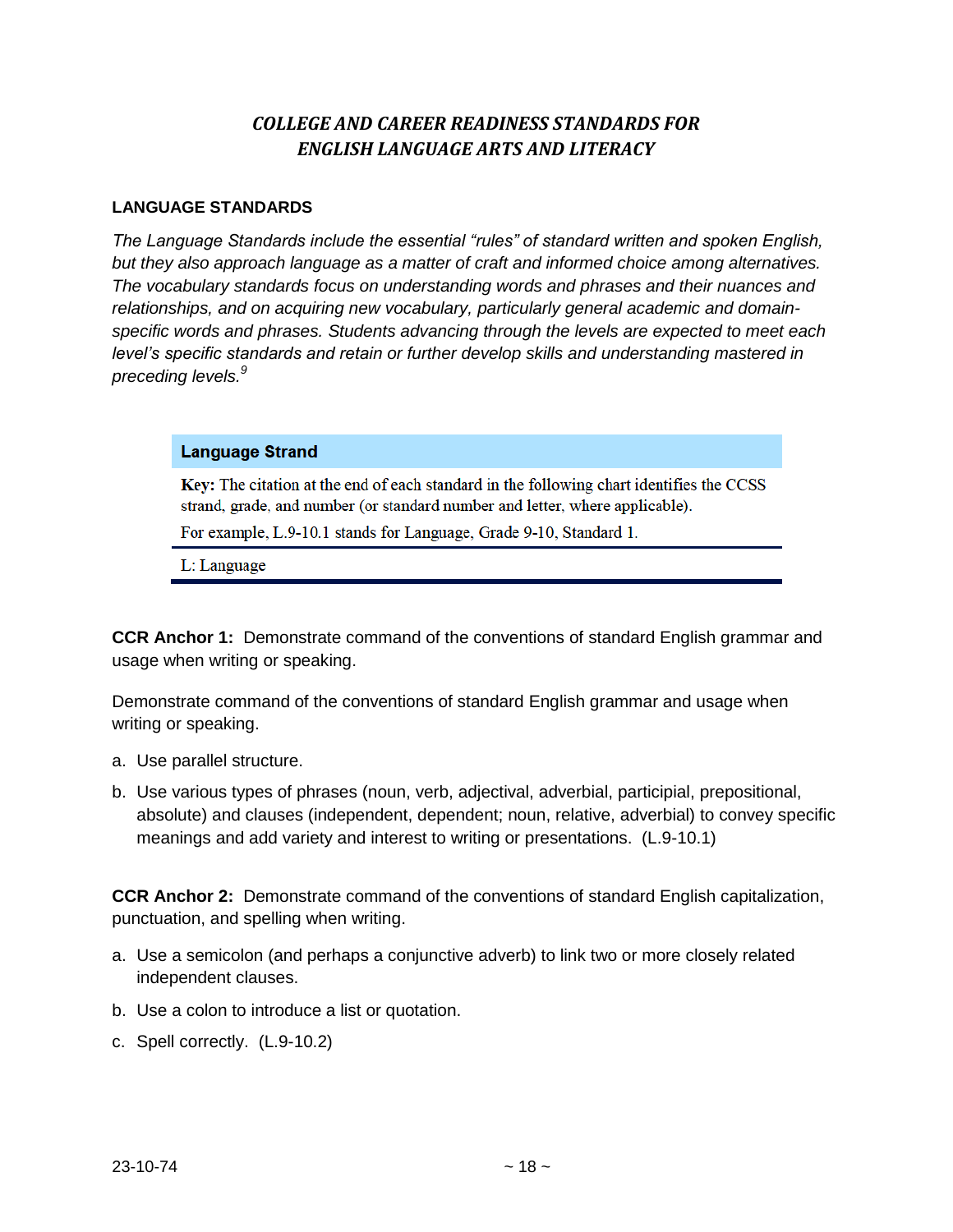#### **LANGUAGE STANDARDS**

**CCR Anchor 3:** Apply knowledge of language to understand how language functions in different contexts, to make effective choices for meaning or style, and to comprehend more fully when reading or listening.

**CCR Anchor 4:** Determine or clarify the meaning of unknown and multiple-meaning words and phrases by using context clues, analyzing meaningful word parts, and consulting general and specialized reference materials, as appropriate.

Determine or clarify the meaning of unknown and multiple-meaning words and phrases, choosing flexibly from a range of strategies.

- a. Use context (e.g., the overall meaning of a sentence, paragraph, or text; a word's position or function in a sentence) as a clue to the meaning of a word or phrase.
- b. Identify and correctly use patterns of word changes that indicate different meanings or parts of speech (e.g., conceive, conception, conceivable).
- c. Consult general and specialized reference materials (e.g., dictionaries, glossaries, thesauruses), both print and digital, to find the pronunciation of a word or determine or clarify its precise meaning, its part of speech, or its etymology or its standard usage.
- d. Verify the preliminary determination of the meaning of a word or phrase (e.g., by checking the inferred meaning in context or in a dictionary). (L.11-12.4)

**CCR Anchor 5:** Demonstrate understanding of figurative language, word relationships, and nuances in word meanings.

**CCR Anchor 6:** Acquire and use accurately a range of general academic and domain-specific words and phrases sufficient for reading, writing, speaking, and listening at the college and career readiness level; demonstrate independence in gathering vocabulary knowledge when encountering a word or phrase important to comprehension or expression.

Acquire and use accurately general academic and domain-specific words and phrases, sufficient for reading, writing, speaking, and listening at the college and career readiness level; demonstrate independence in gathering vocabulary knowledge when considering a word or phrase important to comprehension or expression. (L.11-12.6)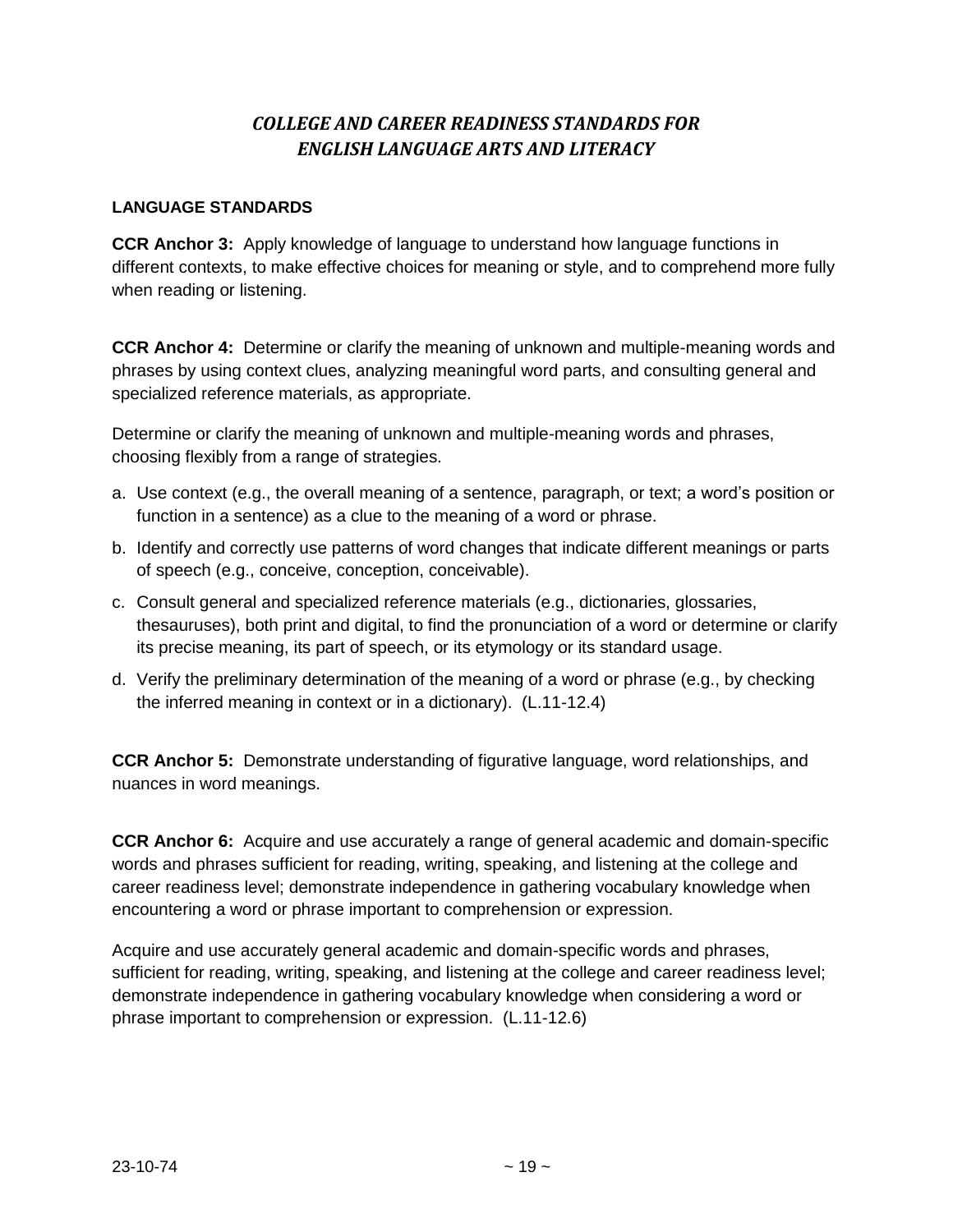## *CALIFORNIA CONTENT STANDARDS for LANGUAGE ARTS*

#### **READING**

#### **1.0 Word Analysis, Fluency, and Systematic VocabularyDevelopment**

Students apply their knowledge of word origins to determine the meaning of new words encountered in reading materials and use those words accurately.

#### *Vocabulary and Concept Development*

- **1.1** Identify and use the literal and figurative meanings of words and understand word derivations.
- **1.2** Distinguish between the denotative and connotative meanings of words and interpret the connotative power of words.
- **1.3** Identify Greek, Roman, and Norse mythology and use the knowledge to understand the origin and meaning of new words (e.g., the word *narcissistic* drawn from the myth of Narcissus and Echo).

#### **2.0 Reading Comprehension (Focus on Informational Materials**)

Students read and understand grade-level-appropriate material. They analyze the organizational patterns, arguments, and positions advanced. The selections in *Recommended Literature, Grades Nine Through Twelve* (1990) illustrate the quality and complexity of the materials to be read by students. In addition, by grade twelve, students read two million words annually on their own, including a wide variety of classic and contemporary literature, magazines, newspapers, and online information. In grades nine and ten, students make substantial progress toward this goal.

#### *Structural Features of Informational Materials*

- **2.0** Analyze the structure and format of functional workplace documents, including the graphics and headers, and explain how authors use the features to achieve their purposes.
- **2.1** Prepare a bibliography of reference materials for a report using a variety of consumer, workplace, and public documents.

#### *Comprehension and Analysis of Grade-Level-Appropriate Text*

- **2.2** Generate relevant questions about readings on issues that can be researched.
- **2.3** Synthesize the content from several sources or works by a single author dealing with a single issue; paraphrase the ideas and connect them to other sources and related topics to demonstrate comprehension.
- **2.4** Extend ideas presented in primary or secondary sources through original analysis, evaluation, and elaboration.
- **2.5** Demonstrate use of sophisticated learning tools by following technical directions (e.g., those found with graphic calculators and specialized software programs and in access guides to World Wide Web sites on the Internet).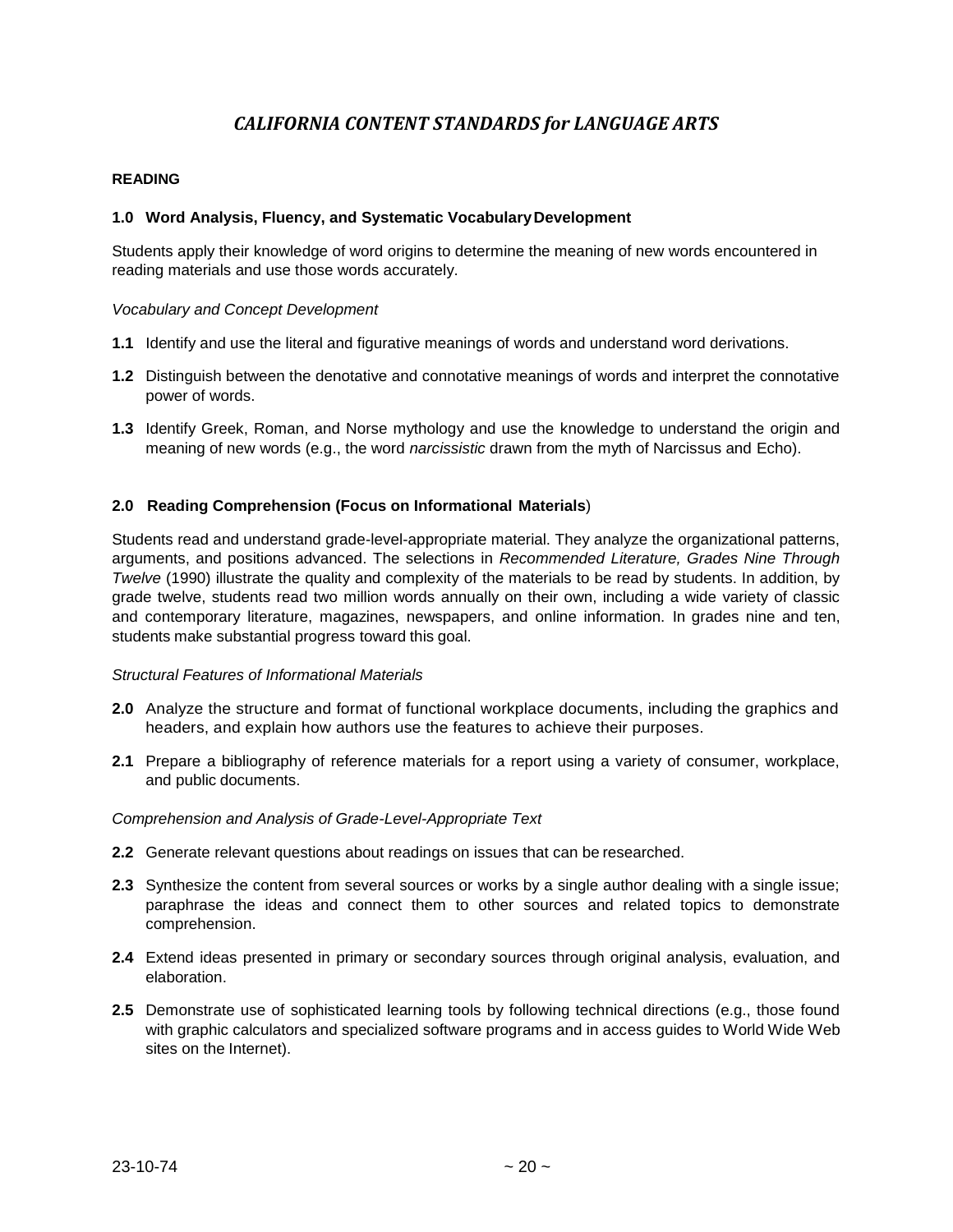#### *Expository Critique*

- **2.6** Critique the logic of functional documents by examining the sequence of information and procedures in anticipation of possible reader misunderstandings.
- **2.7** Evaluate the credibility of an author's argument or defense of a claim by critiquing the relationship between generalizations and evidence, the comprehensiveness of evidence, and the way in which the author's intent affects the structure and tone of the text (e.g., in professional journals, editorials, political speeches, and primary source material).

#### **3.0 Literary Response and Analysis**

Students read and respond to historically or culturally significant works of literature that reflect and enhance their studies of history and social science. They conduct in-depth analyses of recurrent patterns and themes. The selections in *Recommended Literature, Grades Nine Through Twelve* illustrate the quality and complexity of the materials to be read by students.

#### *Structural Features of Literature*

- **3.1** Articulate the relationship between the expressed purposes and the characteristics of different forms of dramatic literature (e.g., comedy, tragedy, drama, dramatic monologue).
- **3.2** Compare and contrast the presentation of a similar theme or topic across genres to explain how the selection of genre shapes the theme or topic.

#### *Narrative Analysis of Grade-Level-Appropriate Text*

- **3.3** Analyze interactions between main and subordinate characters in a literary text (e.g., internal and external conflicts, motivations, relationships, influences) and explain the way those interactions affect the plot.
- **3.4** Determine characters' traits by what the characters say about themselves in narration, dialogue, dramatic monologue, and soliloquy.
- **3.5** Compare works that express a universal theme and provide evidence to support the ideas expressed in each work.
- **3.6** Analyze and trace an author's development of time and sequence, including the use of complex literary devices (e.g., foreshadowing, flashbacks).
- **3.7** Recognize and understand the significance of various literary devices, including figurative language, imagery, allegory, and symbolism, and explain their appeal.
- **3.8** Interpret and evaluate the impact of ambiguities, subtleties, contradictions, ironies, and incongruities in a text.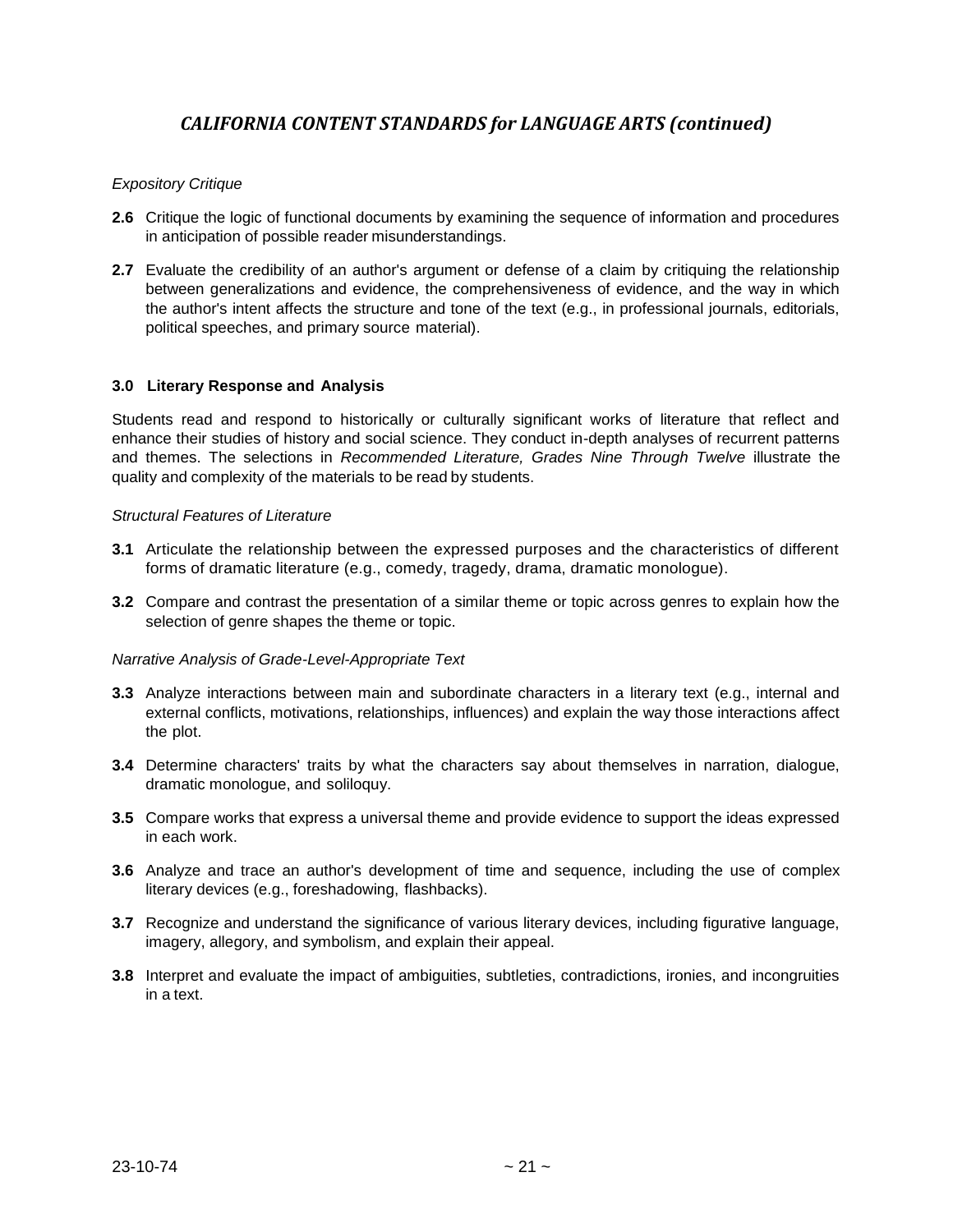- **3.9** Explain how voice, persona, and the choice of a narrator affect characterization and the tone, plot, and credibility of a text.
- **3.10** Identify and describe the function of dialogue, scene designs, soliloquies, asides, and character foils in dramatic literature.

#### *Literary Criticism*

- **3.11** Evaluate the aesthetic qualities of style, including the impact of diction and figurative language on tone, mood, and theme, using the terminology of literary criticism. (Aesthetic approach)
- **3.12** Analyze the way in which a work of literature is related to the themes and issues of its historical period. (Historical approach)

#### **WRITING**

#### **1.0 Writing Strategies**

Students write coherent and focused essays that convey a well-defined perspective and tightly reasoned argument. The writing demonstrates students' awareness of the audience and purpose. Students progress through the stages of the writing process as needed.

#### *Organization and Focus*

- **1.1** Establish a controlling impression or coherent thesis that conveys a clear and distinctive perspective on the subject and maintain a consistent tone and focus throughout the piece of writing.
- **1.2** Use precise language, action verbs, sensory details, appropriate modifiers, and the active rather than the passive voice.

#### *Research and Technology*

- **1.3** Use clear research questions and suitable research methods (e.g., library, electronic media, personal interview) to elicit and present evidence from primary and secondary sources.
- **1.4** Develop the main ideas within the body of the composition through supporting evidence (e.g., scenarios, commonly held beliefs, hypotheses, and definitions).
- **1.5** Synthesize information from multiple sources and identify complexities and discrepancies in the information and the different perspectives found in each medium (e.g., almanacs, microfiche, news sources, in-depth field studies, speeches, journals, technical documents).
- **1.6** Integrate quotations and citations into a written text while maintaining the flow of ideas.
- **1.7** Use appropriate conventions for documentation in the text, notes, and bibliographies by adhering to those in style manuals (e.g., *Modern Language Association Handbook, The Chicago Manual of Style).*
- **1.8** Design and publish documents by using advanced publishing software and graphic programs.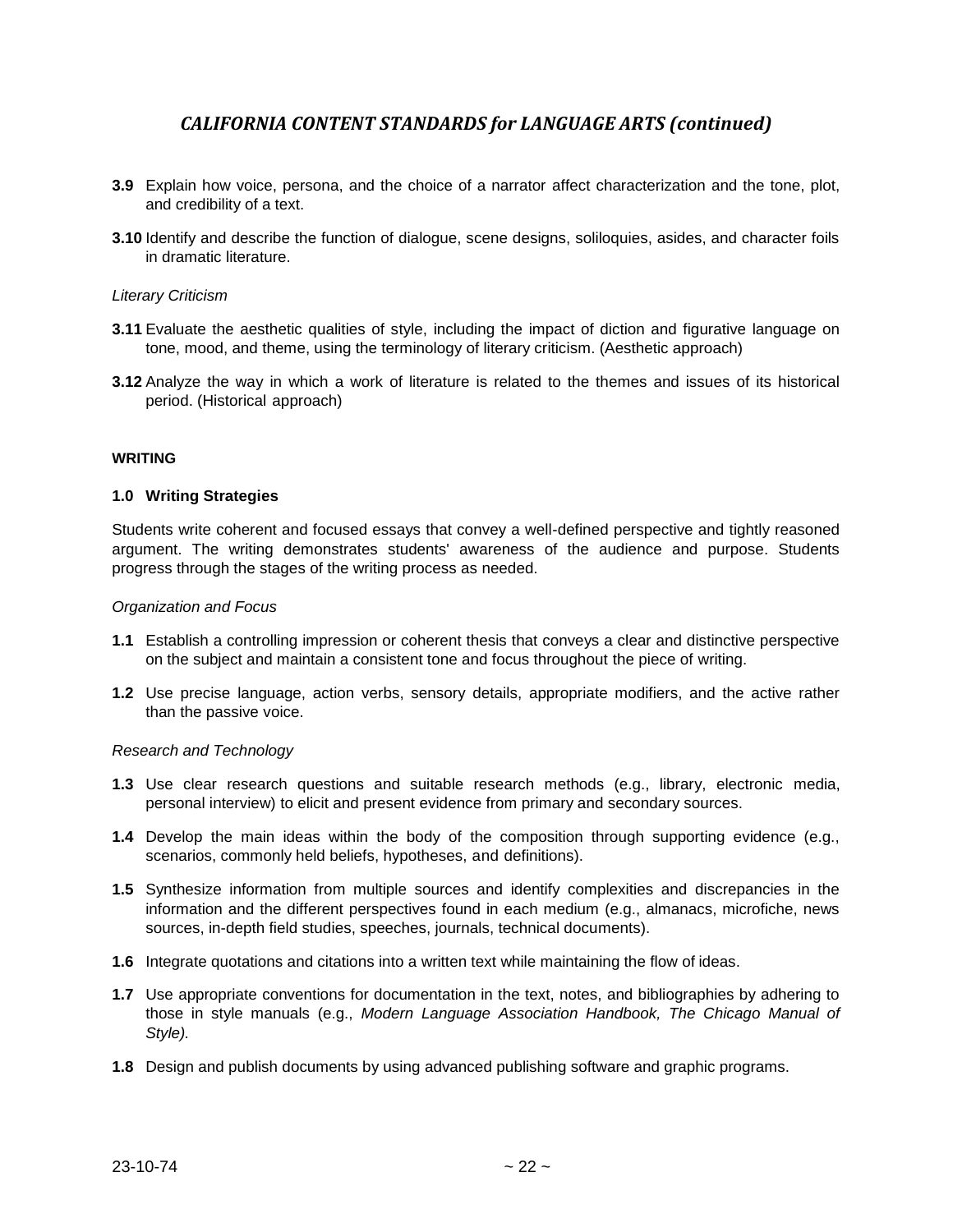#### *Evaluation and Revision*

**1.9** Revise writing to improve the logic and coherence of the organization and controlling perspective, the precision of word choice, and the tone by taking into consideration the audience, purpose, and formality of the context.

#### **2.0 Writing Applications (Genres and Their Characteristics)**

Students combine the rhetorical strategies of narration, exposition, persuasion, and description to produce texts of at least 1,500 words each. Student writing demonstrates a command of standard American English and the research, organizational, and drafting strategies outlined in Writing Standard 1.0.

Using the writing strategies of grades nine and ten outlined in Writing Standard 1.0, students:

**2.1** Write biographical or autobiographical narratives or short stories:

- a. Relate a sequence of events and communicate the significance of the events to the audience.
- b. Locate scenes and incidents in specific places.
- c. Describe with concrete sensory details the sights, sounds, and smells of a scene and the specific actions, movements, gestures, and feelings of the characters; use interior monologue to depict the characters' feelings.
- d. Pace the presentation of actions to accommodate changes in time and mood.
- e. Make effective use of descriptions of appearance, images, shifting perspectives, and sensory details.
- **2.2** Write responses to literature:
	- a. Demonstrate a comprehensive grasp of the significant ideas of literary works.
	- b. Support important ideas and viewpoints through accurate and detailed references to the text or to other works.
	- c. Demonstrate awareness of the author's use of stylistic devices and an appreciation of the effects created.
	- d. Identify and assess the impact of perceived ambiguities, nuances, and complexities within the text.
- **2.3** Write expository compositions, including analytical essays and research reports:
	- a. Marshal evidence in support of a thesis and related claims, including information on all relevant perspectives.
	- b. Convey information and ideas from primary and secondary sources accurately and coherently.
	- c. Make distinctions between the relative value and significance of specific data, facts, and ideas.
	- d. Include visual aids by employing appropriate technology to organize and record information on charts, maps, and graphs.
	- e. Anticipate and address readers' potential misunderstandings, biases, and expectations.
	- f. Use technical terms and notations accurately.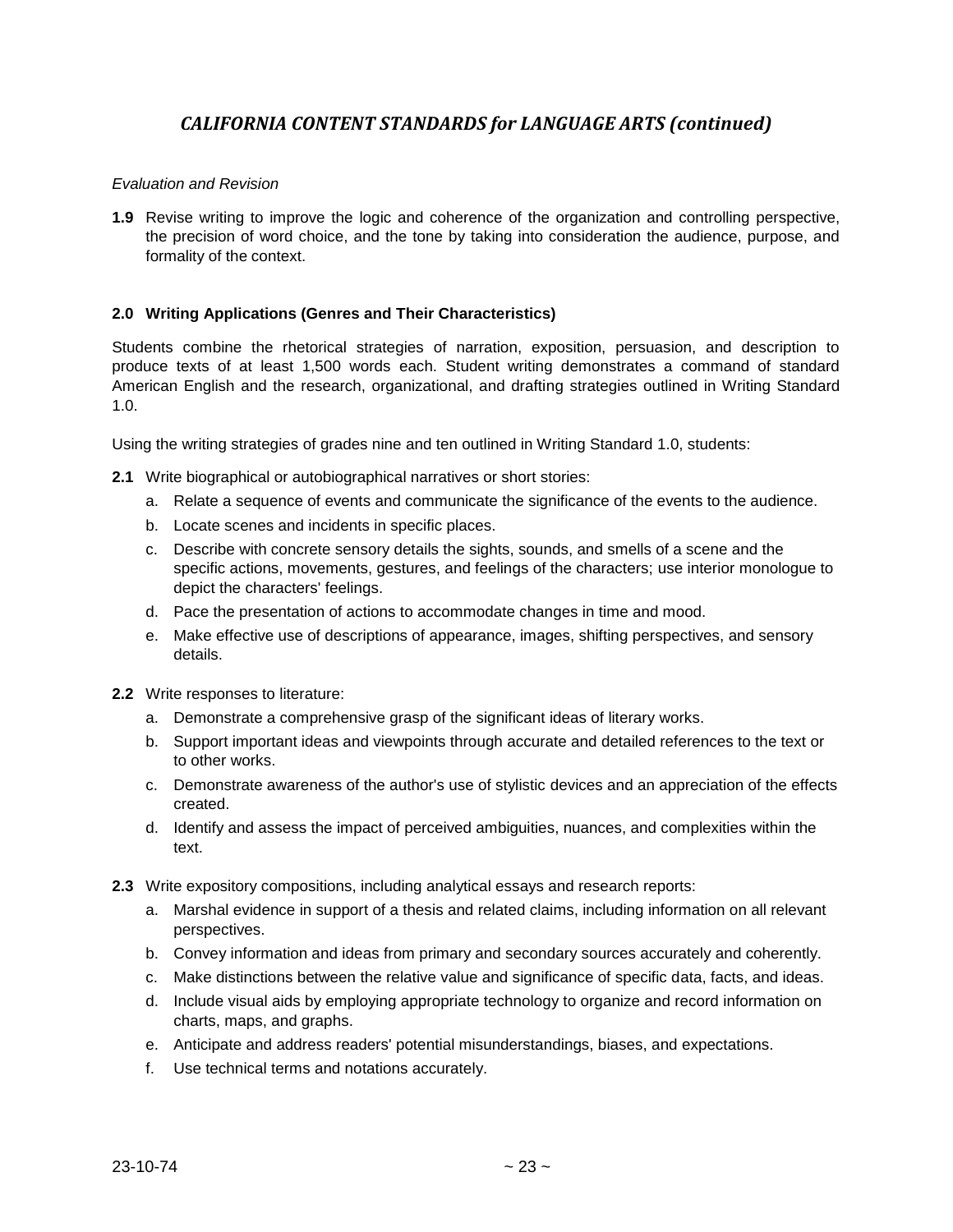- **2.4** Write persuasive compositions:
	- a. Structure ideas and arguments in a sustained and logical fashion.
	- b. Use specific rhetorical devices to support assertions (e.g., appeal to logic through reasoning; appeal to emotion or ethical belief; relate a personal anecdote, case study, or analogy).
	- c. Clarify and defend positions with precise and relevant evidence, including facts, expert opinions, quotations, and expressions of commonly accepted beliefs and logical reasoning.
	- d. Address readers' concerns, counterclaims, biases, and expectations.
- **2.5** Write business letters:
	- a. Provide clear and purposeful information and address the intended audience appropriately.
	- b. Use appropriate vocabulary, tone, and style to take into account the nature of the relationship with, and the knowledge and interests of, the recipients.
	- c. Highlight central ideas or images.
	- d. Follow a conventional style with page formats, fonts, and spacing that contribute to the documents' readability and impact.
- **2.6** Write technical documents (e.g., a manual on rules of behavior for conflict resolution, procedures for conducting a meeting, minutes of a meeting):
	- a. Report information and convey ideas logically and correctly.
	- b. Offer detailed and accurate specifications.
	- c. Include scenarios, definitions, and examples to aid comprehension (e.g., troubleshooting guide).
	- d. Anticipate readers' problems, mistakes, and misunderstandings.

#### **WRITTEN AND ORAL ENGLISH LANGUAGE CONVENTIONS**

The standards for written and oral English language conventions have been placed between those for writing and for listening and speaking because these conventions are essential to both sets of skills.

#### **1.0 Written and Oral English Language Conventions**

Students write and speak with a command of standard English conventions.

#### *Grammar and Mechanics of Writing*

- **1.1** Identify and correctly use clauses (e.g., main and subordinate), phrases (e.g., gerund, infinitive, and participial), and mechanics of punctuation (e.g., semicolons, colons, ellipses, hyphens).
- **1.2** Understand sentence construction (e.g., parallel structure, subordination, proper placement of modifiers) and proper English usage (e.g., consistency of verb tenses).
- **1.3** Demonstrate an understanding of proper English usage and control of grammar, paragraph and sentence structure, diction, and syntax.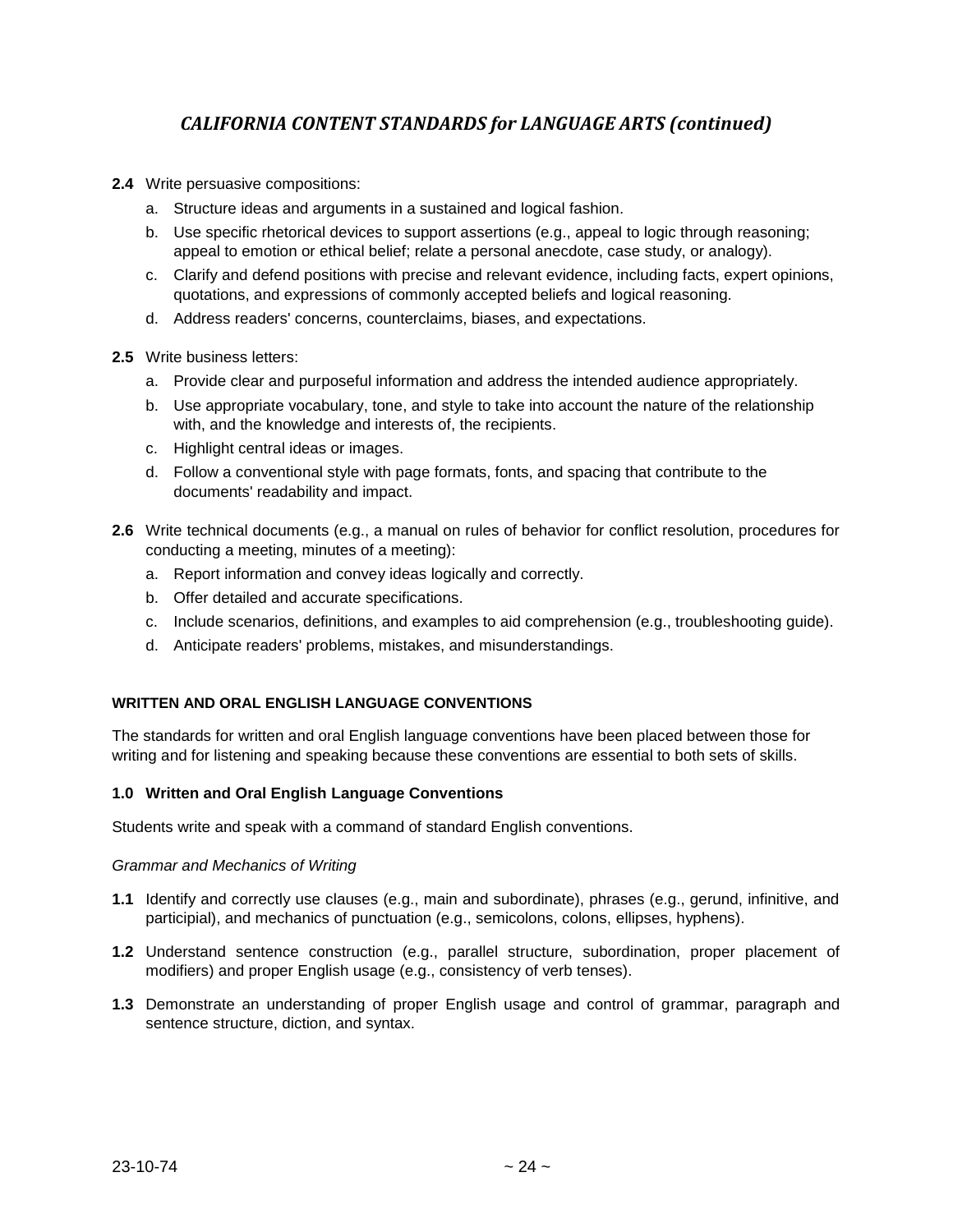#### *Manuscript Form*

- **1.4** Produce legible work that shows accurate spelling and correct use of the conventions of punctuation and capitalization.
- **1.5** Reflect appropriate manuscript requirements, including title page presentation, pagination, spacing and margins, and integration of source and support material (e.g., in- text citation, use of direct quotations, paraphrasing) with appropriate citations.

#### **LISTENING AND SPEAKING**

#### **1.0 Listening and Speaking Strategies**

Students formulate adroit judgments about oral communication. They deliver focused and coherent presentations of their own that convey clear and distinct perspectives and solid reasoning. They use gestures, tone, and vocabulary tailored to the audience and purpose.

#### *Comprehension*

- **1.1** Formulate judgments about the ideas under discussion and support those judgments with convincing evidence.
- **1.2** Compare and contrast the ways in which media genres (e.g., televised news, news magazines, documentaries, and online information) cover the same event.

#### *Organization and Delivery of Oral Communication*

- **1.3** Choose logical patterns of organization (e.g., chronological, topical, cause and effect) to inform and to persuade, by soliciting agreement or action, or to unite audiences behind a common belief or cause.
- **1.4** Choose appropriate techniques for developing the introduction and conclusion (e.g., by using literary quotations, anecdotes, references to authoritative sources).
- **1.5** Recognize and use elements of classical speech forms (e.g., introduction, first and second transitions, body, conclusion) in formulating rational arguments and applying the art of persuasion and debate.
- **1.6** Present and advance a clear thesis statement and choose appropriate types of proof (e.g., statistics, testimony, specific instances) that meet standard tests for evidence, including credibility, validity, and relevance.
- **1.7** Use props, visual aids, graphs, and electronic media to enhance the appeal and accuracy of presentations.
- **1.8** Produce concise notes for extemporaneous delivery.
- **1.9** Analyze the occasion and the interests of the audience and choose effective verbal and nonverbal techniques (e.g., voice, gestures, eye contact) for presentations.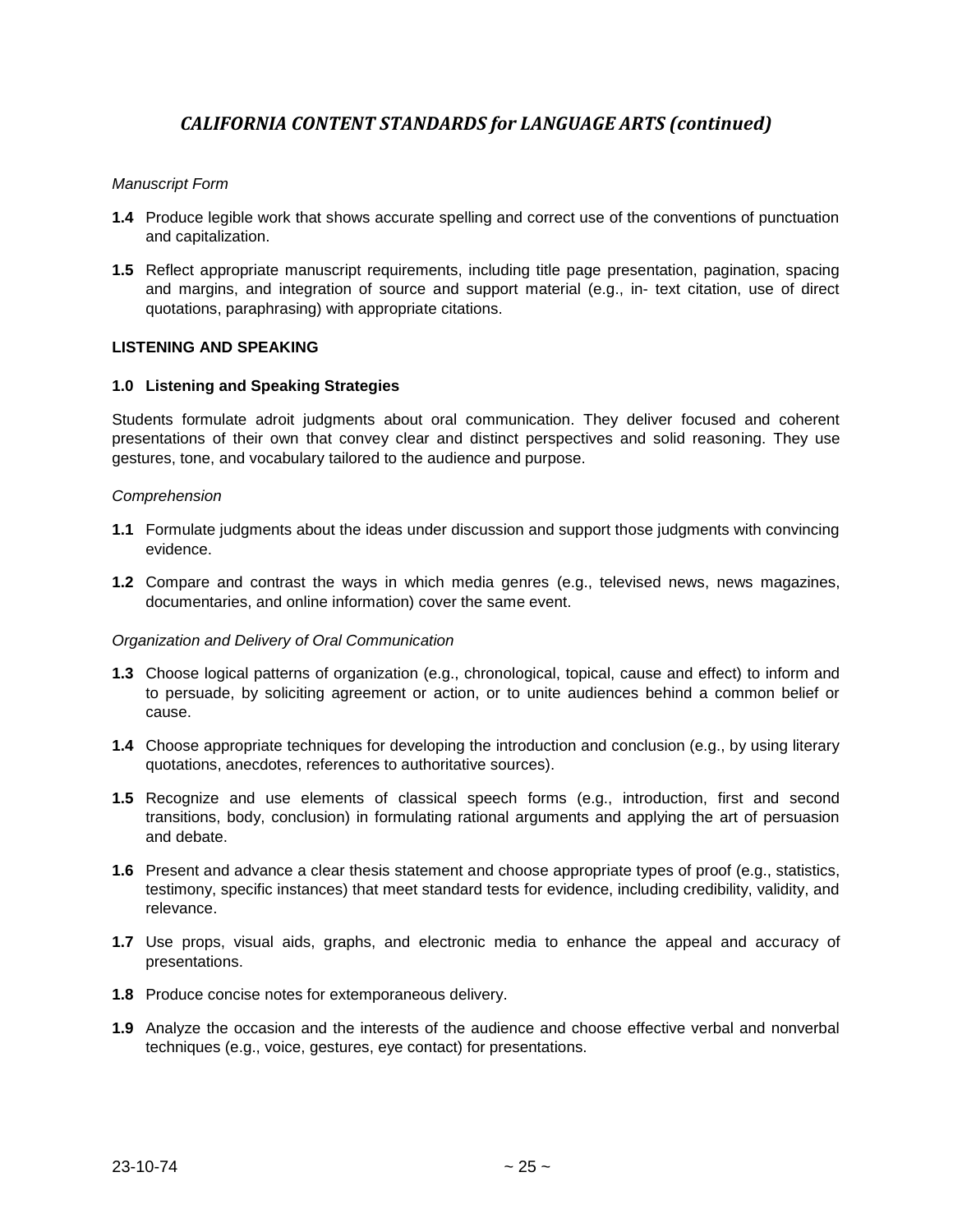#### *Analysis and Evaluation of Oral and Media Communications*

- **1.10** Analyze historically significant speeches (e.g., Abraham Lincoln's "Gettysburg Address," Martin Luther King, Jr.'s "I Have a Dream") to find the rhetorical devices and features that make them memorable.
- **1.11** Assess how language and delivery affect the mood and tone of the oral communication and make an impact on the audience.
- **1.12** Evaluate the clarity, quality, effectiveness, and general coherence of a speaker's important points, arguments, evidence, organization of ideas, delivery, diction, and syntax.
- **1.13** Analyze the types of arguments used by the speaker, including argument by causation, analogy, authority, emotion, and logic.
- **1.14** Identify the aesthetic effects of a media presentation and evaluate the techniques used to create them (e.g., compare Shakespeare's *Henry V* with Kenneth Branagh's 1990 film version).

#### **2.0 Speaking Applications (Genres and Their Characteristics)**

Students deliver polished formal and extemporaneous presentations that combine the traditional rhetorical strategies of narration, exposition, persuasion, and description. Student speaking demonstrates a command of standard American English and the organizational and delivery strategies outlined in Listening and Speaking Standard 1.0. Using the speaking strategies of grades nine and ten outlined in Listening and Speaking Standard 1.0, students:

- **2.1** Deliver narrative presentations:
	- a. Narrate a sequence of events and communicate their significance to the audience.
	- b. Locate scenes and incidents in specific places.
	- c. Describe with concrete sensory details the sights, sounds, and smells of a scene and the specific actions, movements, gestures, and feelings of characters.
	- d. Pace the presentation of actions to accommodate time or mood changes.
- **2.2** Deliver expository presentations:
	- a. Marshal evidence in support of a thesis and related claims, including information on all relevant perspectives.
	- b. Convey information and ideas from primary and secondary sources accurately and coherently.
	- c. Make distinctions between the relative value and significance of specific data, facts, and ideas.
	- d. Include visual aids by employing appropriate technology to organize and display information on charts, maps, and graphs.
	- e. Anticipate and address the listener's potential misunderstandings, biases, and expectations.
	- f. Use technical terms and notations accurately.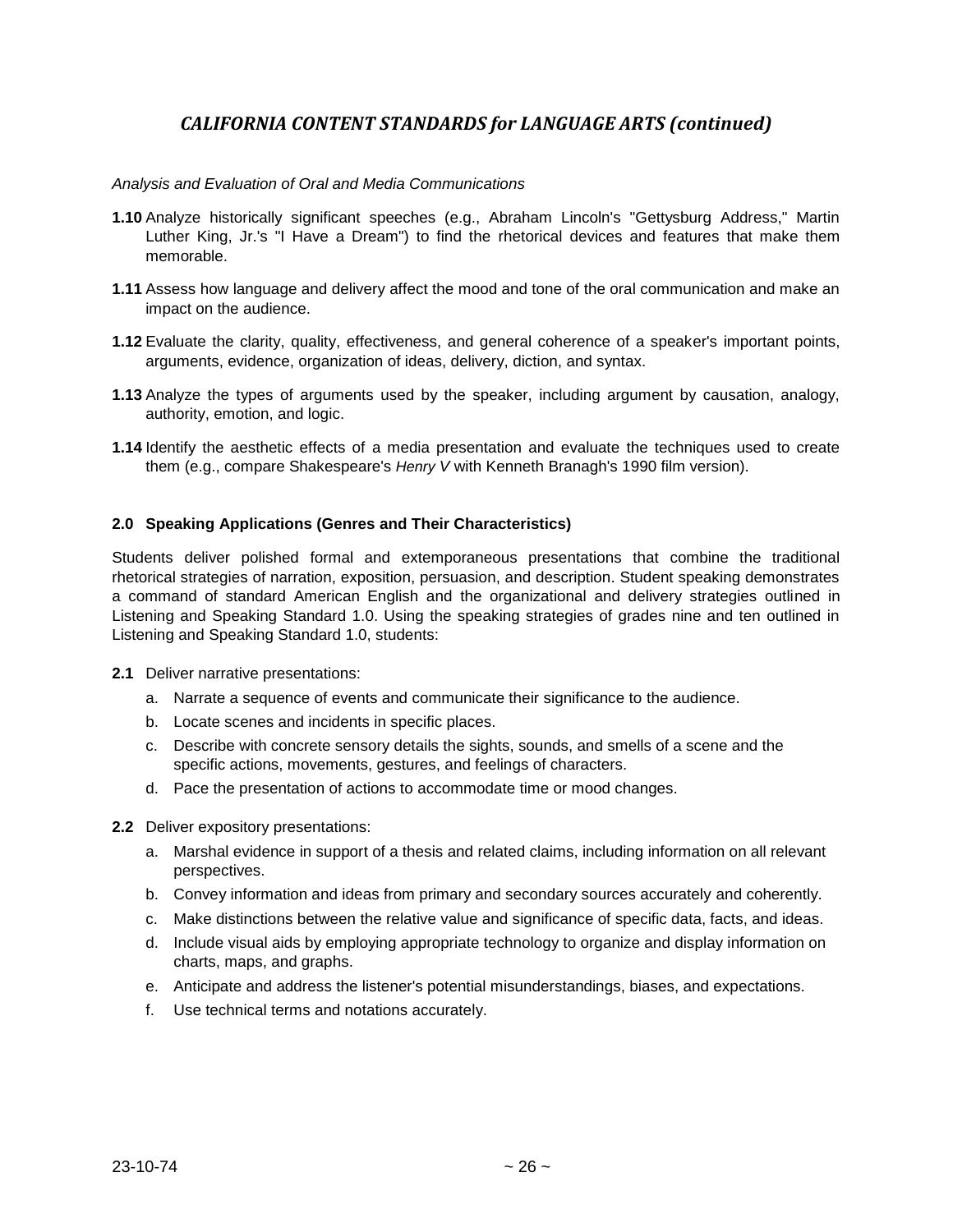- **2.3** Apply appropriate interviewing techniques:
	- a. Prepare and ask relevant questions.
	- b. Make notes of responses.
	- c. Use language that conveys maturity, sensitivity, and respect.
	- d. Respond correctly and effectively to questions.
	- e. Demonstrate knowledge of the subject or organization.
	- f. Compile and report responses.
	- g. Evaluate the effectiveness of the interview.
- **2.4** Deliver oral responses to literature:
	- a. Advance a judgment demonstrating a comprehensive grasp of the significant ideas of works or passages (i.e., make and support warranted assertions about the text).
	- b. Support important ideas and viewpoints through accurate and detailed references to the text or to other works.
	- c. Demonstrate awareness of the author's use of stylistic devices and an appreciation of the effects created.
	- d. Identify and assess the impact of perceived ambiguities, nuances, and complexities within the text.
- **2.5** Deliver persuasive arguments (including evaluation and analysis of problems and solutions and causes and effects):
	- a. Structure ideas and arguments in a coherent, logical fashion.
	- b. Use rhetorical devices to support assertions (e.g., by appeal to logic through reasoning; by appeal to emotion or ethical belief; by use of personal anecdote, case study, or analogy).
	- c. Clarify and defend positions with precise and relevant evidence, including facts, expert opinions, quotations, expressions of commonly accepted beliefs, and logical reasoning.
	- d. Anticipate and address the listener's concerns and counterarguments.
- **2.6** Deliver descriptive presentations:
	- a. Establish clearly the speaker's point of view on the subject of the presentation.
	- b. Establish clearly the speaker's relationship with that subject (e.g., dispassionate observation, personal involvement).
	- c. Use effective, factual descriptions of appearance, concrete images, shifting perspectives and vantage points, and sensory details.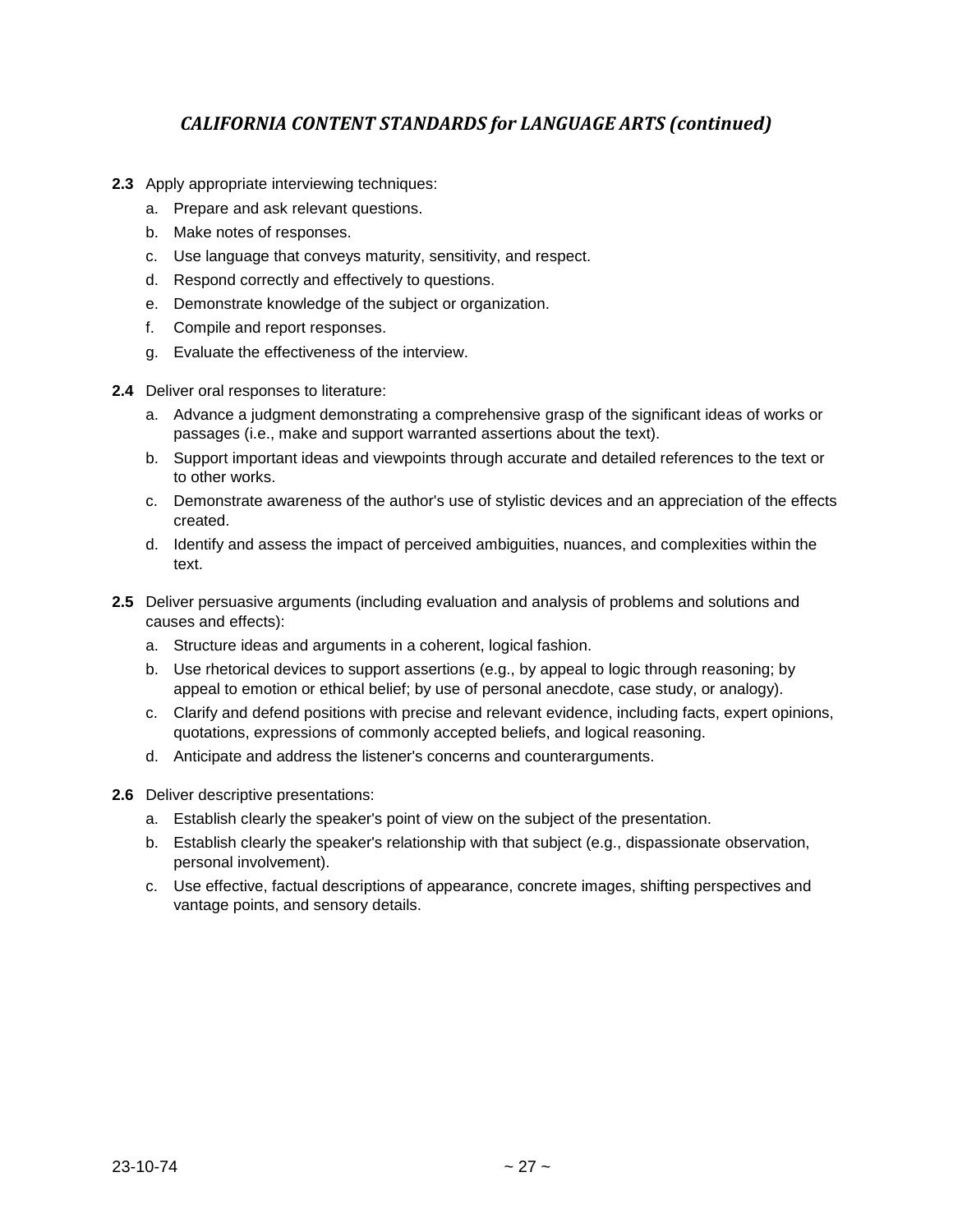# *CBE Competency-Based Education COMPETENCY-BASED COMPONENTS for the English 4 Course*

| <b>COMPETENCY AREAS</b><br><b>AND STATEMENTS</b>                                                                                                                                                                                                                                                                              | MINIMAL COMPETENCIES                                                                                                                                                                                                                                                                                                                                                                                                                                                                                                                                                                                                                                                                                                                                     |
|-------------------------------------------------------------------------------------------------------------------------------------------------------------------------------------------------------------------------------------------------------------------------------------------------------------------------------|----------------------------------------------------------------------------------------------------------------------------------------------------------------------------------------------------------------------------------------------------------------------------------------------------------------------------------------------------------------------------------------------------------------------------------------------------------------------------------------------------------------------------------------------------------------------------------------------------------------------------------------------------------------------------------------------------------------------------------------------------------|
| INTRODUCTION/DIAGNOSTIC<br>А.<br>Understand how personal<br>skill development-including<br>positive attitude, honesty,<br>self-confidence, time<br>management, and other<br>positive traits-contribute to<br>academic success; take<br>reading and language<br>diagnostics to determine<br>areas of remediation.<br>(2 hours) | Demonstrate an understanding of classroom policies and<br>1.<br>procedures.<br>Discuss competency areas and minimal competencies for the<br>2.<br>course.<br>Discuss assignment grading and scoring policy.<br>3.<br>Discuss importance of the following personal skills in the<br>4.<br>classroom/lab environment:<br>positive attitude<br>a.<br>self-confidence<br>b.<br>c. honesty/perseverance<br>d. self-management/work-ethic<br>pride in product/work<br>е.<br>dependability<br>f.<br>Prioritize tasks and meet deadlines.<br>5.<br>Describe the importance of initiative and leadership.<br>6.<br>Take the HSE Language Arts, Writing Pre-Test and identify<br>7.<br>areas for remediation.<br>Achieve competency in areas of remediation.<br>8. |
| В.<br>WORD ANALYSIS (R 1.0)<br>Apply knowledge of word<br>origins and context clues to<br>determine the meaning of new<br>words and use those words<br>accurately.<br>(2 hours)                                                                                                                                               | Identify and discuss context clues in news reports, essays short<br>1.<br>stories, poetry and dramatic literature. (1.2)<br>Use context clues to determine the meaning of new words in<br>2.<br>short stories and editorials. (1.2)<br>Apply context clues to evaluate and select appropriate<br>3.<br>dictionary definitions for new words. (1.2)<br>Distinguish between the literal, figurative, and connotative<br>4.<br>meanings of words in works of poetry and social criticism. (1.1)                                                                                                                                                                                                                                                             |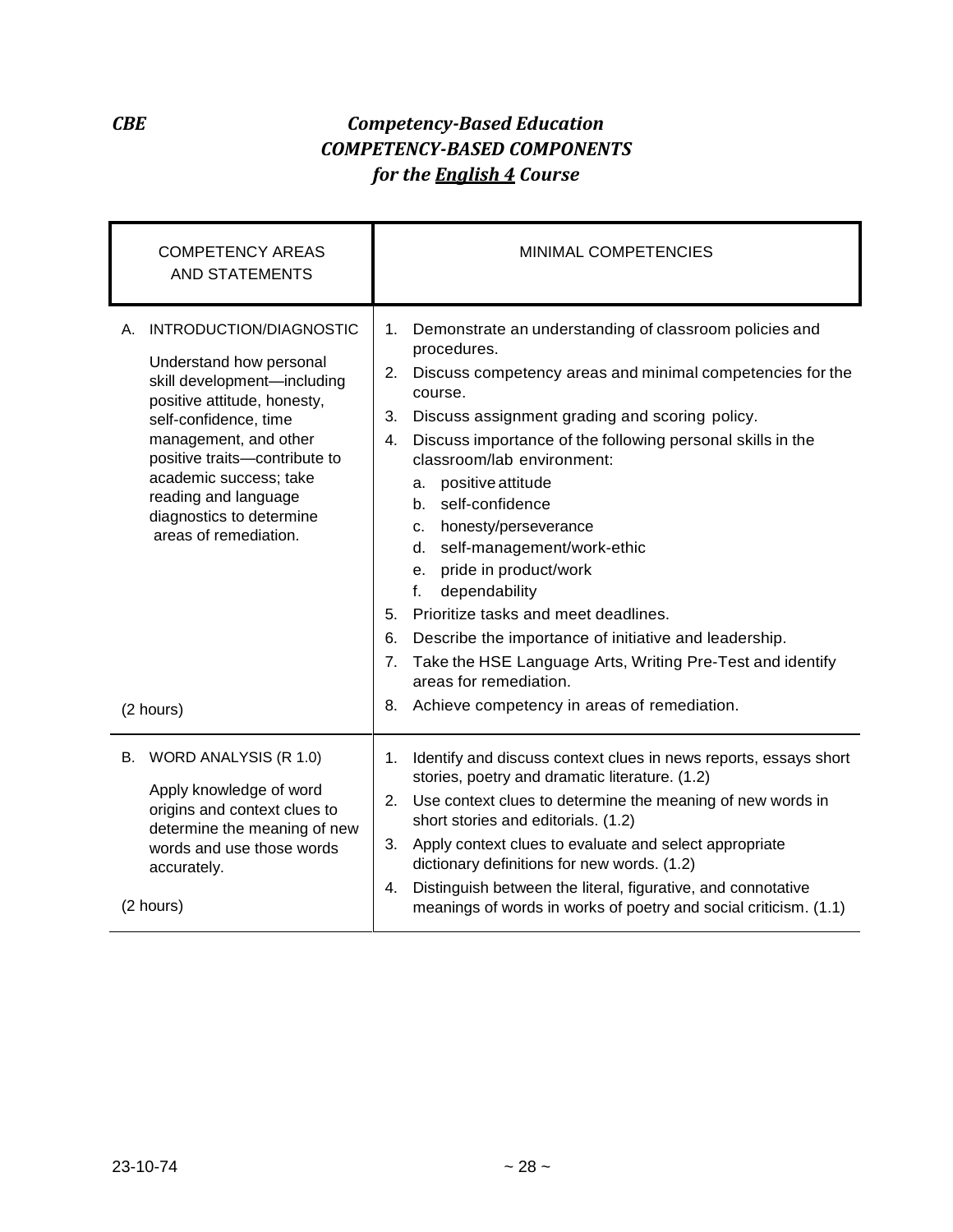| C. READING COMPREHENSION:<br>FOCUS ON INFORMATIONAL<br>MATERIALS (R 2.0)<br>Analyze the organizational<br>patterns, arguments, and<br>positions advanced in grade-<br>level-appropriate materials. | Demonstrate understanding of the function and format of a<br>1.<br>public document, such as a profile of U.S. immigration, and<br>analyze and interpret information presented in graph form. (2.1)<br>Generate questions of individual interest for research and<br>2.<br>suggest potential research sources. (2.3)<br>Analyze, evaluate, and extend ideas from editorials and works<br>3.<br>of social criticism. (2.5)<br>Demonstrate understanding of the purpose and organization of<br>4.<br>technical directions, such as the user manual for a graphing<br>calculator. (2.6)<br>Analyze and evaluate the logic and sequence of information in<br>5.<br>technical instructions. (2.7)                                                                                                                                                                                                                                                                                                                                                                                                                                                                                                                                                                                                                                                                                                                                                                                                                                                                                          |
|----------------------------------------------------------------------------------------------------------------------------------------------------------------------------------------------------|--------------------------------------------------------------------------------------------------------------------------------------------------------------------------------------------------------------------------------------------------------------------------------------------------------------------------------------------------------------------------------------------------------------------------------------------------------------------------------------------------------------------------------------------------------------------------------------------------------------------------------------------------------------------------------------------------------------------------------------------------------------------------------------------------------------------------------------------------------------------------------------------------------------------------------------------------------------------------------------------------------------------------------------------------------------------------------------------------------------------------------------------------------------------------------------------------------------------------------------------------------------------------------------------------------------------------------------------------------------------------------------------------------------------------------------------------------------------------------------------------------------------------------------------------------------------------------------|
| (9 hours)                                                                                                                                                                                          | Evaluate the evidence used to support generalizations in an<br>6.<br>historical essay. (2.8)                                                                                                                                                                                                                                                                                                                                                                                                                                                                                                                                                                                                                                                                                                                                                                                                                                                                                                                                                                                                                                                                                                                                                                                                                                                                                                                                                                                                                                                                                         |
| D. LITERARY RESPONSE AND<br>ANALYSIS (R 3.0)<br>Read, analyze, and respond<br>to historically or culturally<br>significant works of literature.                                                    | Discuss how a classic play accomplishes the purposes and<br>1.<br>illustrates the characteristics of particular genre, such as<br>tragedy or farce. (3.1)<br>Compare and contrast how the same incident is portrayed in a<br>2.<br>news article and in a work of fiction, such as a short story. (3.2)<br>Discuss and analyze the conflicts, motivations, and influences<br>3.<br>of the central character in a novel. (3.3)<br>Identify and discuss the personality traits of characters revealed<br>4.<br>through dialogue in works of drama, biography, and short<br>fiction. $(3.4)$<br>Apply knowledge of narrative elements to discuss and interpret<br>5.<br>character and conflict in the novel, the short story, and<br>biography. $(3.3, 3.4)$<br>Compare and contrast a similar theme in a work of fiction and a<br>6.<br>work of non-fiction. (3.5)<br>Identify and discuss the effect of foreshadowing in the short<br>7.<br>story and the novel. (3.6)<br>Apply the elements of poetry-form, rhythm, imagery, and<br>8.<br>figurative language-to interpret and compose poetry. (3.7.)<br>Describe and interpret a poem's central metaphor. (3.7)<br>9.<br>10. Apply the elements of poetry to articulate and interpret the<br>theme of a poem. (3.8)<br>11. Compose an original poem that demonstrates a command of<br>figurative language. (3.7)<br>12. Discuss and evaluate how the choice of a narrator affects the<br>credibility of a text. (3.9)<br>13. Identify and discuss the comic effect of dialogue, asides,<br>soliloquies and asides in a farce. (3.10) |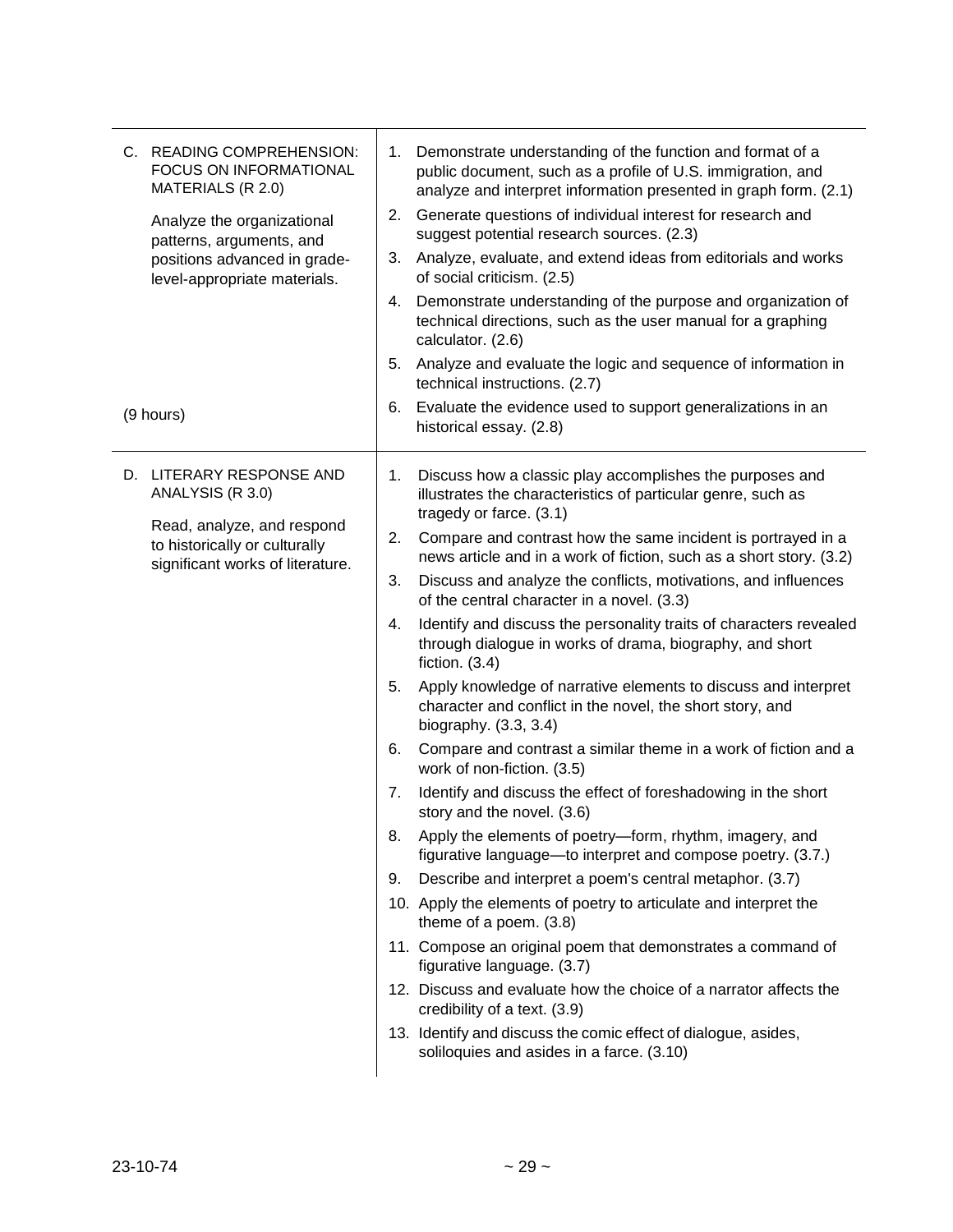| (9 hours)                                              | 14. Discuss and evaluate the style, theme, and imagery of a poem<br>and employ it as a model for an original poem. (3.11)<br>15. Discuss how a work reflects the events and experiences of its<br>historical era. (3.12) |
|--------------------------------------------------------|--------------------------------------------------------------------------------------------------------------------------------------------------------------------------------------------------------------------------|
| E. WRITING STRATEGIES<br>(W 1.0)                       | Demonstrate awareness of audience, purpose, and the writing<br>1.<br>process. (1.0)                                                                                                                                      |
| Use the writing process to<br>produce clear, coherent, | 2. Use precise language, action verbs, details, and examples to<br>produce vivid and effective compositions. (1.2)                                                                                                       |
| and focused compositions.                              | Analyze, discuss, write, and revise effective topic sentences to<br>3.<br>promote a clear and consistent focus throughout a composition.<br>(1.1)                                                                        |
|                                                        | 4. Analyze, discuss, write, and revise effective paragraphs for clarity<br>of perspective and consistency of tone. (1.1)                                                                                                 |
|                                                        | Develop the main ideas in paragraphs and essays through<br>5.<br>supporting evidence. (1.4)                                                                                                                              |
|                                                        | 6. Use a rubric to guide the planning, drafting, and revising of an<br>essay, taking into consideration the audience, purpose, and<br>formality of the context. (1.9)                                                    |
|                                                        | 7. Use webbing, clustering, brainstorming and other prewriting<br>techniques to generate a thesis or control statement and plan an<br>essay. (1.1),                                                                      |
|                                                        | Use a criteria checklist to self-evaluate and peer-evaluate writing<br>8.<br>to improve logic and coherence. (1.9)                                                                                                       |
|                                                        | 9. Revise writing to improve clarity, coherence, word choice, as well<br>as the sense of purpose and audience. (1.9)                                                                                                     |
|                                                        | 10. Evaluate and respond to the critiques, corrections, and<br>suggestions made to writing drafts by teachers and student<br>partners. (1.9)                                                                             |
|                                                        | 11. Use transitions to create a logical flow of ideas. (1.1)                                                                                                                                                             |
|                                                        | 12. Demonstrate the integration of quotations into a text. (1.6)                                                                                                                                                         |
|                                                        | 13. Synthesize ideas from a fictional and a journalistic account of the<br>same event and identify complexities and discrepancies. (1.5)                                                                                 |
|                                                        | 14. Formulate research questions and suggest suitable research<br>methods for questions of personal interest. (1.3)                                                                                                      |
| (6 hours)                                              | 15. Present and publish original and revised drafts of writing<br>according to appropriate form and format. (1.8)                                                                                                        |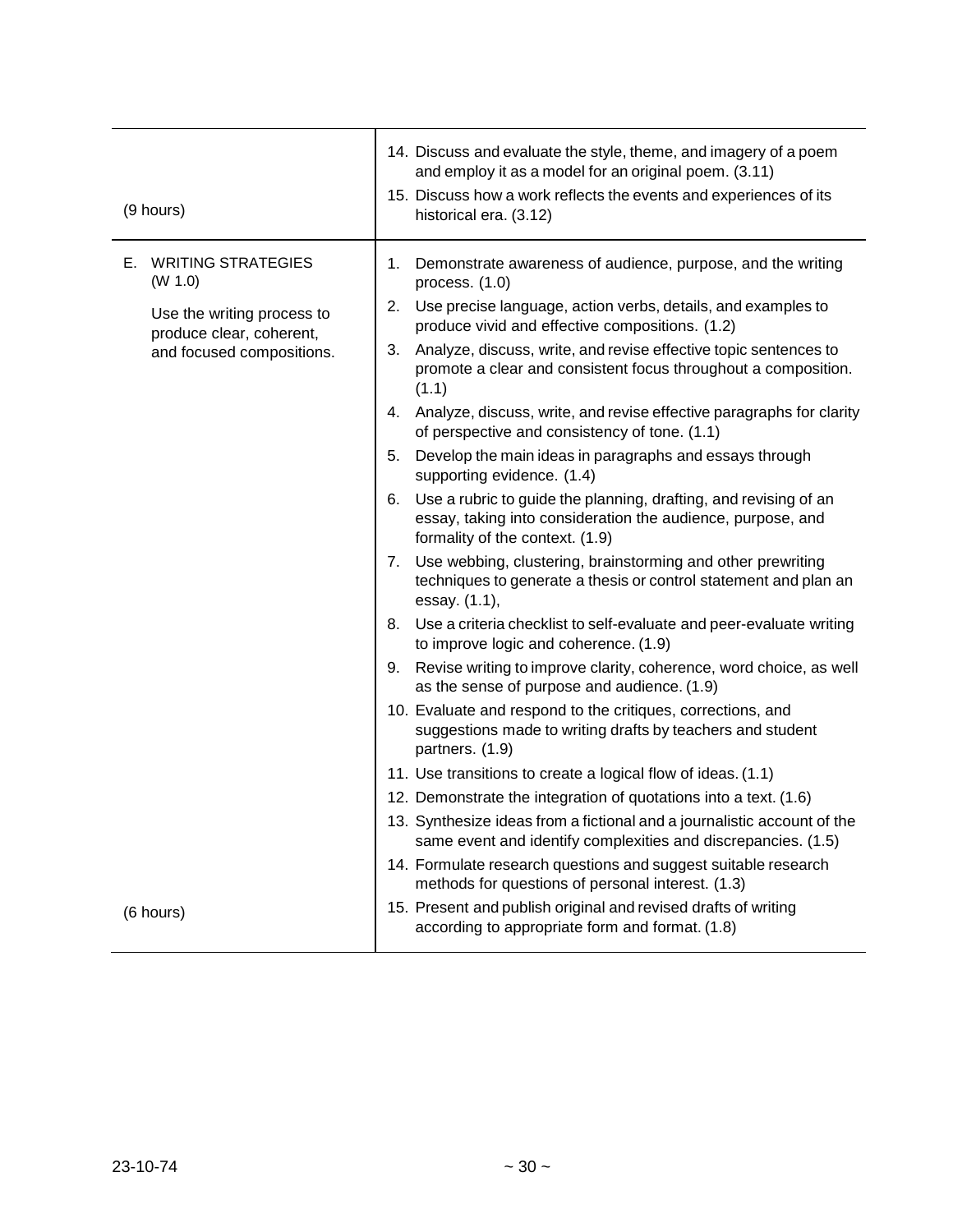| Е.<br><b>WRITTEN AND ORAL</b><br><b>LANGUAGE CONVENTIONS</b><br>(WOE 1.0)<br>Write and speak with a<br>command of standard<br>English conventions.          | 1. Edit texts for errors of sentence structure, including sentence<br>fragments and run-ons. (1.2)<br>Identify and correct misplaced and dangling modifiers in a text.<br>2.<br>(1.2)<br>Revise and edit a text for errors of subordination and parallel<br>3.<br>structure. (1.1)<br>Write essays, journals, and poems that demonstrate an<br>4.<br>understanding of proper English usage and control of grammar,<br>diction, and syntax. (1.3)<br>Demonstrate an understanding of the structure of a paragraph,<br>5.<br>including the use of topic sentences and transitions. (1.3)<br>Produce legible work that shows accurate spelling and correct<br>6.<br>use of the conventions of punctuation and capitalization. (1.4) |
|-------------------------------------------------------------------------------------------------------------------------------------------------------------|----------------------------------------------------------------------------------------------------------------------------------------------------------------------------------------------------------------------------------------------------------------------------------------------------------------------------------------------------------------------------------------------------------------------------------------------------------------------------------------------------------------------------------------------------------------------------------------------------------------------------------------------------------------------------------------------------------------------------------|
| (3 hours)                                                                                                                                                   | Present original and final drafts in proper manuscript form. (1.5)<br>7.                                                                                                                                                                                                                                                                                                                                                                                                                                                                                                                                                                                                                                                         |
| G. WRITING APPLICATIONS:<br><b>GENRES AND THEIR</b><br><b>CHARACTERISTICS (W 2.0)</b><br>Write biographical or<br>autobiographical narratives.<br>(5 hours) | Read and analyze a biographical essay or character sketch.<br>1.<br>(2.1)<br>Identify and discuss conflict and character development in a<br>2.<br>biographical essay. (2.1)<br>Write a character sketch or brief biographical portrait. (2.1)<br>3.<br>Portray key dimensions of a subject's personality in a character<br>4.<br>sketch. (2.1)<br>Use sensory details to establish a convincing sense of character<br>5.<br>and setting. (2.1)<br>Portray changes in time, mood, and perspective in the course of<br>6.<br>a biographical essay. (2.1)<br>Enhance a character sketch with effectively integrated dialogue<br>7.<br>and/or interior monologue. (2.1)                                                             |
| H. WRITING APPLICATIONS:<br><b>GENRES AND THEIR</b><br>CHARACTERISTICS (W 2.0)<br>Write responses to literature.                                            | Write, draft, and revise essays in response to a drama and a<br>1.<br>short story. (2.2)<br>Articulate and argue for a personal interpretation of character<br>2.<br>and support the interpretation with detailed references to the<br>texts of a drama and a short story. (2.2)<br>Demonstrate an awareness of the author's use of the<br>3.<br>characteristics of a particular genre, such as farce or the short<br>story. (2.2)<br>Write, draft, and revise an organized, well-supported, 3-5<br>4.<br>paragraph essay in response to a drama or a short story. (2.2)<br>5. Articulate an understanding of characterization, conflict, and the<br>significant ideas of a short story. (2.2)                                   |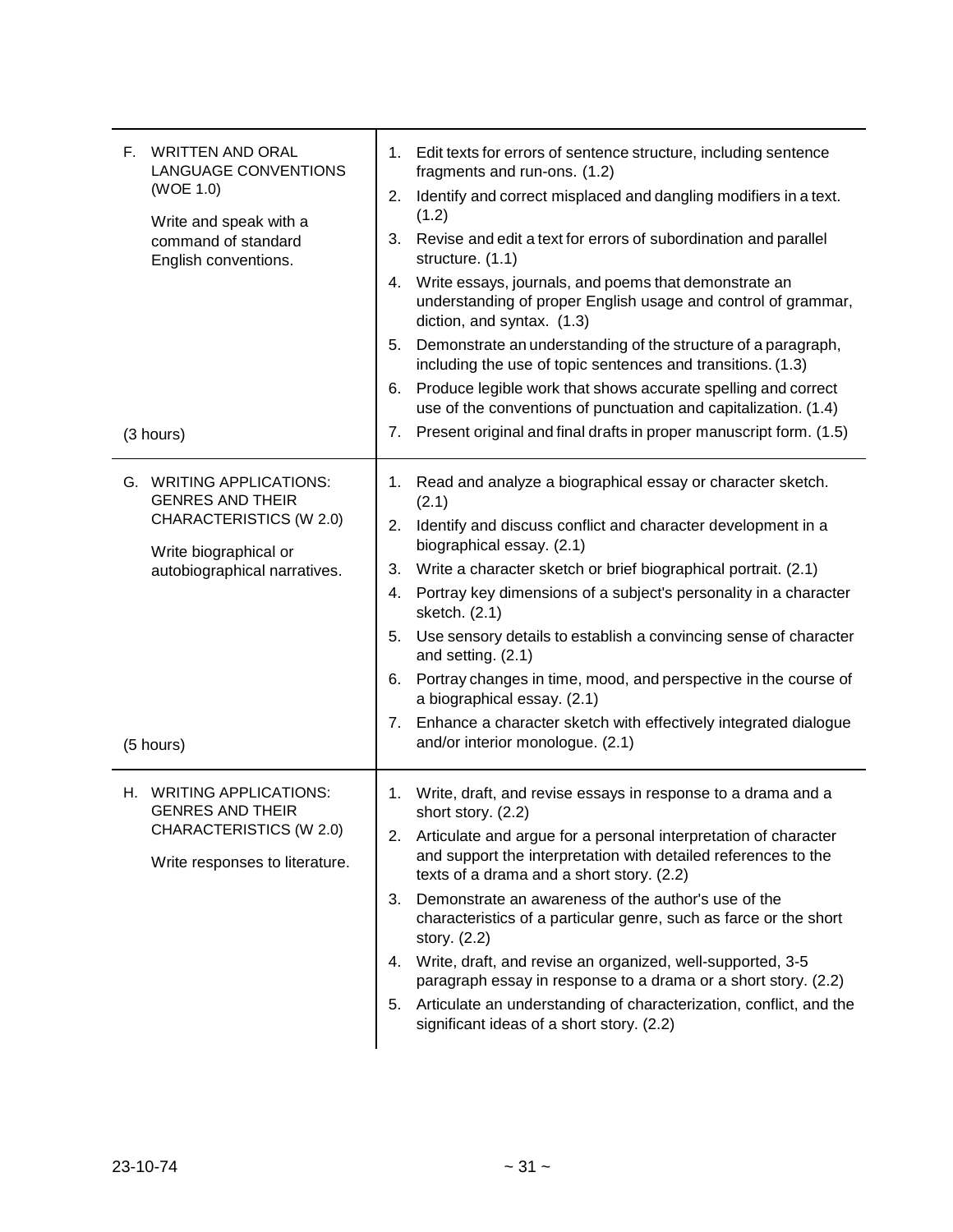| (5 hours)                                                                                                                   | Use prewriting techniques to state a thesis and plan the<br>6.<br>introduction, body paragraphs, and conclusion of an essay<br>analyzing and interpreting character and conflict in a drama and<br>a short story. (2.2)<br>7. Support a thesis within the body of an interpretive essay with<br>evidence from a short story and a drama. (2.2)<br>Identify and analyze nuances and complexities of character in a<br>8.<br>drama and a short story. (2.2)<br>Compose a written interpretation of a poem's figurative<br>9.<br>language. $(2.2)$                                                                                                                                                                                                                                   |
|-----------------------------------------------------------------------------------------------------------------------------|-----------------------------------------------------------------------------------------------------------------------------------------------------------------------------------------------------------------------------------------------------------------------------------------------------------------------------------------------------------------------------------------------------------------------------------------------------------------------------------------------------------------------------------------------------------------------------------------------------------------------------------------------------------------------------------------------------------------------------------------------------------------------------------|
| <b>WRITING APPLICATIONS:</b><br>L.<br><b>GENRES AND THEIR</b><br><b>CHARACTERISTICS (W 2.0)</b><br>Write expository essays. | Read, analyze, and assess an expository essay using a four-<br>1.<br>part rubric. (2.3)<br>Identify and evaluate how the author defines the subject and the<br>2.<br>parts and uses a specific organizing structure to provide a<br>logical flow of information. (2.3)<br>Develop, draft, and revise a 3-5 paragraph essay. (2.3)<br>3.<br>Use prewriting techniques to formulate a thesis and outline the<br>4.<br>introduction, body paragraphs, and conclusion. (2.3)<br>Support a thesis with information from primary and secondary<br>5.<br>sources. $(2.3)$                                                                                                                                                                                                                |
| (4 hours)                                                                                                                   | Consider the audience's expectations and possible areas of<br>6.<br>confusion. (2.3)                                                                                                                                                                                                                                                                                                                                                                                                                                                                                                                                                                                                                                                                                              |
| <b>WRITING APPLICATIONS:</b><br>J.<br><b>GENRES AND THEIR</b><br><b>CHARACTERISTICS (W 2.0)</b><br>Write persuasive essays. | Read and analyze a persuasive composition, such as an essay<br>1.<br>of social criticism. (2.4)<br>Identify and evaluate the author's position, supporting facts,<br>2.<br>statistics and reasons, and the anticipation of possible<br>objections. (2.4)<br>Drawing upon personal experience and primary and secondary<br>3.<br>sources, develop, draft and revise a persuasive composition.<br>(2.4)<br>4. Apply prewriting techniques to formulate a controlling idea and<br>plan the organization of the composition. (2.4)<br>Uphold a persuasive composition's controlling idea in a logical<br>5.<br>and sustained argument. (2.4)<br>Support a persuasive composition's controlling idea with a<br>6.<br>specific rhetorical strategy: appeal to logic; appeal to emotion; |
| (4 hours)                                                                                                                   | appeal to faith or belief; make an analogy; relate an anecdote;<br>cite a study. (2.4)                                                                                                                                                                                                                                                                                                                                                                                                                                                                                                                                                                                                                                                                                            |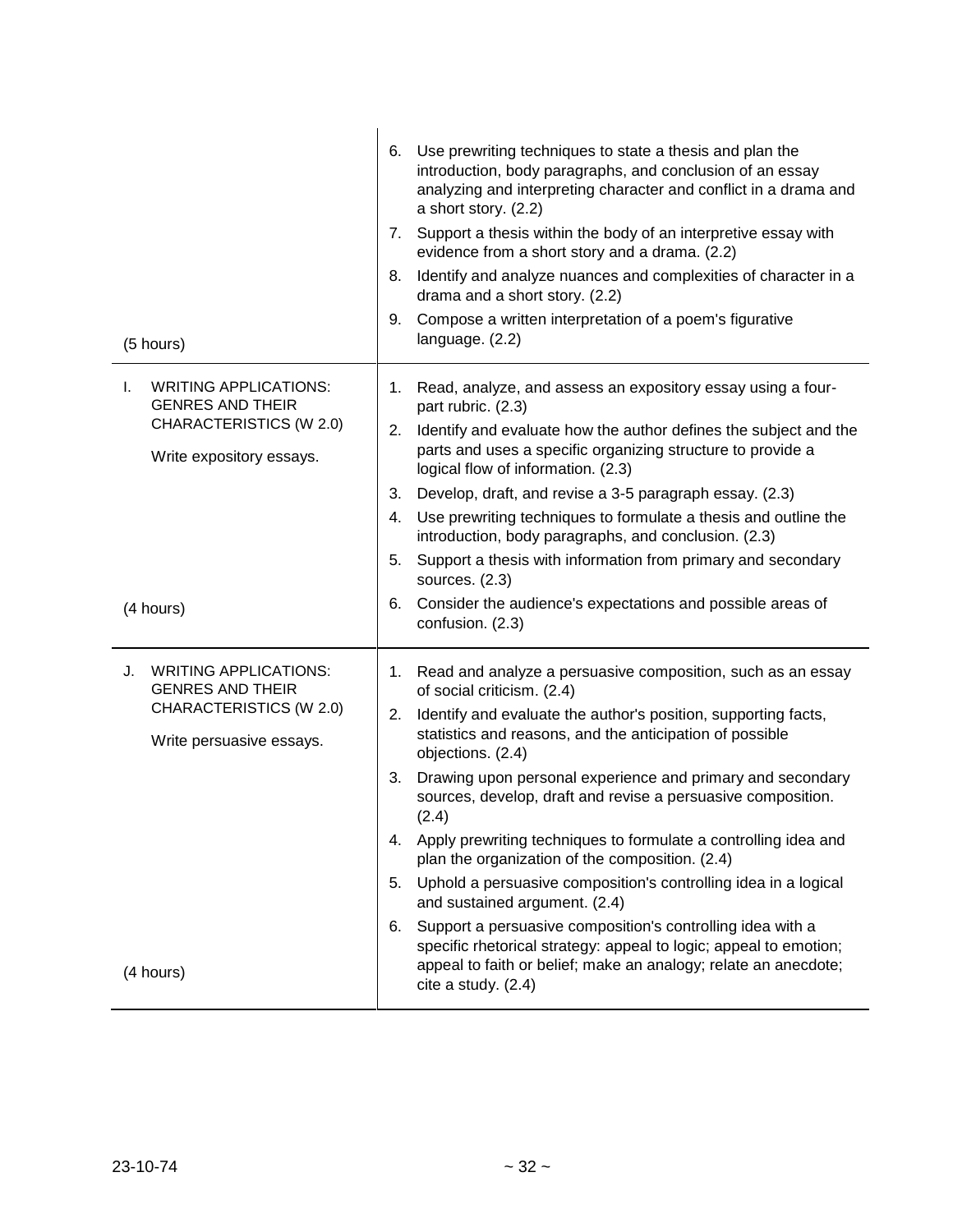|    | K. LISTENING AND SPEAKING<br>STRATEGIES (LS 1.0)<br>Plan and deliver focused<br>presentations that convey |    | 1. Formulate judgments about characters in a drama or the<br>conclusions of a historical essay or critical essay under<br>discussion and support those judgments with convincing<br>evidence. (1.1) |
|----|-----------------------------------------------------------------------------------------------------------|----|-----------------------------------------------------------------------------------------------------------------------------------------------------------------------------------------------------|
|    | clear and distinct perspectives<br>and solid reasoning.                                                   | 2. | Compare and contrast the ways in which a short story and a<br>news article treat the same historical incident. (1.2)                                                                                |
|    |                                                                                                           | 3. | Present and defend a clear thesis statement. (1.6)                                                                                                                                                  |
|    |                                                                                                           | 4. | Use a logical pattern of organization to inform and persuade an<br>audience of a personal interpretation of characters in a drama<br>and a short story. (1.3)                                       |
|    |                                                                                                           | 5. | Develop an appealing and effective introduction, using<br>appropriate techniques, including anecdotes and quotations.<br>(1.4)                                                                      |
|    |                                                                                                           | 6. | Use an introduction, first and second transition, body, and<br>conclusion to present a persuasive argument about an issue of<br>personal concern. (1.5)                                             |
|    |                                                                                                           |    | 7. Enhance a presentation with visual aids and electronic media.<br>(1.7)                                                                                                                           |
|    |                                                                                                           | 8. | Prepare notes for extemporaneous speaking. (1.8)                                                                                                                                                    |
|    | (5 hours)                                                                                                 | 9. | Use voice, gestures, and eye contact to enhance a presentation.<br>(1.9)                                                                                                                            |
|    |                                                                                                           |    |                                                                                                                                                                                                     |
| L. | <b>SPEAKING APPLICATIONS:</b>                                                                             | 1. | Deliver a narrative presentation. (2.1)                                                                                                                                                             |
|    | <b>GENRES AND THEIR</b><br>CHARACTERISTICS (LS 2.0)                                                       | 2. | Convey the significance of a character and his or her actions to<br>an audience (2.1)                                                                                                               |
|    | Deliver polished formal<br>and extemporaneous                                                             | 3. | Choose concrete details to create a vivid sense of setting and<br>place. (2.1)                                                                                                                      |
|    | presentations.                                                                                            | 4. | Describe specific actions, movements, and emotions to<br>effectively portray a key character in a biographical portrait (2.1)                                                                       |
|    |                                                                                                           | 5. | Accommodate changes of time and mood to the narrative flow.<br>(2.1)                                                                                                                                |
|    |                                                                                                           | 6. | Deliver expository presentations (2.2)                                                                                                                                                              |
|    |                                                                                                           |    | 7. Present a problem and possible solutions supported by evidence<br>from research and personal experience. (2.2)                                                                                   |
|    |                                                                                                           | 8. | Convey ideas pertaining to a problem and its solution from<br>primary and secondary sources. (2.2, 2.3)                                                                                             |
|    |                                                                                                           | 9. | Deliver oral responses to literature. (2.4)                                                                                                                                                         |
|    |                                                                                                           |    | 10. Articulate and support a judgment about a drama and a short<br>story. (2.4)                                                                                                                     |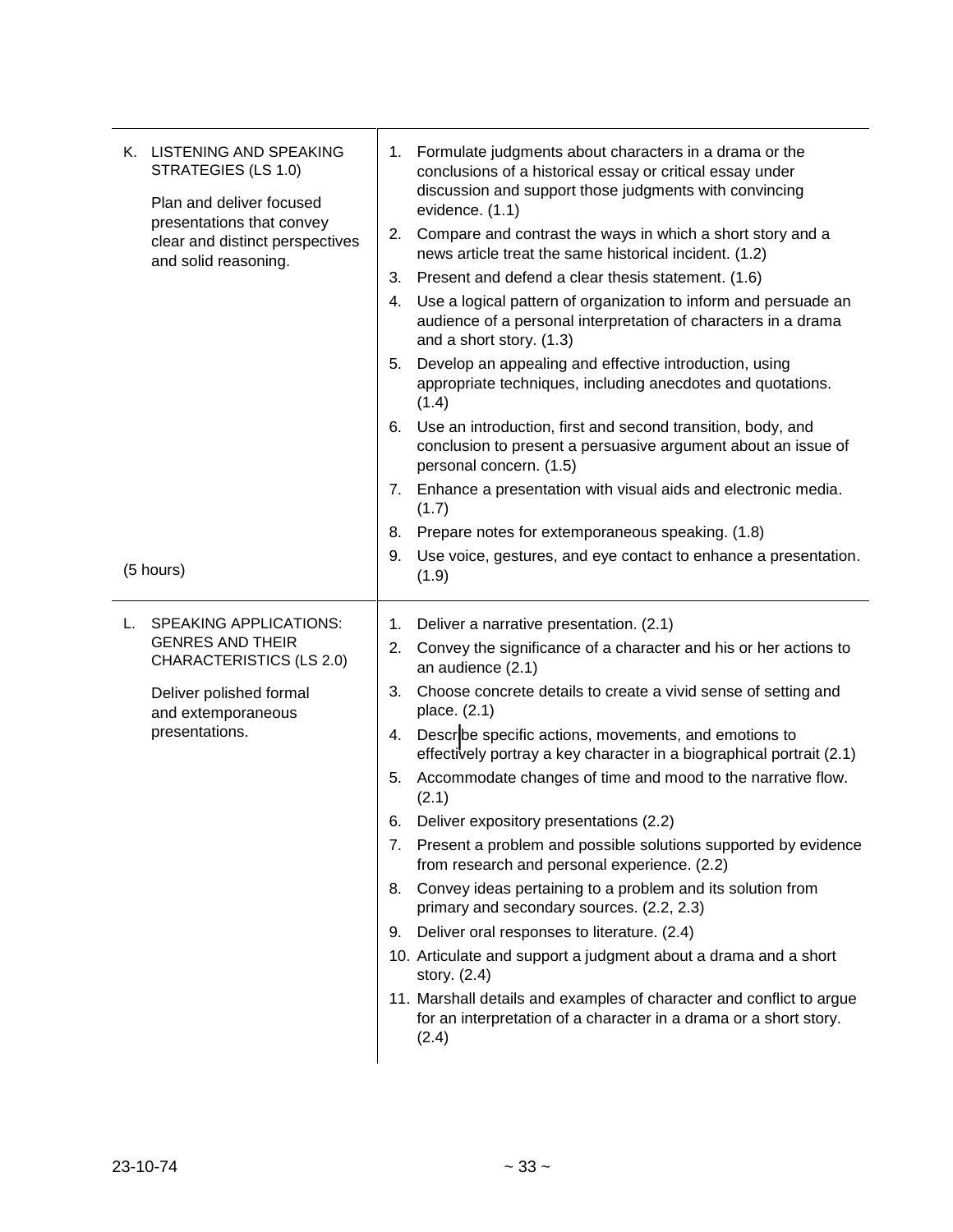|           | 12. Express an awareness of a dramatist's style and technique and<br>the effects created. (2.4)                                                            |
|-----------|------------------------------------------------------------------------------------------------------------------------------------------------------------|
|           | 13. Identify and interpret ambiguity in a drama, short story, or poem.<br>(2.4)                                                                            |
|           | 14. Deliver persuasive arguments. (2.5)                                                                                                                    |
|           | 15. Use a logical and coherent argument to present a point a view<br>on an issue of personal concern. (2.5)                                                |
|           | 16. Identify and analyze rhetorical strategies in a work of social<br>criticism and use one of more of these devices in constructing<br>an argument. (2.5) |
|           | 17. Use precise and relevant evidence to support a point of view.<br>(2.5)                                                                                 |
| (6 hours) | 18. Demonstrate awareness of the audience's potential areas of<br>disagreement or confusion. (2.5)                                                         |
|           |                                                                                                                                                            |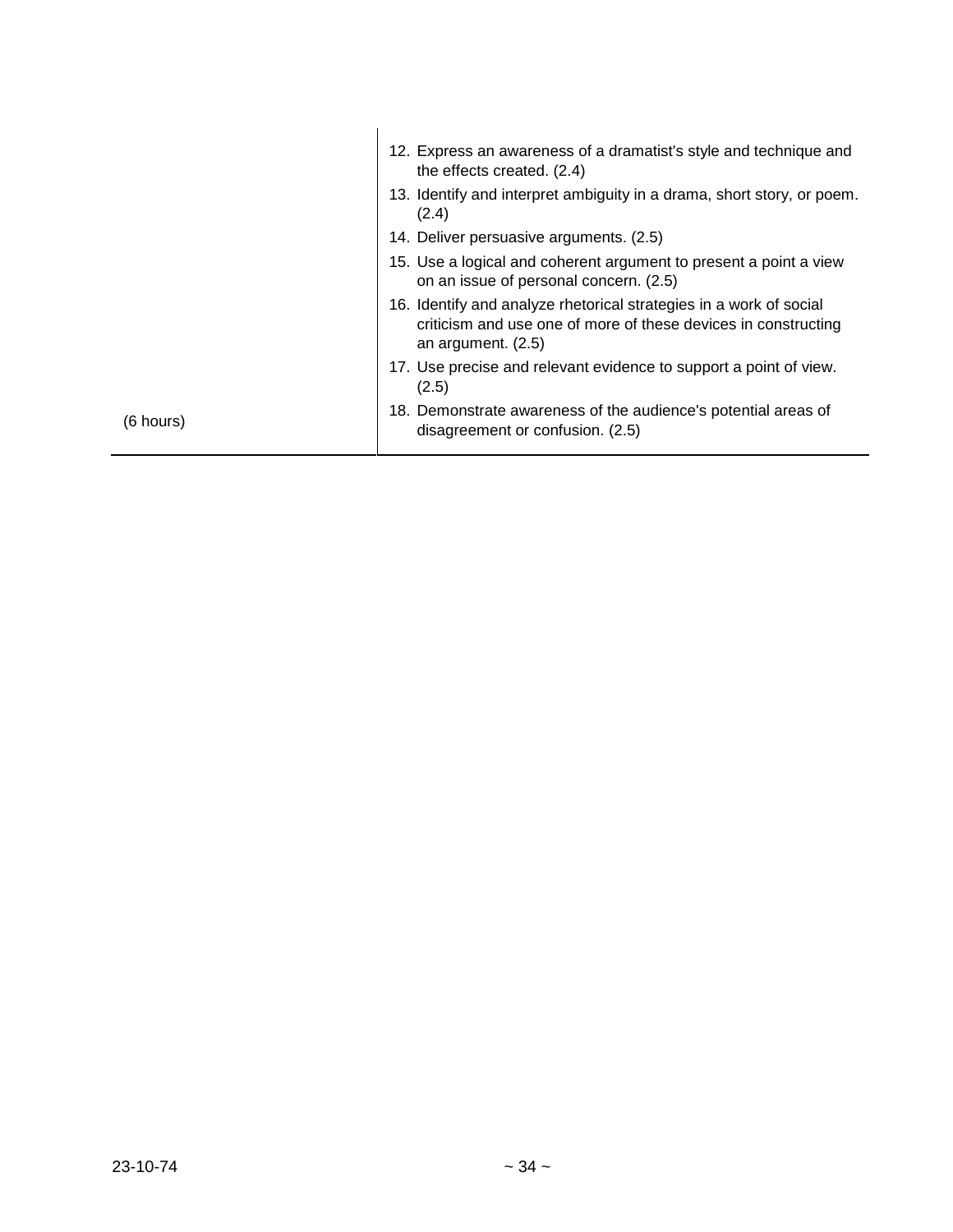## *DEFINITIONS of SCANS COMPETENCIES and FOUNDATION SKILLS*

#### **Definitions of Competencies**

**RESOURCES** Allocates Time: Selects goal related tasks; prioritizes tasks; schedules work to meet deadlines.

> Allocates Money: Uses or prepares budgets; forecasts costs; keeps records to track budget performance.

> Allocates Material and Facility Resources: Acquires, stores, and distributes materials, supplies, equipment, parts, or products.

> Allocates Human Resources: Assesses knowledge and skills and distributes work accordingly; evaluates performance; provides feedback.

**INFORMATION** Acquires and Evaluates Information: Identifies need for data, acquires data or creates data sources, and evaluates relevance of information.

> Organizes and Maintains Information: Organizes, processes, and maintains written or computerized records; sorts, classifies or reformats information.

> Interprets and Communicates Information: Selects and analyzes information communicates the results to others using oral, written, graphic, or multi-media.

> Uses Computers to Process Information: Uses computers to acquire, analyze, organize, and communicate information, including entering, modifying, storing, retrieving, and verifying data.

**INTERPERSONAL** Participates as a Member of a Team: Works cooperatively with others; contributes ideas, suggestions and effort; encourages team members; listens and responds to contributions of others; resolves differences for the benefit of the team; takes responsibility for achieving goals and for doing own share of the work.

> Teaches Others: Helps others learn by coaching or other means; conveys job information to others; provides constructive feedback.

> Serves Clients/Customers: Works and communicates with clients and customers to satisfy their expectations; listens actively to determine needs; communicates in a positive manner; obtains additional resources to satisfy client or customer needs.

> Exercises Leadership: Communicates to justify a position; encourages, persuades or motivates others; establishes credibility through competence and integrity; takes minority viewpoints into consideration.

> Negotiates to Arrive at a Decision: Works toward agreement; clarifies problems and resolves conflicts; proposes and examines options; sets realistic goals; resolves divergent interests.

> Works with Cultural Diversity: Works well with men and women and with a variety of ethnic and social groups; respects the rights of others; bases impressions on individual performance, not on stereotypes.

**SYSTEMS** Understands Systems: Knows how social, organizational, and technological systems work and operates effectively within them; knows who to ask for information and how to get resources.

Monitors and Corrects Performance: Monitors how procedures are working; predicts trends; diagnoses problems; takes action to maintain system performance.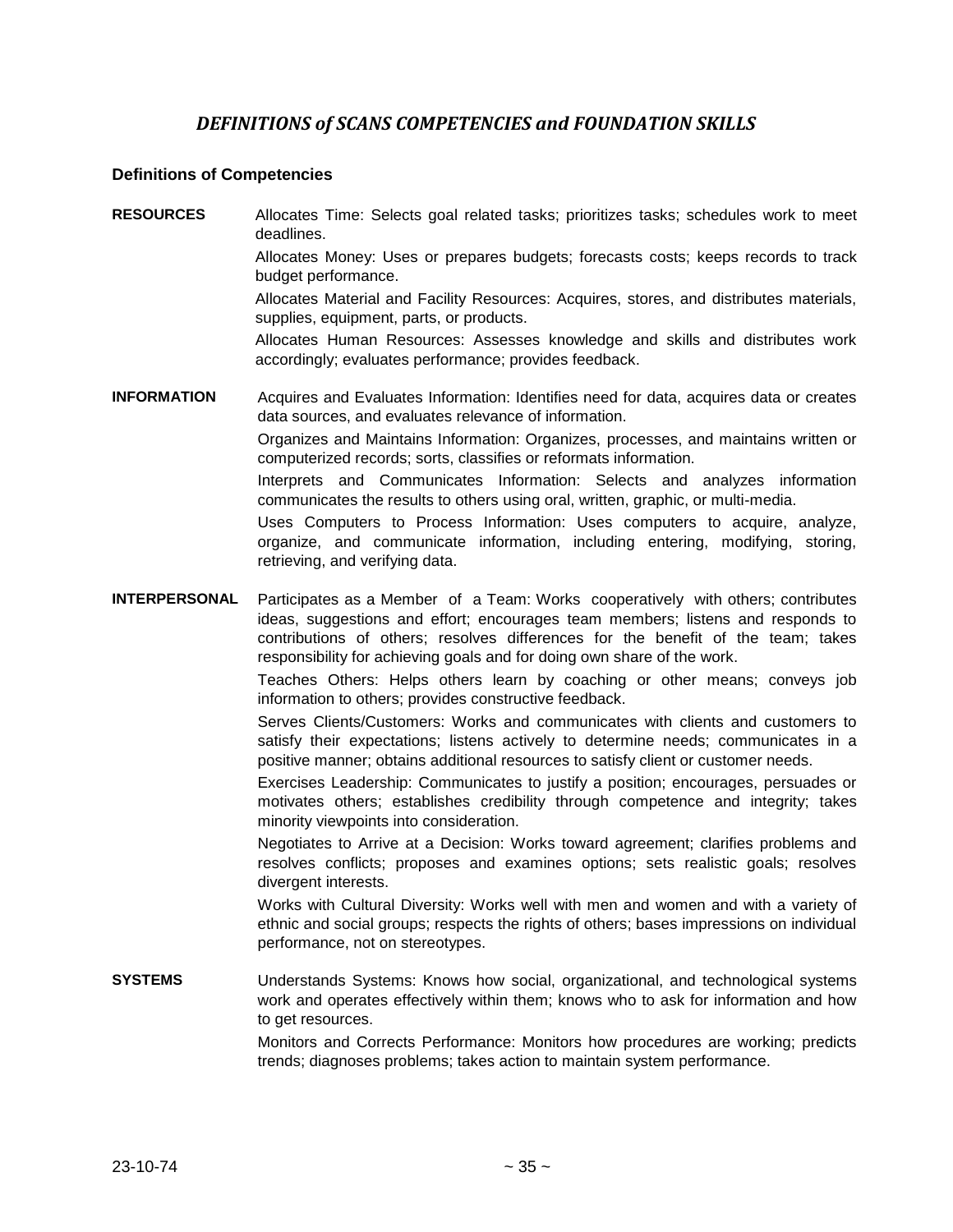## *DEFINITIONS of SCANS COMPETENCIES and FOUNDATION SKILLS (continued)*

**SYSTEMS (continued)** Improves and Designs Systems: Makes suggestions for improving products or services; recommends alternatives; responsibly challenges the status quo.

**TECHNOLOGY** Selects Technology: Chooses procedures, equipment, or computer programs to produce desired results. Applies Technology to Task: Understands purpose and procedures for setting up and operating machines, including computers and their programs. Maintains and Troubleshoots Technology: Prevents, identifies, or solves problems in machines, computers, and other technologies.

**BASIC SKILLS** Reading: Locates, understands, and interprets written information in prose and documents - including manuals, graphs, and schedules - to perform tasks. Writing: Communicates thoughts, ideas, information, and messages in writing; records information completely and accurately; checks, edits, and revises written material. Arithmetic: Performs computations; uses numerical concepts in practical situations; uses tables, graphs, and diagrams to obtain or convey numerical information. Mathematics: Approaches practical problems by choosing from a variety of mathematical techniques. Listening: Receives, attends to, interprets, and responds to verbal and non-verbal

> messages. Speaking: Organizes ideas and communicates oral messages appropriately in

> conversation, discussion, and group presentations; asks questions when needed.

**THINKING SKILLS** Creative Thinking: Uses imagination; combines ideas or information in new ways; reshapes goals in ways that that reveal new possibilities.

> Decision Making: Specifies goals and constraints, generates alternatives, considers risks, evaluates and chooses best alternative.

> Problem Solving: Recognizes that a problem exists, devises and implements a plan to resolve it, evaluates and monitors progress, and revises plan as needed.

> Seeing Things in the Mind's Eye: Organizes and processes symbols, pictures, graphs; visualizes outcomes from blueprints, diagrams, flow charts, recipes, etc.

> Knowing How to Learn: Can use learning techniques to apply and adapt new knowledge and skills in both familiar and changing situations.

> Reasoning: Uses underlying principles to solve problems; uses logic to draw conclusions.

**PERSONAL QUALITIES** Responsibility: Works hard to be excellent; sets high standards of attendance, punctuality, enthusiasm, and optimism in approaching tasks.

> Self-Esteem: Has a positive view of self; knows own skills and abilities; is aware of impact on others.

> Social: Demonstrates friendliness, adaptability, empathy and politeness; relates well to others; asserts self appropriately; takes an interest in others.

> Self-Management: Assesses own knowledge, skills, and abilities accurately; sets personal goals; responds to feedback unemotionally; is a "self-starter."

> Integrity/Honesty: Can be trusted; recognizes personal and societal values; chooses ethical courses of action.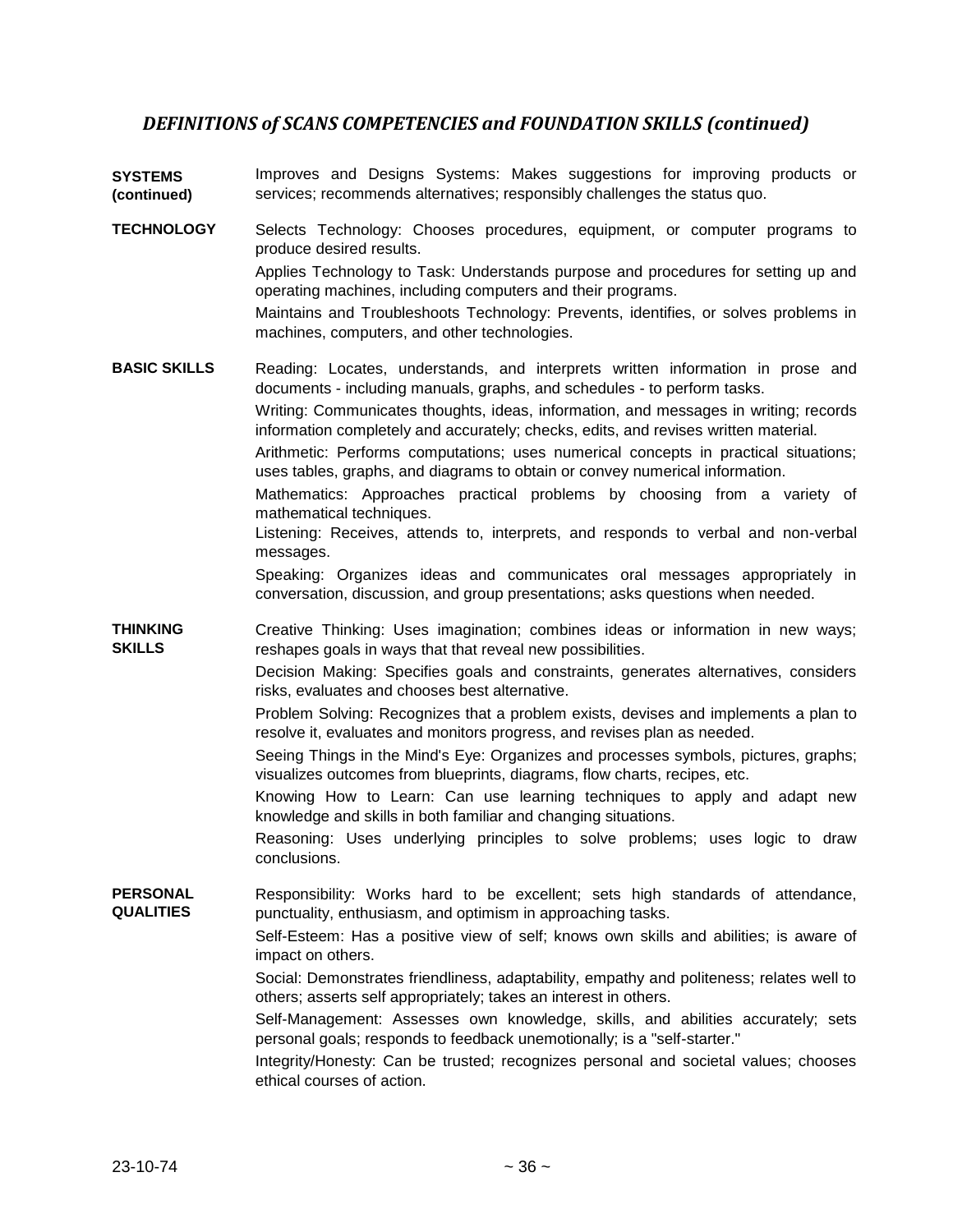# *CBE Competency-Based Education CAREER PREPARATION STANDARDS/SCANS SKILLS for the English 4 Course*

| <b>CAREER PREPARATION</b><br><b>STANDARDS</b>                                                                                                                                                             | <b>EXPECTED STUDENT PROFICIENCIES</b>                                                                                                                                                                                                                                                                                                                                                                                                                                                                                                                                                                                                                                                      |
|-----------------------------------------------------------------------------------------------------------------------------------------------------------------------------------------------------------|--------------------------------------------------------------------------------------------------------------------------------------------------------------------------------------------------------------------------------------------------------------------------------------------------------------------------------------------------------------------------------------------------------------------------------------------------------------------------------------------------------------------------------------------------------------------------------------------------------------------------------------------------------------------------------------------|
| 1. PERSONAL SKILLS<br>Understand how personal<br>skill development-including<br>positive attitude, honesty,<br>self-confidence, time<br>management, and other<br>positive traits-affect<br>employability. | Demonstrate an understanding of classroom policies and<br>1.<br>procedures.<br>2.<br>Discuss importance of the following personal skills in the<br>classroom/lab environment:<br>a. positive attitude<br>b. self-confidence<br>c. honesty/perseverance<br>self-management/work ethic<br>d.<br>e. pride in product/work<br>$f_{\rm{r}}$<br>dependability<br>3. Establish goals for self-improvement and further<br>education/training.<br>4. Prioritize tasks and meet deadlines.<br>5. Understand the importance of initiative and leadership.<br>Understand the importance of lifelong learning in a world of<br>6.<br>constantly changing technology.                                    |
| <b>INTERPERSONAL SKILLS</b><br>2.<br>Understanding principles of<br>effective interpersonal skills,<br>including group dynamics,<br>conflict resolution and<br>negotiation.                               | Identify and discuss behaviors of an effective team.<br>1.<br>2.<br>Explain the central importance of mutual respectin interpersonal<br>relationships.<br>Discuss and demonstrate strategies for conflict resolution and<br>3.<br>negotiation, and explain their importance within the classroom<br>and work environment.<br>Understand laws that apply to sexual harassment in the<br>4.<br>workplace, and identify tactics for handling harassment<br>situations.<br>5. Work cooperatively, share responsibilities, accept supervision<br>and assume leadership roles.<br>Demonstrate cooperative working relationships and proper<br>6.<br>etiquette across gender and cultural groups. |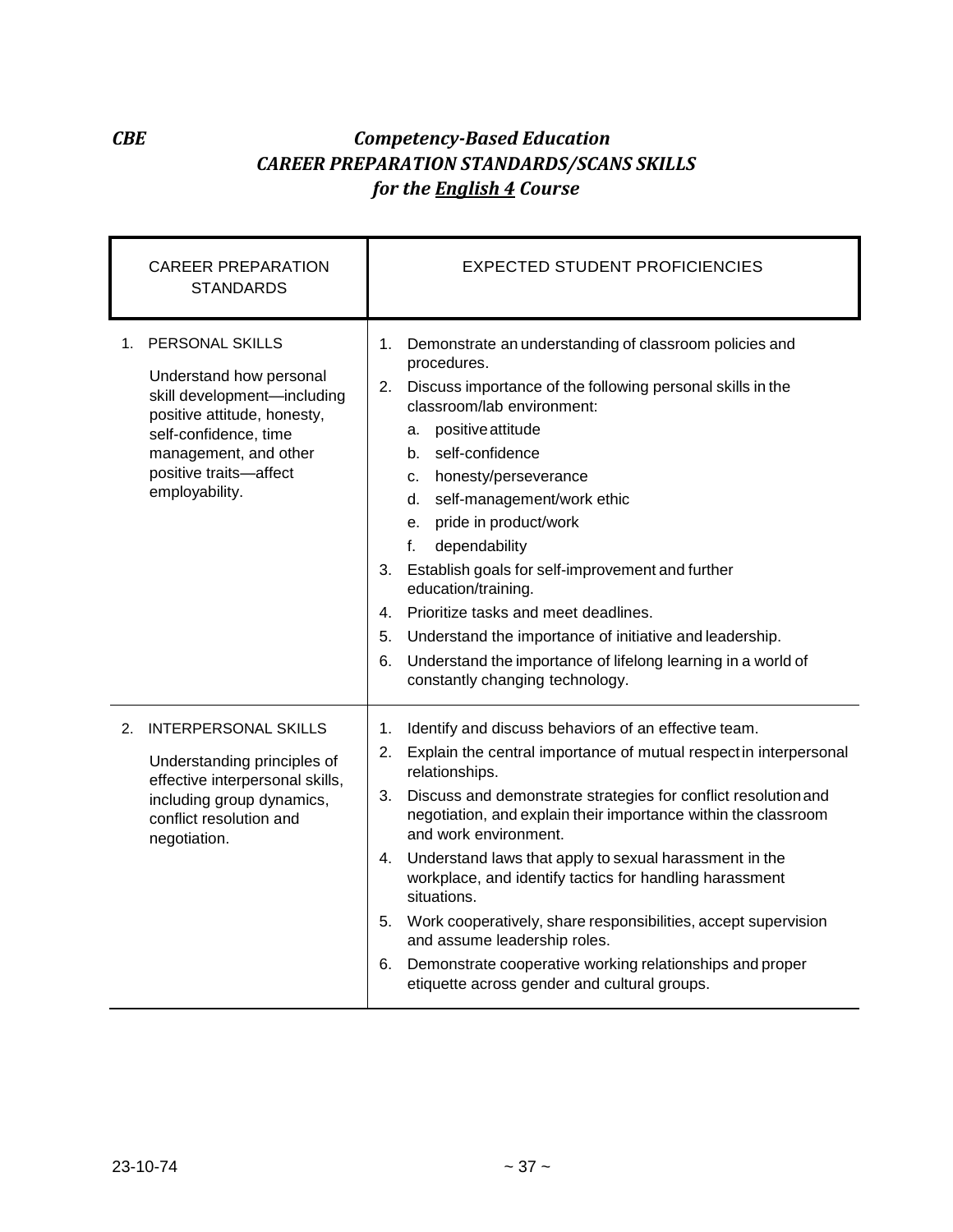| THINKING and PROBLEM-<br>3.<br><b>SOLVING</b><br>Understand the importance of<br>good academic skills, critical<br>thinking, and problem solving<br>skills in the workplace. | Recognize the importance of good academic skills in information<br>1.<br>technology and implement a plan for self- improvement as need.<br>Use mathematical concepts in application of skills, techniques<br>2.<br>and operations<br>Read, write, and give directions.<br>3.<br>Demonstrate skills in technical reading and writing.<br>4.<br>Locate information from written and electronic sources, and<br>5.<br>identify strategies for evaluating their reliability.<br>Exhibit critical and creative thinking skills and logical reasoning<br>6.<br>skills, and employ these skills for problem solving.<br>a. Work as a team member in solving problems.<br>Diagnose the problem, its urgency, and its causes.<br>b.<br>Identify alternatives and their consequences.<br>c.<br>Explore possible solutions.<br>d.<br>Compare/contrast the advantages and disadvantages of<br>е.<br>alternatives.<br>Determine appropriate action(s).<br>f.<br>Implement action(s).<br>g.<br>Evaluate results of action(s) taken.<br>h. |
|------------------------------------------------------------------------------------------------------------------------------------------------------------------------------|-----------------------------------------------------------------------------------------------------------------------------------------------------------------------------------------------------------------------------------------------------------------------------------------------------------------------------------------------------------------------------------------------------------------------------------------------------------------------------------------------------------------------------------------------------------------------------------------------------------------------------------------------------------------------------------------------------------------------------------------------------------------------------------------------------------------------------------------------------------------------------------------------------------------------------------------------------------------------------------------------------------------------------|
| <b>COMMUNICATION SKILLS</b><br>4.<br>Understand principles of<br>effective communication.                                                                                    | Use communication concepts in application of skills, techniques,<br>1.<br>and operations.<br>Prepare written material.<br>а.<br>Analyze written material.<br>b.<br>Understand and implement written instructions, from technical<br>2.<br>manuals, written communications, and reference books.<br>Present a positive image through verbal and nonverbal<br>3.<br>communication, and understand the power of body language in<br>communication.<br>Demonstrate active listening through oral and written feedback.<br>4.<br>5.<br>Give and receive feedback.<br>Demonstrate assertive communications (both oral and written).<br>6.<br>Demonstrate writing/editing skills as follows:<br>7.<br>Write, proofread, and edit business correspondence.<br>a.<br>Use correct grammar, punctuation, capitalization, vocabulary<br>b.<br>and spelling.<br>Select and use appropriate forms of technology for<br>8.<br>communication.                                                                                               |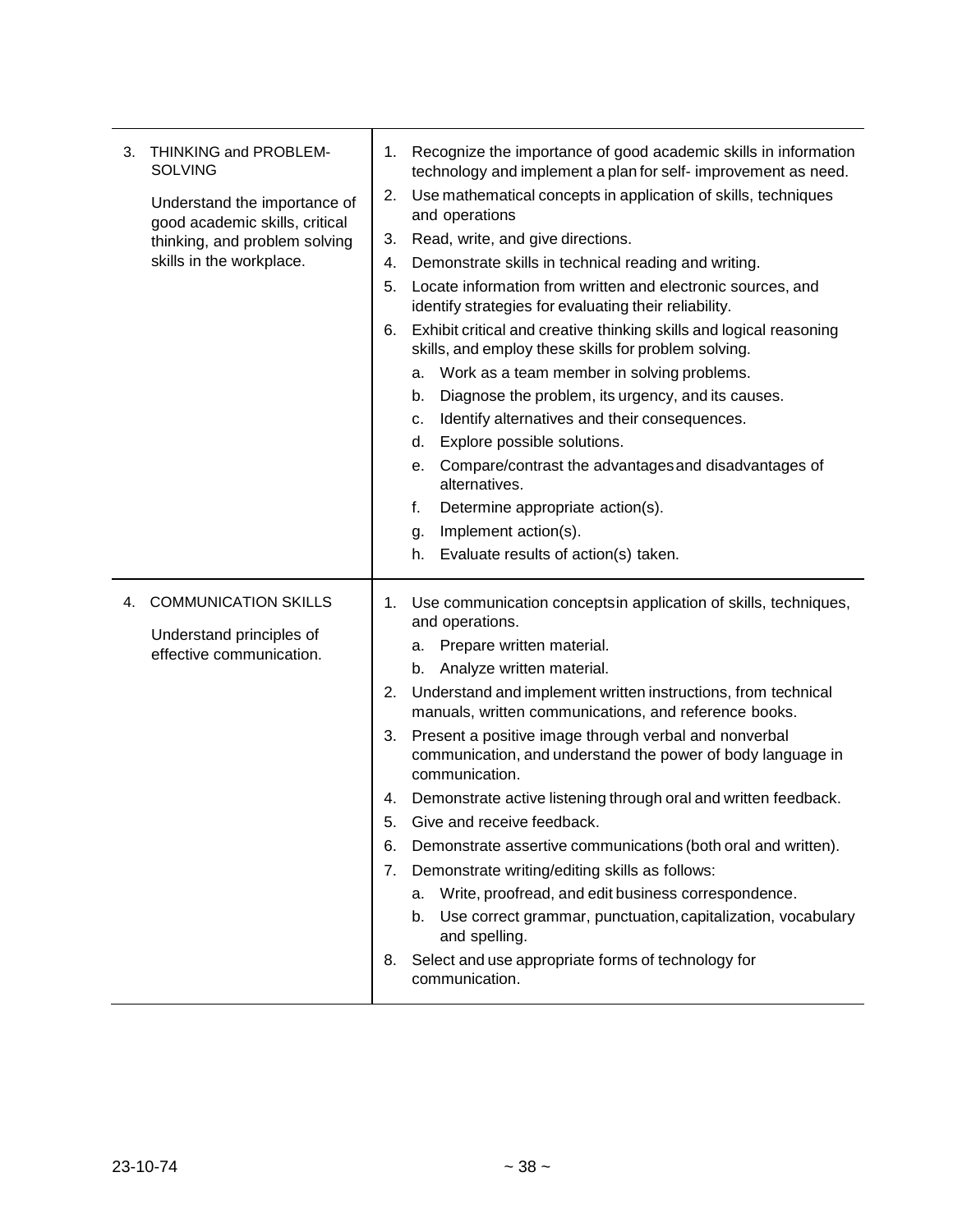| 5. | <b>TECHNOLOGY LITERACY</b><br>Understand and adapt to<br>changing technology. |    | 1. Understand and adapt to changing technology.<br>Demonstrate the ability to use personal computers for loading<br>and retrieving data, information gathering, measurements, and<br>writing. |
|----|-------------------------------------------------------------------------------|----|-----------------------------------------------------------------------------------------------------------------------------------------------------------------------------------------------|
|    |                                                                               | 3. | Identify the characteristics and explain the importance of<br>adapting to changes, being flexible and evaluating goals when<br>working in the interpreting profession.                        |
|    |                                                                               | 4. | Understand the importance of lifelong learning in adapting to<br>changing technology.                                                                                                         |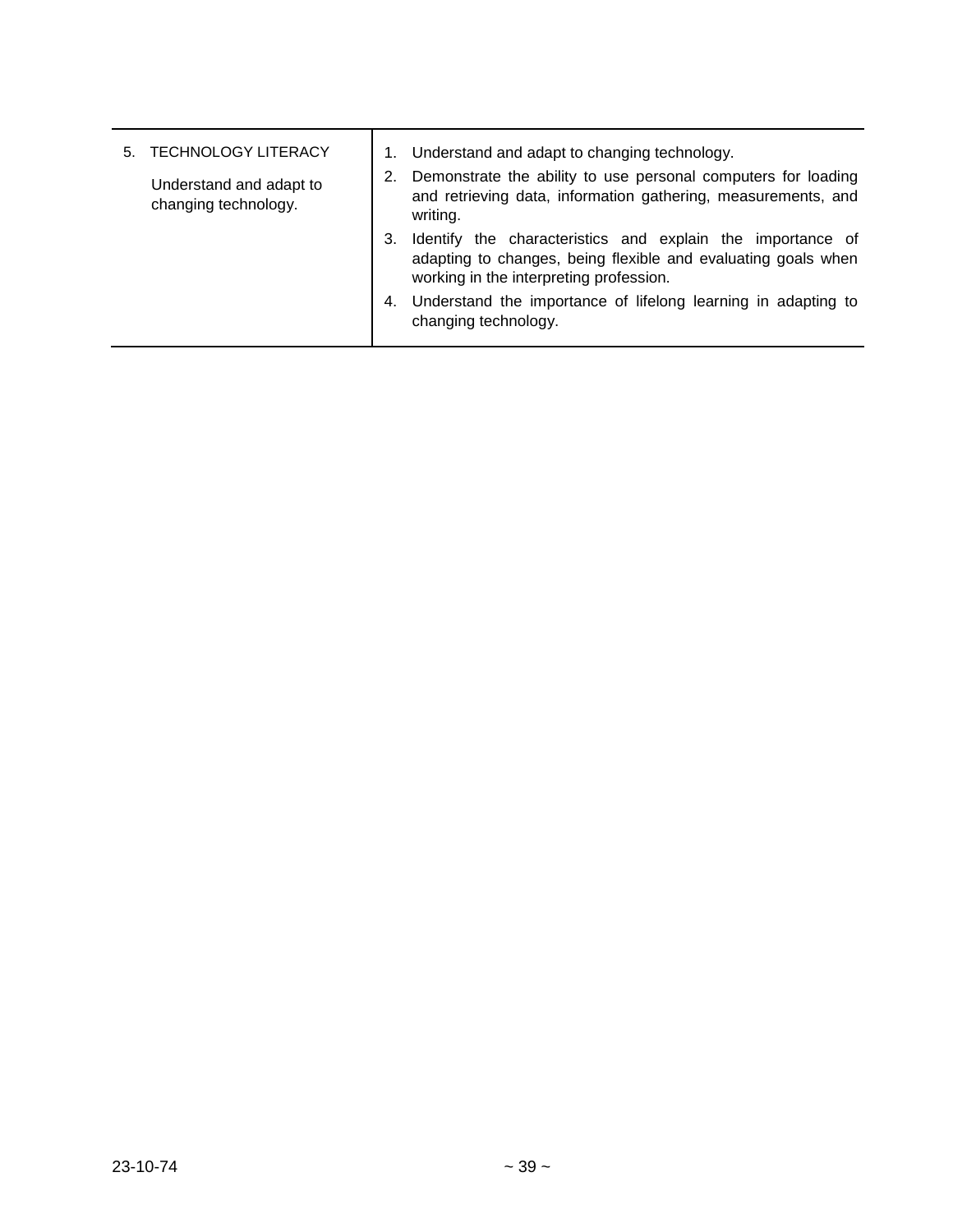## *SUGGESTED INSTRUCTIONAL MATERIALS and OTHER RESOURCES*

#### **TEXTBOOKS**

The Language of Literature –  $10^{th}$  Grade (Blue). Evanston, Illinois: McDougall Littell, 2002.

Steck-Vaughn GED: Language Arts, Writing. Austin, Texas: Steck-Vaughn, 2002.

Steck-Vaughn GED: Language Arts, The Essay. Austin, Texas: Steck-Vaughn, 2002.

#### **SUGGESTED READING LIST**

*Animal Farm* by George Orwell

*Fahrenheit 451* by Ray Bradbury

*The Grapes of Wrath* by John Steinbeck

#### **MEDIA AND TECHNOLOGY**

GED Connection Program 4: The Writing Process. Lexington, Kentucky: KET, The Kentucky Network - Enterprise Division, 2001.

#### **SUPPLEMENTAL INSTRUCTIONAL MATERIALS**

Writers INC: A Student Handbook for Writing and Learning. Wilmington, Massachusetts: Great Source Education Group/Houghton Mifflin, 2001.

Writers INC: Language Program, Grade 10.Wilmington, Massachusetts: Great Source Education Group/Houghton Mifflin, 2001.

MHC Interactive: GED. Chicago, Illinois: McGraw-Hill Contemporary, 2002.

#### **RESOURCE PERSONS**

Adult Secondary Education Supervisor

Adult Secondary Education Teacher Advisor